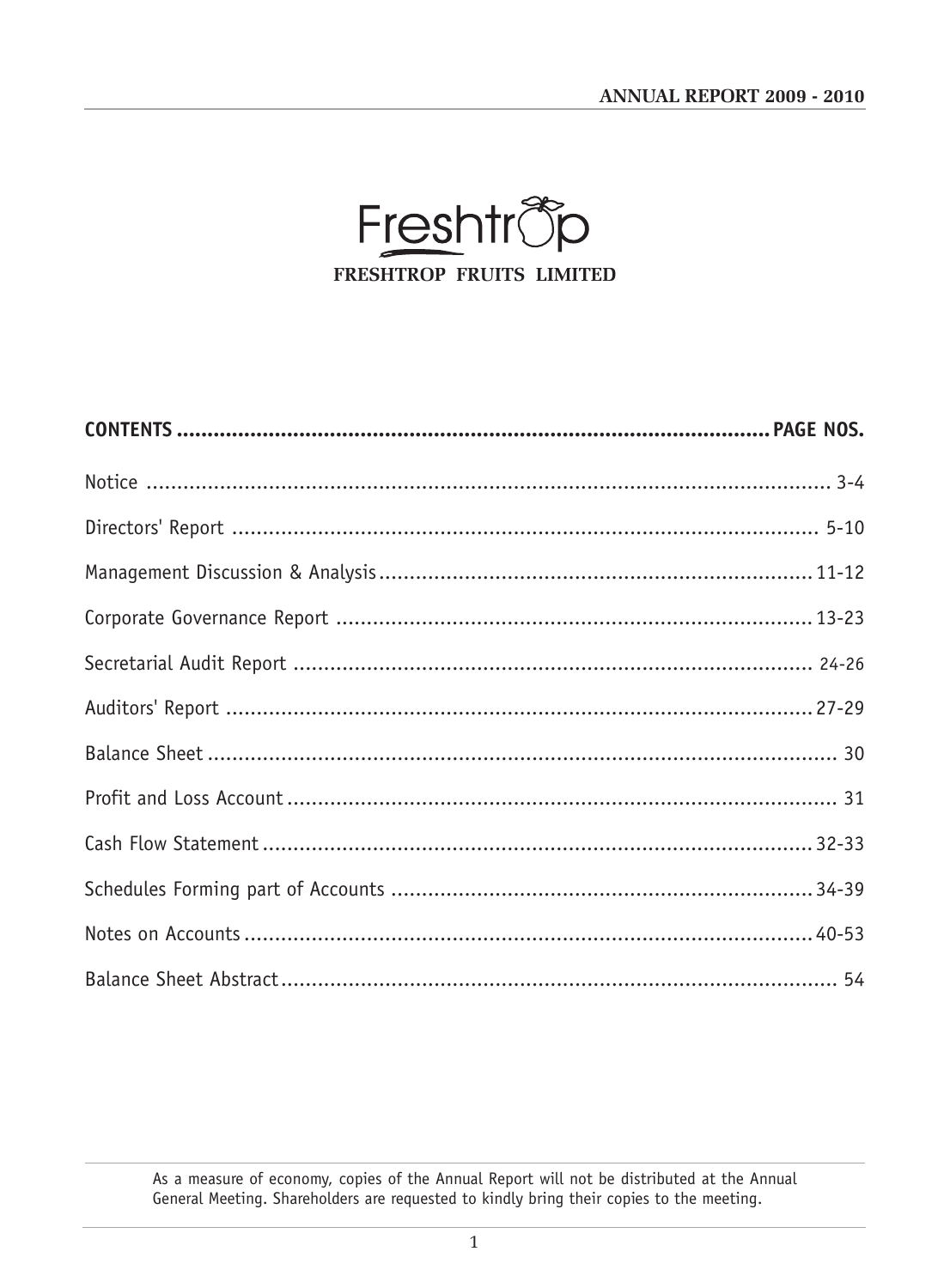# **ANNUAL REPORT 2009 - 2010**

#### **BOARD OF DIRECTORS**

Mrs. Nanita A. Motiani *Executive Director*

Mr. Ashok V. Motiani *Chairman & Managing Director* Mr. Ramchandra G. Joshi *Non–Executive/Independent Director* Mr. Mayur J. Shah *Non–Executive/Independent Director*

#### **AUDITORS**

M/S. Mayank Shah & Associates Chartered Accountants, 706/708A, Mahakant, Opp. V. S. Hospital, Ellisbridge, Ahmedabad - 380 006.

#### **COMPANY SECRETARY**

Ms. Bharti M. Hingorani

#### **BANKERS**

Axis Bank Limited The Royal Bank of Scotland N.V. (Formerly know as ABN Amro Bank B.V.)

#### **REGISTERED OFFICE**

A-603, Shapath IV, Opp. Karnavati Club, S.G. Road, Ahmedabad - 380 015.

#### **PLANT - I**

Gat No. 171, Village Jaulke, Bombay Agra Road, Tal. : Dindori, Dist.: Nasik-422 207 Maharashtra, INDIA.

#### **PLANT - II**

Survey No. 1366, Savlej-Wayfale Road, Post Siddhewadi, Tal. : Tasgaon, Dist.: Sangli - 416 311, Maharashtra, INDIA.

#### **PLANT - III**

Gat No. 2425/26/30/31 Malharpet-Pandharpur Road, Tal. : Khatav, Dist.: Satara - 415 312, Maharashtra, INDIA.

#### **PLANT – IV**

Gat No. 598/1 Village Janori. Tal. : Dindori, Dist.: Nasik - 422 206, Maharashtra, INDIA.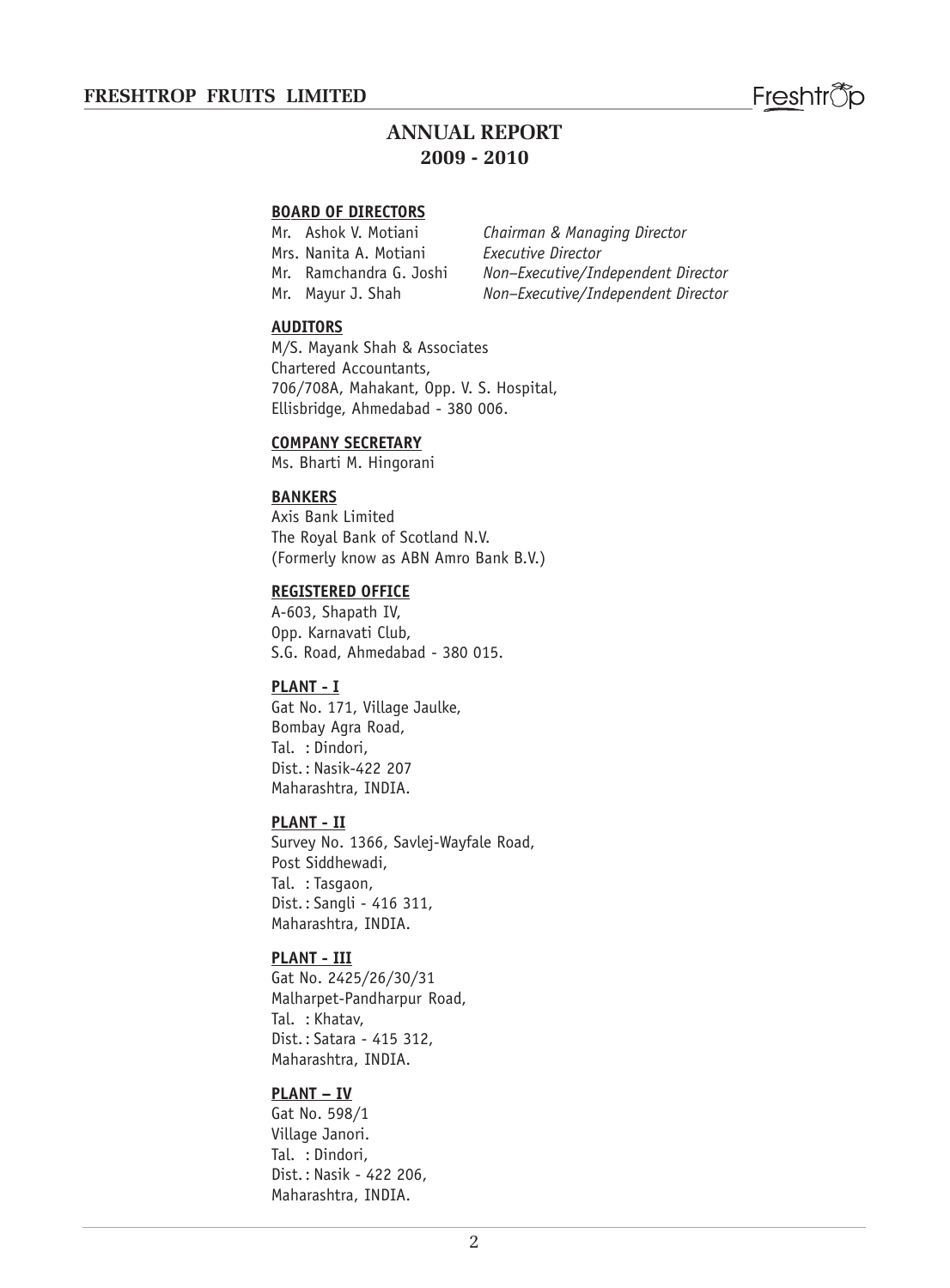#### **NOTICE**

**NOTICE** is hereby given that **18th** Annual General Meeting of the Members of Freshtrop Fruits Limited, will be held on Monday, 27th September, 2010 at 11.00 a.m. at Karnavati Club, S.G. Road, Ahmedabad-380 015 to transact the following business:

#### **ORDINARY BUSINESS**

- 1. To receive, consider and adopt the Audited Balance Sheet as at 31st March 2010 and Profit and Loss Account for the period ended on that date together with the Director's Report and Auditor's Report thereon.
- 2. To appoint a Director in place of **Mr. Ramchandra G Joshi**, who retires by rotation and being eligible, offers himself for reappointment.
- 3. To appoint Auditors of the Company and to fix their remuneration.

#### **SPECIAL BUSINESS**

**4.** To consider and if thought fit, to pass with or without modifications, the following resolution as a Special Resolution:

**"RESOLVED THAT** pursuant to Section 269, 309,310, 311 read with schedule XIII and other applicable provisions, if any, of the Companies Act, 1956, the Company hereby approves the re-appointment of Mrs. Nanita A Motiani as an Executive Director under a contract of service with the Company for further period of five years with effect from 1st April, 2010 on consolidated salary of  $\bar{\tau}$  1,25,000/- per month and further entitlement to staff super-annuation fund, retirement gratuity and provident fund benefits applicable to other employees occupying similar post or position within same salary scale or grade , which contract of service is hereby specifically sanctioned with liberty to the Board of Directors to alter and vary the terms and conditions of the said appointment and/or contract of service in such manner as may be agreed to between the Board of Directors and Mrs. Nanita A Motiani."

5. To consider and if thought fit, to pass with or without modifications, the following resolution as a Special Resolution:

**"RESOLVED THAT** subject to the Corporate Governance Voluntary Guidelines, 2009 issued by the Ministry of Corporate Affairs, R.S.Sharma & Associates, Ahmedabad, the Practicing Company Secretary, be and they hereby appointed as a Secretarial Auditors to carry out the Secretarial Audit in terms of the aforesaid guidelines on remuneration as may be fixed by the Managing Director in consultation with Secretarial Auditors."

Date : 18-08-2010 By order of the Board Regd. Office : For Freshtrop Fruits Ltd., A-603, Shapath IV, Opp. Karnavati Club, S G Road, **Ashok V. Motiani** Club, S G Road, **Ashok V. Motiani** Chairman & Managing Director

Ahmedabad – 380 015 *Chairman & Managing Director*

#### **NOTES**

**1. A MEMBER ENTITLED TO ATTEND AND VOTE AT THE MEETING IS ENTITLED TO APPOINT A PROXY TO ATTEND AND VOTE INSTEAD OF HIM/HERSELF AND SUCH PROXY NEED NOT BE A MEMBER OF THE COMPANY.**

**THE PROXIES SHOULD BE DEPOSITED AT THE REGISTERED OFFICE OF THE COMPANY NOT LESS THAN 48 HOURS BEFORE THE COMMENCEMENT OF THE MEETING.**

**CORPORATE MEMBERS INTENDING TO SEND THEIR AUTHORIZED REPRESENTATIVES ARE REQUESTED TO SEND A DULY CERTIFIED COPY OF THE BOARD RESOLUTION AUTHORIZING THEIR REPRESENTATIVES TO ATTEND AND VOTE AT THE ANNUAL GENERAL MEETING.**

- 2. An Explanatory Statement pursuant to Section 173(2) of the Companies Act, 1956, relating to the Special Business at Item No. 4 & 5 is annexed hereto.
- 3. The Register of Members and Share Transfer Books of the Company shall remain closed from Friday, 17th September, 2010 to Monday, 27th September, 2010 (both days inclusive).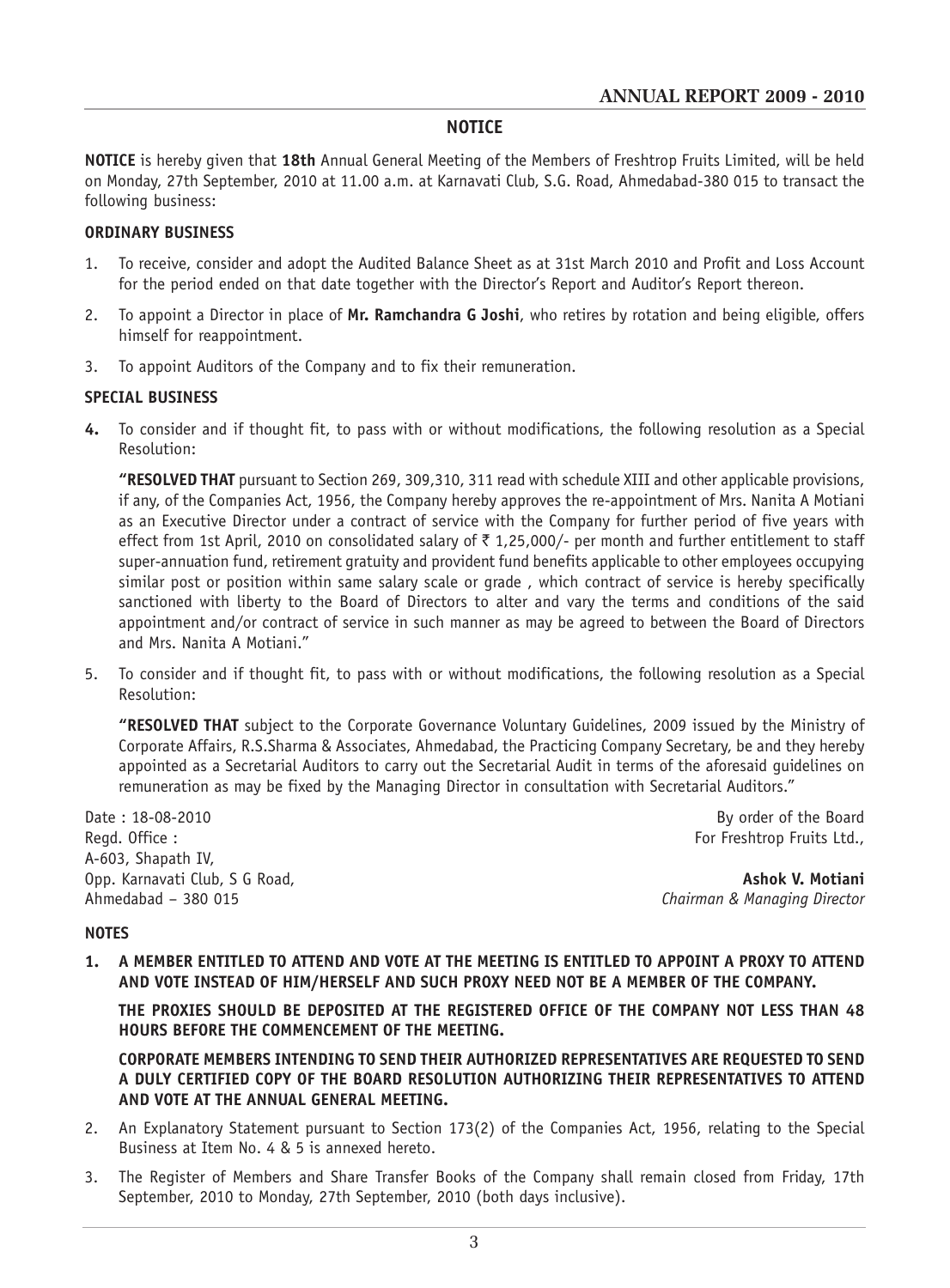- 4. Any query relating to Accounts must be sent to the Company's registered office at A-603, Shapath IV, Opp. Karnavati Club, S.G. Road, Ahmedabad – 380 015 at least 7 days before the date of the meeting.
- 5. Additional details in terms of Clause 49 of Listing Agreement in respect of Directors being re-appointed are given in the Corporate Governance Report.

Date : 18-08-2010 By order of the Board Regd. Office : For Freshtrop Fruits Ltd., A-603, Shapath IV, Opp. Karnavati Club, S G Road, **Ashok V. Motiani** Ahmedabad – 380 015 *Chairman & Managing Director*

Freshtrop

#### **EXPLANATORY STATEMENT [Pursuant to Section 173(2) of the Companies Act, 1956**

#### **Item No. 4**

The Board of Directors of the Company at its meeting held on 29th January,2010 re-appointed Mrs. Nanita A. Motiani, as an Executive Director of the Company for further period of five years with effect from 1st April, 2010 subject to the approval of the Members in the Annual General Meeting. Mrs. Nanita A. Motiani has been on Board of Directors since long and looking after administrative and HR functions of the Company.

Part III of Schedule XIII of the Companies Act, 1956 provides that the appointment and remuneration of an Executive Director in accordance with Part I and Part II of the Schedule shall be subject to approval by resolution of the Shareholders in a General Meeting.

Accordingly, the Resolution at Item.4 is proposed for approval of the Members for re-appointment and remuneration of Mrs. Nanita A. Motiani as Executive Director as contemplated by Part III of Schedule XIII of the Companies Act, 1956 and other applicable provisions, if any.

Copy of the draft agreement to be entered between the Company and Mrs. Nanita A. Motiani for re-appointment as an Executive Director of the Company is available for inspection at the Registered office of the Company on any working day during usual business hours up to Annual General Meeting.

This may be treated as the abstract and memorandum of interest pursuant to Section 302 of the Companies Act, 1956.

None of the Directors except Mr. Ashok V. Motiani and Mrs. Nanita A. Motiani are interested in the aforesaid resolution.

#### **Item 5.**

The Ministry of Corporate Affairs has released Corporate Governance Voluntary Guideline 2009 on December 21, 2009 which provide for adoption of Secretarial Audit voluntarily by the Companies.

As a good Corporate Governance practice the Company has adopted the provisions of Secretarial Audit as mentioned in the Corporate Governance Voluntary Guidelines 2009 and proposes to appoint M/s R.S.Sharma & Associates, Ahmedabad, the Practicing Company Secretary, as the Secretarial Auditor for conducting Secretarial Audit and report for the year 2010-2011 subject to the necessary approval of the shareholders.

Date : 18-08-2010 By order of the Board A-603, Shapath IV, Opp. Karnavati Club, S G Road, **Ashok V. Motiani** Ahmedabad – 380 015 *Chairman & Managing Director*

For Freshtrop Fruits Ltd.,

4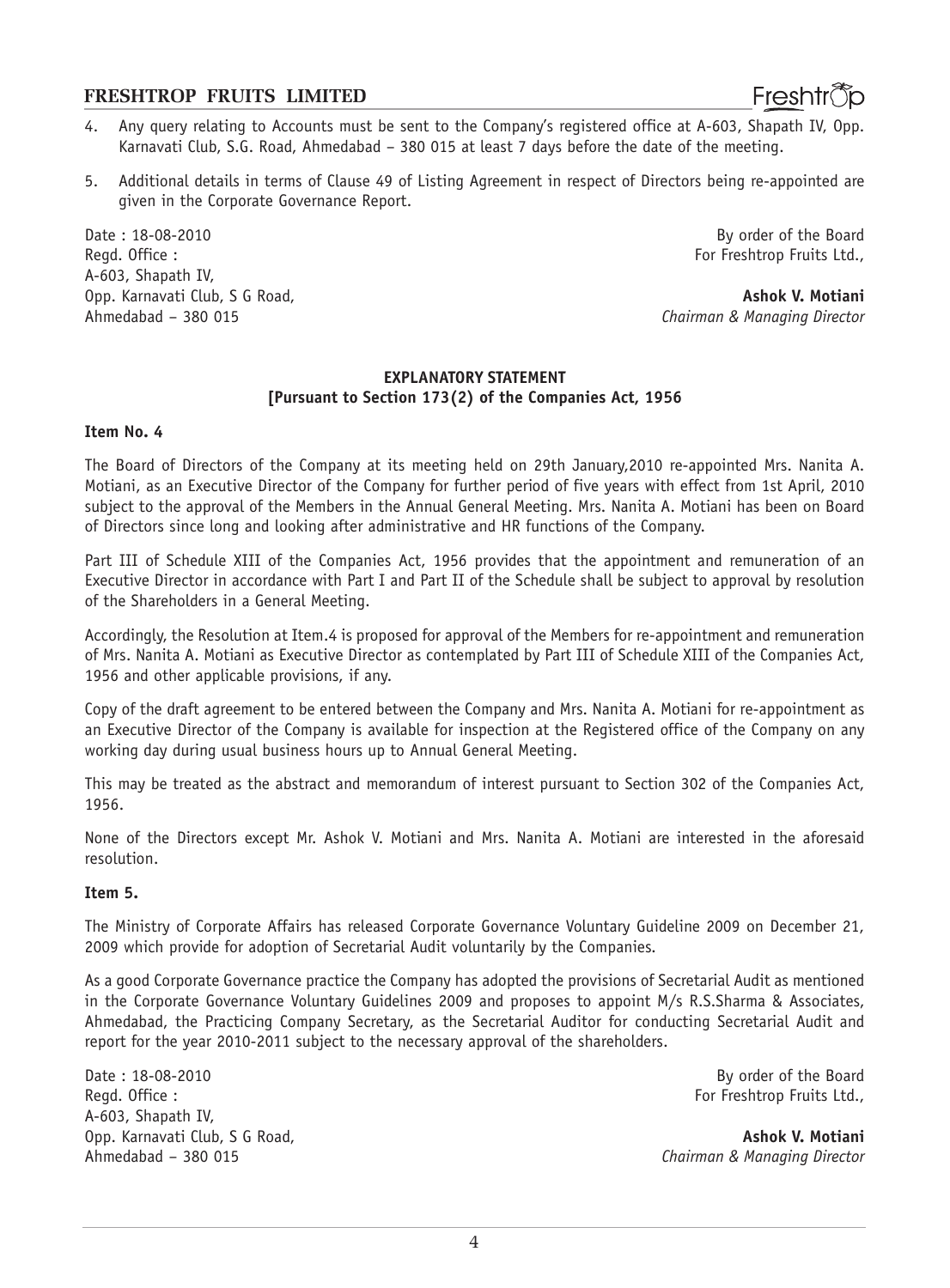#### **DIRECTORS' REPORT**

Dear Members,

The Board of Directors presents 18th Annual Report and the Audited Statement of Accounts of the Company for the period ended 31st March, 2010.

#### **FINANCIAL RESULTS:**

The working results of the Company for the period ended 31st March, 2010 are as follows

|                                                               | 2009-2010(そ) | 2008-2009(₹) |
|---------------------------------------------------------------|--------------|--------------|
| <b>Total Income</b>                                           | 518,101,007  | 392,619,911  |
| Gross Profit before depreciation and Taxation                 | 52,407,321   | 15,223,468   |
| Less: Depreciation                                            | 21, 158, 726 | 8,834,250    |
| Net Profit before Taxation                                    | 31,248,595   | 6,389,218    |
| Less: Provision for Current Taxation                          | 5,309,000    | 554,054      |
| Less: Deferred Taxation                                       | 9,536,549    | 1,524,590    |
| Less: Provision for FBT                                       |              | 210,000      |
| Less: Wealth tax                                              |              | 10,000       |
| Less: MAT Credit entitlement                                  | (5,309,000)  |              |
| <b>Profit after Taxation</b>                                  | 21,712,046   | 4,090,574    |
| Add: MAT Credit Entitlement of previous year                  | 2,402,485    |              |
| Less: Prior Period & Extra Ordinary Items                     | 738,818      | 80,820       |
| Profit after Taxation and Prior Period & Extra Ordinary Items | 23,375,713   | 4,009,754    |
| Add/(Less) : Balance of (Loss) of Previous Years              | 98,195,606   | 94,185,852   |
| Balance of Profit/(Loss) carried to Balance Sheet             | 121,571,319  | 98,195,606   |

#### **OPERATIONS:**

#### **FRESH FRUITS SEGMENT :**

The year 2009-10 has shown appreciably improved results.

The year 2009-10 marks its significance as the Company crossed its turnover of  $\bar{\tau}$  50.00 Crore first time in its history. This has been possible with the addition of the food processing plant during the year under review.

The total income from this segment increased from  $\bar{\tau}$  392.62 million to  $\bar{\tau}$  465.73 million, while the profit after tax recovered from just  $\bar{\tau}$  4.09 million to  $\bar{\tau}$  21.71 million.

The season started early. Coloured varieties were in good demand in the earlier part of the season and this is expected to continue in the future.

There was a massive earth quake in Chile very close to the grape growing area which disrupted supplies from Chile. The earth quake had a major impact on power distribution and road and sea transportation. This had a positive impact on demand for Indian grapes. This euphoria was short lived as it was followed by detection of a harmless agro chemical Chlormequat chloride in Indian grapes in early April. This agro chemical is a growth regulator, very low in toxicity and is required for growing grapes in temperate climates like in India and Australia.

The EFSA (European Food Safety Authority) opined that the grapes with the presence of this chemical up to a maximum level of 1.06mg/kg were absolutely safe for human consumption but the EU MRL (Maximum Residue Level) allowed for this chemical was just 0.05mg/kg.

The Indian grape industry received full cooperation from the European trade and their associations but some Super Markets decided not to market Indian grapes and this had a terrible impact on the selling price of Indian grapes. The result is seen in the first quarter results of the Company for the year 2010-11.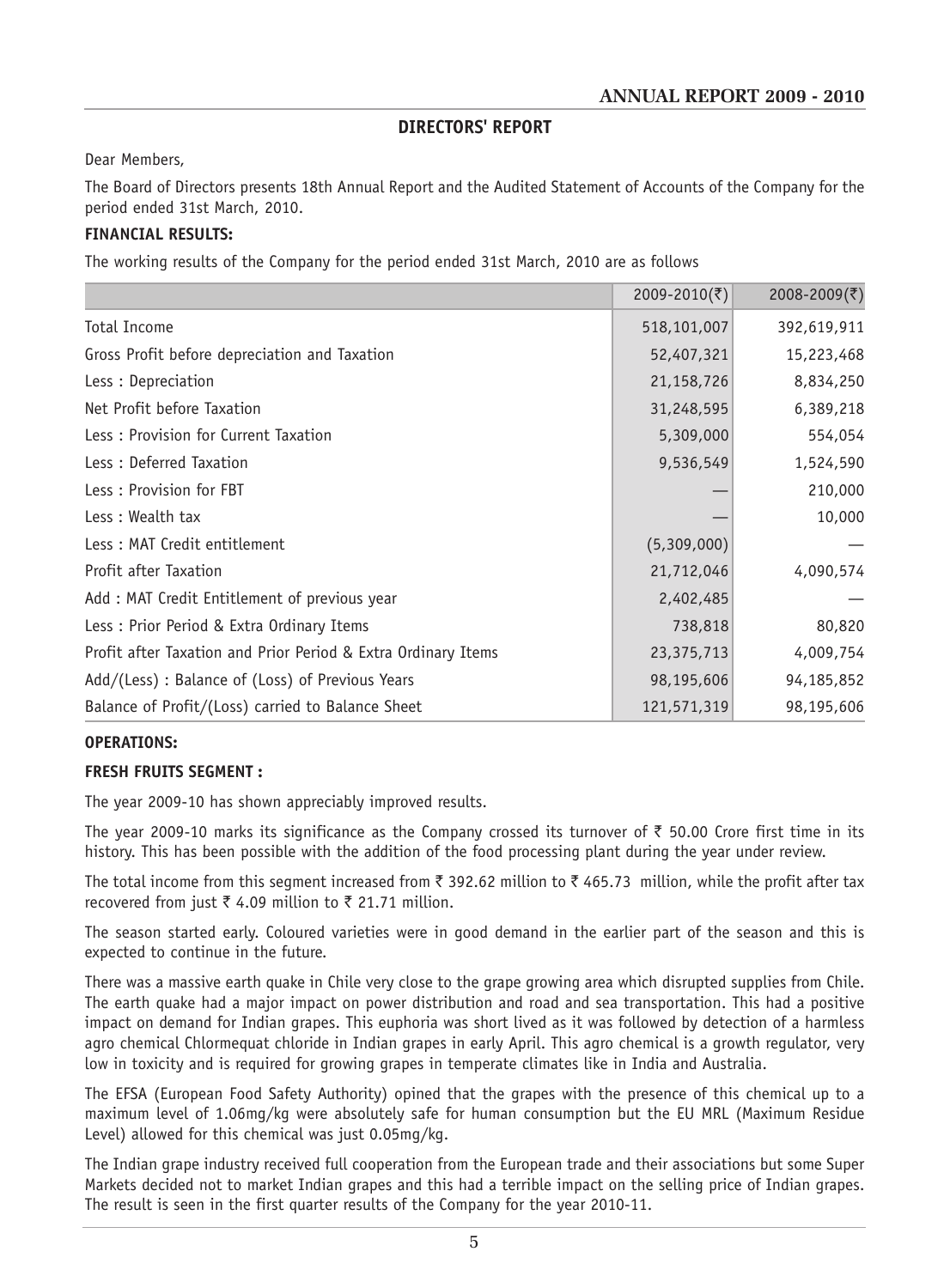The Company has initiated the process of setting up infrastructure for collection, grading and sorting of fresh fruits and vegetables produced in the western parts of India for distribution in the domestic market.

Imports of fresh produce to create round the year availability of certain fruits in the domestic market is another activity being seriously pursued by the Company.

#### **FOOD PROCESSING SEGMENT:**

The Company started commercial production at the food processing plant on 28th April 2009. This is a very significant development from the point of view of future earnings of the Company. During the year under review total income from this segment stood at  $\bar{\tau}$  52.37 million.

The capital investment until March 2010 in this plant is  $\bar{\tau}$  333.38 millions. The Company will continue to invest in balancing machinery and equipments to enhance production capacity and diversity of the products that can be manufactured at this plant.

In the first year of operations the concentration was on getting all the required certifications for exports to developed markets such as USA and European Union. The Company now holds the following quality certificates.

- 1. ISO 22000:2005
- 2. SGF International E.V.
- 3. Halal Certificate
- 4. Kosher Certificate
- 5. BRC certificate for Nasik (Unit I) Pack house and Sangli (Unit II) Pack house.
- 6. FDA, USA to supply products in US Market.
- 7. APEDA Recognition for Nasik (Unit I), Sangli (Unit II) and Satara (Unit III) Pack houses
- 8. GlobalGAP Cetificate

The second step was to establish the quality parameters of all the products being manufactured at the plant. The Company was also able to achieve this during the year under report.

The availability of the raw material at the right price is critical to the profitability of the food processing business. Proximity of the raw material plays a very important part in identifying the food products that could be processed. Tomato is available in abundance in and around Nasik. The Company set up a small 5 metric ton per hour Tomato Paste manufacturing plant during this year. Only trial production was possible as the season ended before the plant could be commissioned. We see a very good scope in this product.

The demand for good quality, hygienically processed food is ever increasing. Nasik is the largest vegetable producing area in the western part of India and is just 200 kms away from Mumbai. It is centrally located for distribution to other parts of Maharashtra, Gujarat and Madhya Pradesh. We will continue to identify and diversify the food products being processed and manufactured at this plant.

The Company has received  $\bar{\tau}$  75 Million (Seven Five Million Only) during the year 2009-10 from Ministry of Food Processing Industry out of total grant-in-aid of  $\bar{\tau}$  100 million ( $\bar{\tau}$  Hundred Million Only) approved as financial assistance for setting up of integrated infrastructure of Farm to Consumer linkage including collection centre, Mobile pre-cooler, pre-cooling units, value addition and preservation infrastructure at various location in Maharashtra and Gujarat.

#### **DIVIDEND:**

In view of the commitment of the Company towards running of the Food Processing Plant established at Nasik, the Board of Directors are of the view to conserve the resources and do not recommend dividend for this year.

#### **DIRECTORS:**

**Mr. Ramchandra G Joshi**, who retires by rotation as Director of the Company but being eligible offers himself for re-appointment.

Your directors also propose to re-appoint Mrs. Nanita A Motiani as an Executive Director for further period 5 year with effect from 1st April,2010.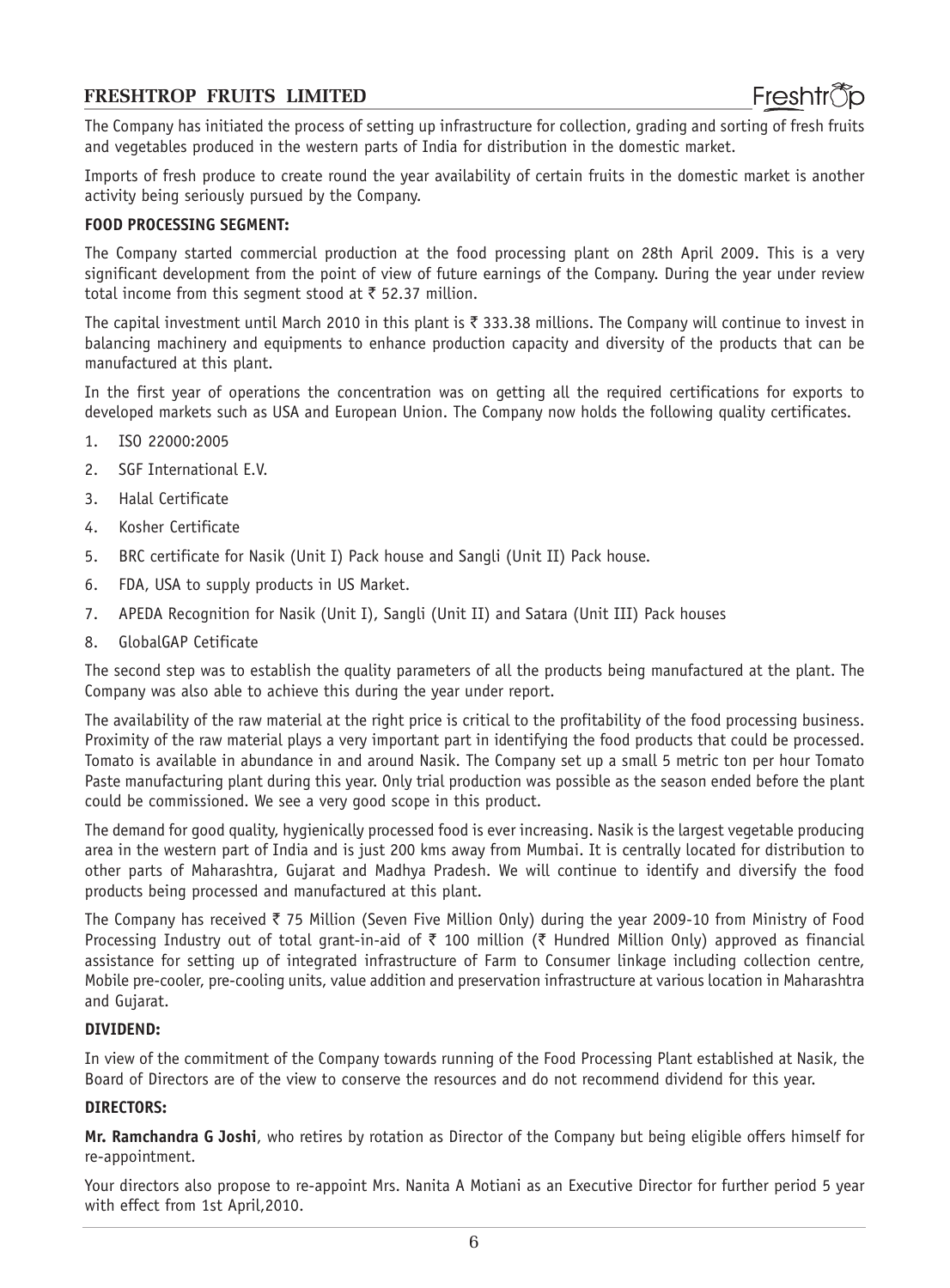#### **AUDIT COMMITTEE:**

The Audit Committee consisting of Independent Directors Mr. Ramchandra G. Joshi, Mr. Mayur J. Shah and Executive Director Mrs. Nanita A. Motiani, satisfy the requirements of section 292A of the Companies Act, 1956 and Clause 49 of the Listing Agreement with the Stock Exchange.

#### **INSURANCE:**

The assets of the Company are adequately insured against the loss of fire and other risks which considered necessary by the management.

#### **FIXED DEPOSIT:**

The Company has not accepted any deposit under the provision of Section 58-A of the Companies Act, 1956 as applicable.

#### **CERTIFICATION:**

During the year under review, the Company has been through the following certifications to the Highest International Standard of Food Safety and Hygiene:

- **1. ISO 22000:2005** This certifies the presence of highest food safety management system covering all organisation in the food chain from " farm to fork".
- **2. SGF International E.V**.- This certifies participation of the Company in Voluntary Control System for safeguarding the perfect quality of its products and enhancing customer and consumer safety.
- **3. Halal Certificate**  This certificate is a recognition that the products are permissible in Islamic Law and we acquired this certificate to export our products in Islamic Countries.
- **4. Kosher Certificate**  This certificate helps in increasing the saleability of the product in the international supermarkets. There is a clear evidence that a kosher symbol boosts market share, that a kosher product can win more favorable shelf space, and that positioned next to a competing non-kosher brand. Kosher is an therefore an important investment our Company makes in order to increase market reach and share.
- **5. BRC certificate** for Nasik (Unit I) Pack house and Sangli (Unit II) Pack house.
- **6. FDA**, USA to supply products in US Market.
- **7. APEDA Recognition** for Nasik (Unit I), Sangli (Unit II) and Satara (Unit III) Pack houses.
- **8. GlobalGAP** Certificate

### **SHARE CAPITAL AND LISTING:**

In accordance with the Shareholders Approval in the Extra Ordinary General Meeting of the Company held on 15th May, 2009, the Company had, in its meeting of Board of Directors held on 10th July, 2009, issued and allotted 10,00,000 warrants on preferential basis, convertible into equity shares of  $\bar{\tau}$  10/- each at a price of  $\bar{\tau}$  19.40 (Face Value  $\bar{\tau}$  10/- and Premium  $\bar{\tau}$  9.40) to the following allottes, in accordance with the provisions of SEBI(ICDR)Regulations, 2009 and an amount of  $\bar{\tau}$  48,50,000/- constituting 25% i.e. 4.85 of the total amount payable was received from them:

| Sr no         | Name of Allottees                                                                             | No of Warrants |
|---------------|-----------------------------------------------------------------------------------------------|----------------|
| 1             | Freshcap Investments Private Limited<br>(Formerly known as Capital Packaging Private Limited) | 500,000        |
| $\mathcal{P}$ | Ashok V. Motiani                                                                              | 125,000        |
| 3             | Nanita A. Motiani                                                                             | 125,000        |
| 4             | Dipti A. Motiani                                                                              | 250,000        |
|               | Total                                                                                         | 1,000,000      |

During the financial year 2009-10 ,Out of 10, 00,000 warrants the allotees have exercised their right to convert 5,00,000 warrants into equity share of  $\bar{\tau}$  10/- each fully paid up at a premium of  $\bar{\tau}$ 9.40/- per share on 29th January, 2010 and sum of  $\bar{z}$  72,75,000 was received on account of balance amount on the said warrants. As per the terms of preferential issue, the object was to utilize the fund towards working capital requirement and to part finance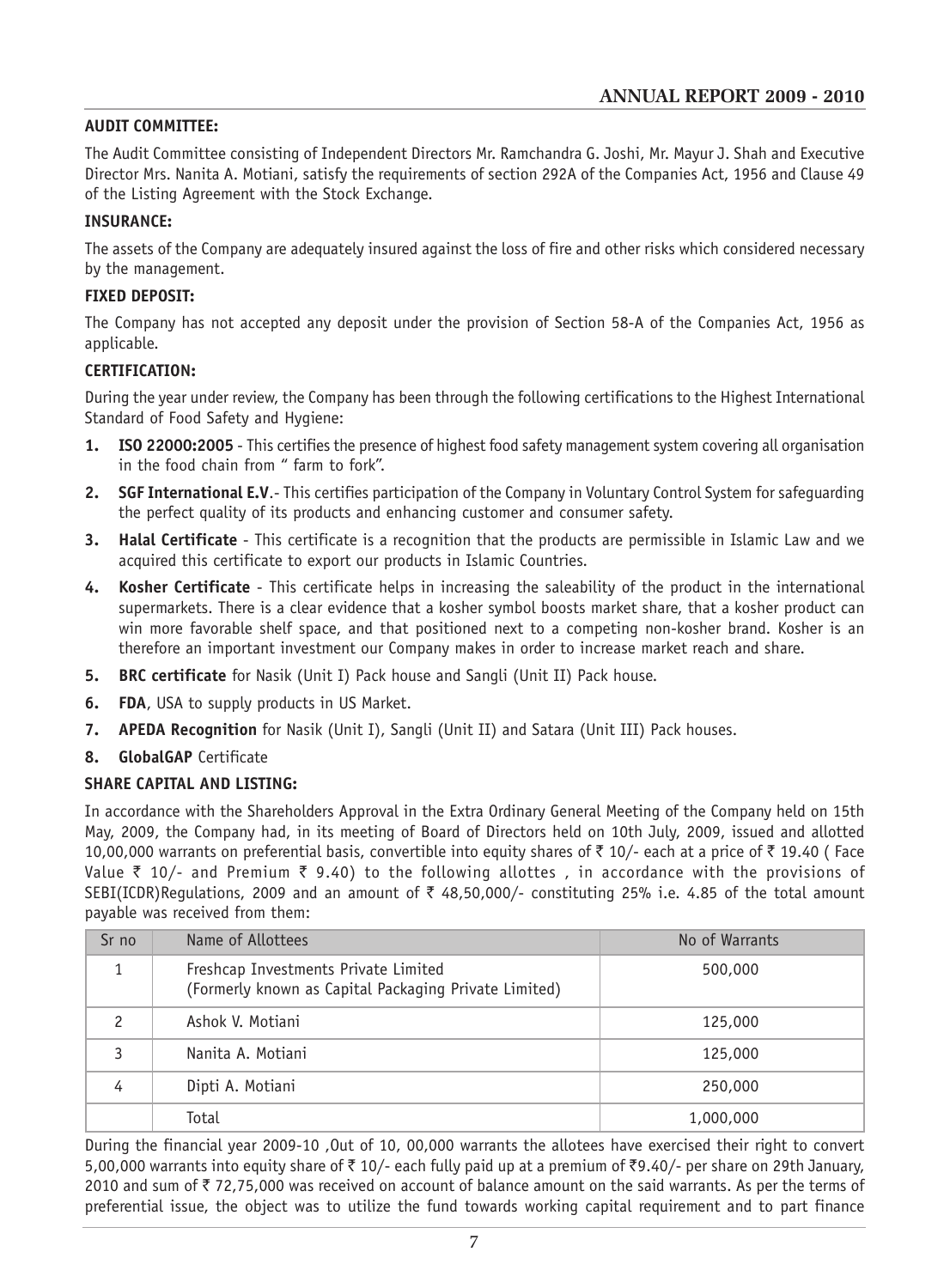capital expenditure for Company's new Food Processing Plant at the Nasik and the accumulated fund has been utilized towards day to day working capital requirement of the Company. There are no monies lying unutilised out of the proceeds of the preferential issue as on the Balance Sheet date.

Subsequent to the preferential issue of shares, the Company's paid-up share capital increased from  $\bar{\tau}$ 1004.50 Lacs to  $\bar{\tau}$  1054.50 Lacs and its securities premium account increased to  $\bar{\tau}$  97.00 Lacs from  $\bar{\tau}$  50.00 Lacs.

The balance 5,00,00 Warrants are convertible into equity shares at the agreed price of  $\bar{\tau}$  19.40/- per share on or before the expiry of 18 (eighteen) months from the date of allotment i.e. on or before 9th January,2011.

The Equity Shares of your Company have been listed on Bombay Stock Exchange Limited (BSE). The Listing fee for the year 2010-11 has already been paid to BSE. The custodial fees payable to depositories namely NSDL & CDSL has also been remitted by the Company.

#### **FINANCE:**

The Company continues to avail Working Capital Finance of  $\bar{\tau}$  865.00 Lacs from Axis Bank Limited for the Fresh and Food Processing activities of the Company. The Company has also been sanctioned a Fresh Term Loan of  $\bar{\tau}$  300.00 Lacs by Axis Bank Limited for adding Tomato Processing machinery at Food Processing Plant, Nasik.

During the year under review the Company continued to avail cash credit facility from The Royal Bank of Scotland N.V. (formerly known as ABN Amro Bank B.V.) for Food Processing Plant, Nasik.

#### **PARTICULARS REGARDING EMPLOYEES:**

Statutory statement of particulars of employees under section 217, sub-section (2A) of the Companies Act, 1956 read with the Companies [Particulars of Employees Rules] 1975, as amended as mentioned below and forms an integral part of this Report.

| <b>Name</b>                | Designation                              | Age<br>(Yrs) | Qualification                                                                                            | Total<br>Experience<br>(Yrs) | Date of<br>Joining | Last<br>Employment                                        | Remuneration<br>$(in \space \bar{\tau})$ |
|----------------------------|------------------------------------------|--------------|----------------------------------------------------------------------------------------------------------|------------------------------|--------------------|-----------------------------------------------------------|------------------------------------------|
| $\mathbf{1}$               | $\overline{c}$                           | 3            | 4                                                                                                        | 5                            | 6                  | $7\overline{ }$                                           | 8                                        |
| Ashok V.<br>Motiani        | Managing<br>Director                     | 61           | B. Tech<br>(IIT, Mumbai)                                                                                 | 35                           | 30.09.1992         | Nil                                                       | 4,524,830                                |
| Mayank R.<br>Tandon        | Sr. V.P.,<br><b>Sales</b><br>& Marketing | 39           | <b>B.Tech</b><br>(MIT, Manipal)                                                                          | 11                           | 01.11.2002         | Director,<br>Agrofoyer<br>Solutions<br>Private<br>Limited | 1,992,500                                |
| Mrs. Priyanka<br>M. Tandon | V.P.,<br>Commercial                      | 32           | Bachelor of<br>Commerce,<br>Pune<br>University                                                           | 10                           | 01.04.2000         | Nil                                                       | 1,320,000                                |
| Ms. Dipti A.<br>Motiani    | V.P.,<br><b>Operations</b>               | 28           | B.E., CE,<br>Nirma<br>University,<br>M.S. in<br>Electrical &<br>Computer<br>Engineering<br>from CMU, USA | $\overline{7}$               | 27.01.2009         | <b>PDF</b><br>Solutions<br>Inc., USA                      | 949,060                                  |

**Note: \*The Company received approval of the Ministry of Corporate Affairs, Government of India, on 28th April, 2010 for increasing the remuneration of Ms. Dipti A Motiani of** ` **15,00,000/- per annum with effect from 29.09.2009.**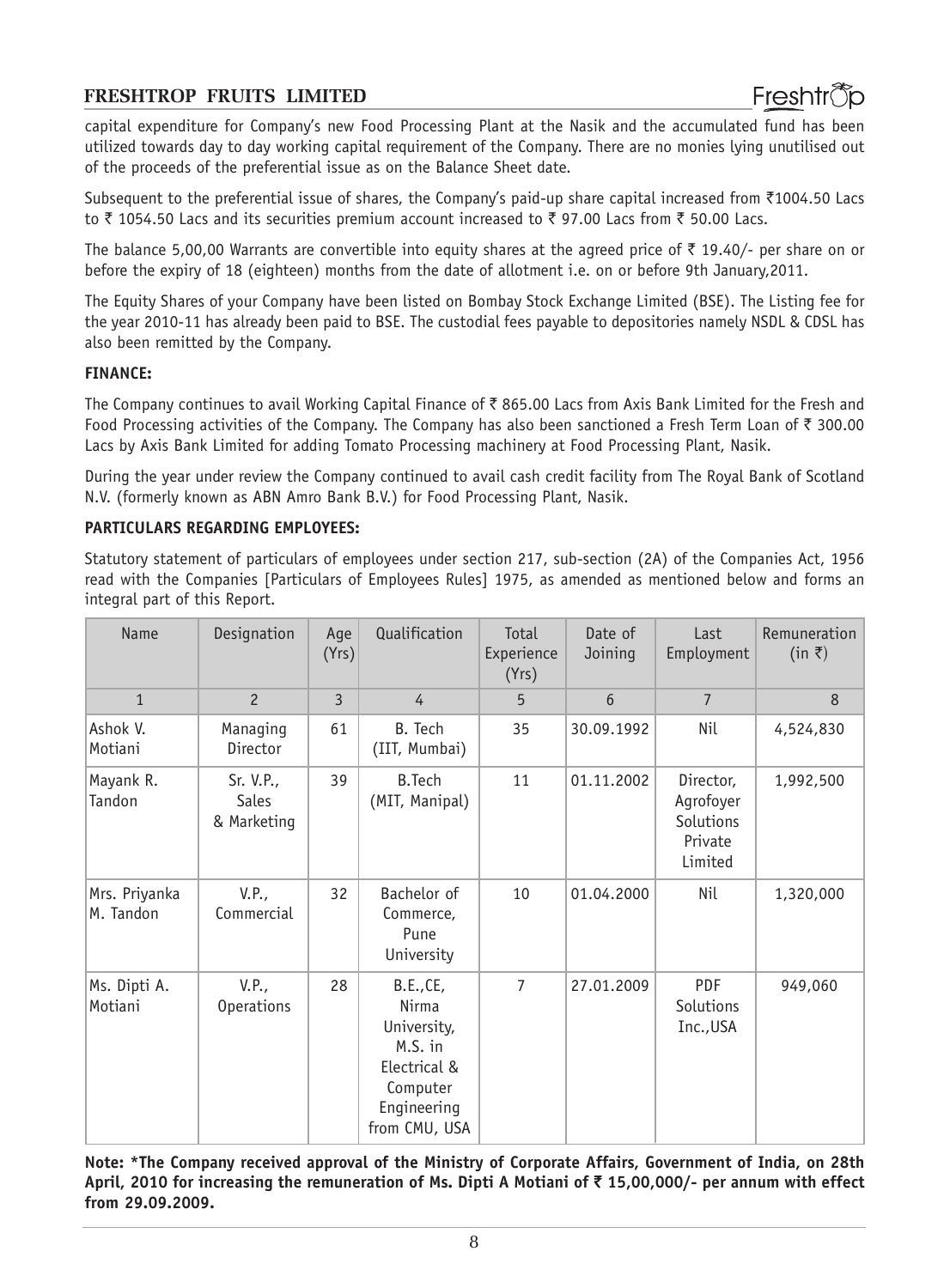#### **DIRECTORS RESPONSIBILITY STATEMENT:**

Pursuant to Section 217 (2AA) of the Companies Act, 1956, your Directors confirm the following:

- 1. In the preparation of the Annual Accounts, the applicable accounting standards have been followed.
- 2. Your Directors have selected such accounting policies which are reasonable and prudent and applied them consistently. They have made judgments and estimates, so as to give a true and fair view of the state of affairs of the Company for the financial year ended on 31st March, 2010.
- 3. Your Directors have taken proper and sufficient care for the maintenance of adequate accounting records in accordance with the provisions of this act for safeguarding the assets of the Company and for preventing and detecting fraud and other irregularities.
- 4. Your Directors have prepared the attached statements of accounts for the year ended 31st March, 2010 on a going concern basis.

#### **ENERGY CONSUMPTION:**

Total energy consumption and energy consumption per unit of production are as under :

|    |    |                                             |      | 2009-2010 | 2008-2009 |
|----|----|---------------------------------------------|------|-----------|-----------|
| 1. |    | Electricity                                 |      |           |           |
|    | a) | Purchased                                   |      |           |           |
|    |    | Units                                       | Kwh  | 1,079,134 | 296,710   |
|    |    | Total amount                                | ₹    | 6,604,180 | 1,725,648 |
|    |    | Rate / Unit                                 | ₹    | 6.12      | 5.82      |
|    | b) | Own Generation through Diesel Generator Set |      |           |           |
|    |    | Units                                       |      |           |           |
|    |    | Diesel                                      |      |           |           |
|    |    | Quantity                                    | Ltrs | 35,700    | 21,997    |
|    |    | <b>Total Amount</b>                         | ₹    | 1,344,032 | 748,344   |
|    |    | Average rate                                | ₹    | 37.65     | 34.02     |
|    | c) | Coal and other Fuels                        |      |           |           |
|    |    | Units                                       | Kgs  | 182,690   |           |
|    |    | <b>Total Amount</b>                         | ₹    | 902,362   |           |
|    |    | Rate/Unit                                   | ₹    | 4.94      |           |

#### **TECHNOLOGY ABSORPTION AND ENERGY CONSERVATION:**

The Company has a continuous focus on energy conservation. Regular studies are conducted to analyze quantitative energy conservation patterns and variances are rigorously scrutinized. The Company regularly benchmarks its energy conservation levels and consistently works towards improving efficiencies.

### **FOREIGN EXCHANGE EARNING AND OUTGO:**

Foreign Exchange earning during the year amounts to  $\bar{\tau}$  453,343,615 (Pr Yr.  $\bar{\tau}$  375,395,387) and Foreign Exchange outgoing during the year amounts to ₹ 118,626,796 (Pr. Yr. ₹ 92,335,419)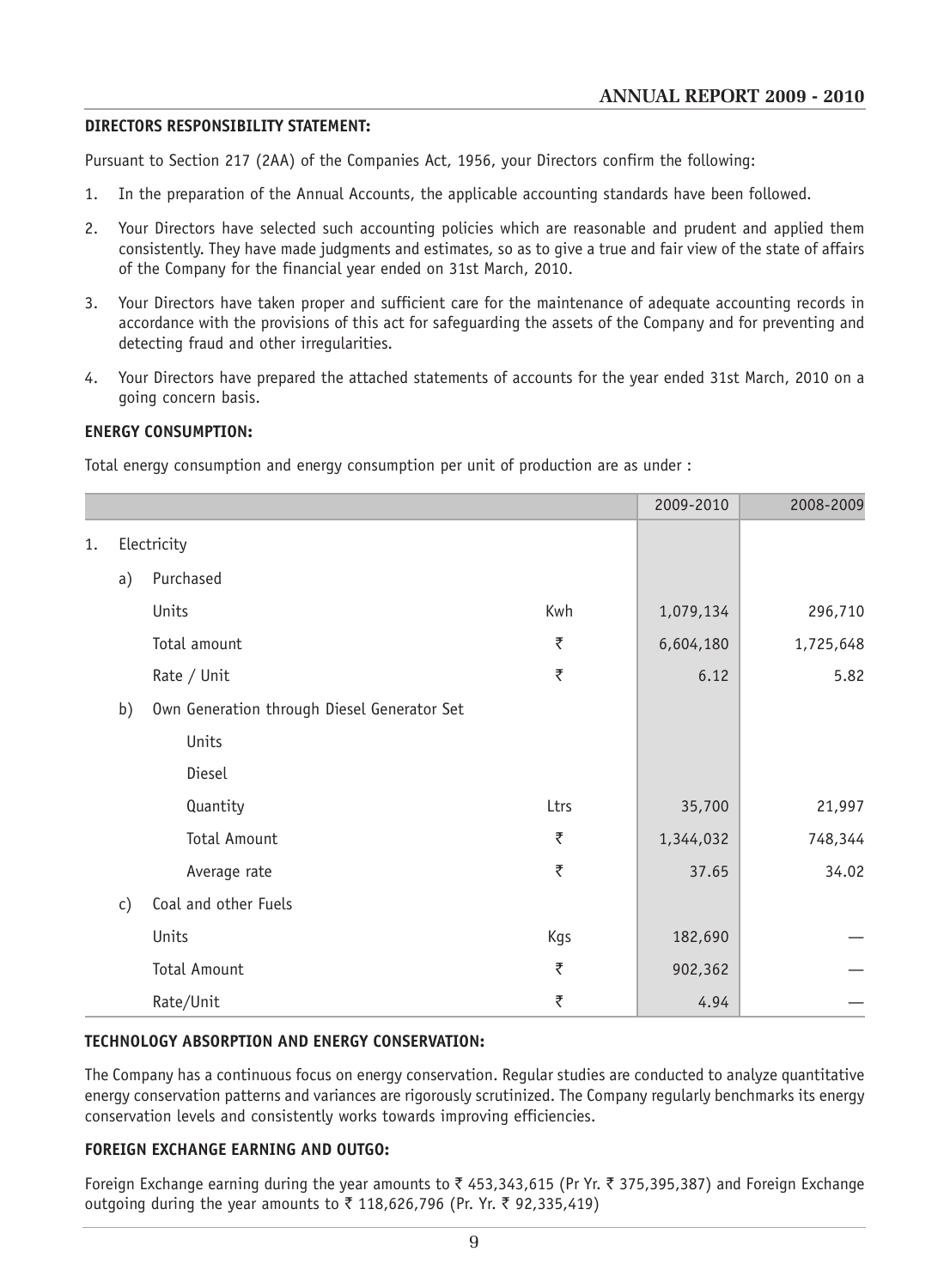#### **CORPORATE GOVERNANCE:**

The Company has adopted Corporate Governance practices and has complied with all the mandatory requirements as specified under clause 49 of the Listing Agreement. As required under the listing agreement, a separate Report on Corporate Governance forms part of this Annual Report. The certificate from statutory Auditors of the Company regarding compliance of conditions of Corporate Governance is annexed.

The Board of Directors supports the basic principles of corporate governance. In addition to this, the Board lays strong emphasis on transparency, accountability and integrity.

#### **MANAGEMENT DISCUSSION AND ANALYSIS REPORT:**

As required by Clause 49 of the Listing Agreement with Stock Exchanges, a management discussion and analysis report is appended to the Annual Report.

#### **FORMATION OF VARIOUS COMMITTEES:**

Details of various committees constituted by the Board of Directors are given in the Corporate Governance Report annexed which is a part of this report.

#### **SECRETARIAL AUDIT REPORT:**

As a good Corporate Governance practice, the Board of Directors of the Company appointed M/s. R.S. Sharma & Associates, Ahmedabad, Practicing Company Secretary, to conduct Secretarial Audit of the Company. The Secretarial Audit report for the year ended on 31st March, 2010 is provided in the Annual Report.

#### **AUDITORS' & AUDITORS' REPORT:**

M/s. Mayank Shah & Associates, Chartered Accountants, retire at the forthcoming Annual General Meeting and have confirmed their eligibility and willingness to accept the office, if re-appointed.

Notes forming part of the accounts are self explanatory and therefore, do not require any further comments.

#### **APPRECIATION:**

The Board places on record the appreciation of the sincere and devoted services rendered by all the employees and the continued support and confidence of the customers. The Board expresses special thanks to progressive farmers of Maharashtra who have worked hard to achieve International Standards in the quality of their produce. The Board also expresses its sincere thanks to Axis Bank Ltd., The Royal Bank of Scotland N.V. (formerly known as ABN Amro Bank B.V.) and their officers, Agricultural and Processed Food Products Export Development Authority (APEDA), Ministry of Food Processing Industry (MFPI) and all other well wishers, for their timely support.

Date : 18-08-2010 By order of the Board Regd. Office : For Freshtrop Fruits Ltd., A-603, Shapath IV, Opp. Karnavati Club, S G Road, **Ashok V. Motiani** Ahmedabad – 380 015 *Chairman & Managing Director*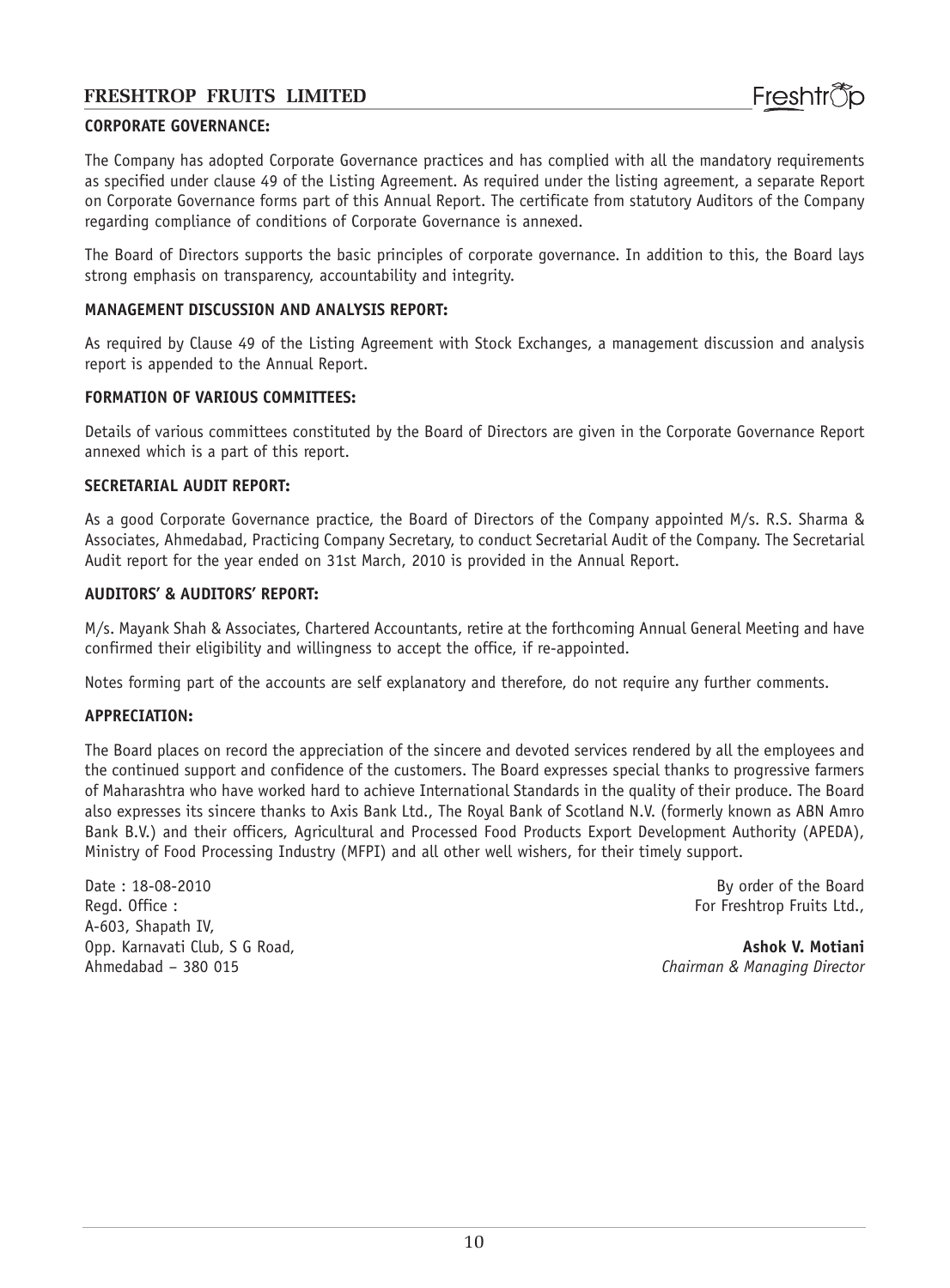#### **MANAGEMENT DISCUSSION AND ANALYSIS**

Management Discussion and Analysis Report as required under the listing agreements with the stock exchanges is enclosed as Annexure 'A' certain statements in the 'Management Discussion and Analysis Report' section may be forward looking and are stated as required by applicable laws and regulations. Many factors may affect the actual results, which could be different from what the Directors envisage in terms of the future performance and outlook.

#### **1. INDUSTRY STRUCTURE AND DEVELOPMENT :**

Indian grape exports to EU have had the worst season ever. There has been a mushrooming growth of small exporters. There were 188 exporters who sent grapes to EU this year out of which more than 80 did less than 10 containers each in the full season.

APEDA controlled Residue Monitoring Plan (RMP) for exports of grapes to EU failed to achieve the very objective it was designed for. An across the board detection of exceedance to the specified maximum allowable level of the residue in an agro chemical. More than 30% of the Indian grapes showed exceedance of a harmless agro chemical Chlormequat Chloride (CCC) to a specified level of 0.05mg/kg. Chlormequat is an active substance used as plant growth regulator in plant protection products. Chlormequat was included in Annex I of Directive 91/414/EEC with the restriction to be used only on cereals and non-edible crops. The MRL for table grapes is therefore set at the limit of quantification (0.05 mg/kg).

Detection of a growth regulator CCC in Indian grapes will have a very large impact on how this business is done in the future. Many exporters have had very serious problems due to this detection and may not be able to survive the impact of this season. Similarly many importers who did not have strong relationships with their suppliers and were only relying on getting supplies by making advance payments have also had a disastrous result.

It is our belief that the business will mature significantly out of this experience and only serious and committed exporters would be able to continue this business and hence the future should be good.

#### **2. OPPORTUNITIES AND THREATS:**

#### **OPPORTUNITIES**

The domestic market for fresh fruits and vegetables is seeing a very significant transformation from selling just seasonal products to now having certain fruits and vegetable available all 12 months of the year with imported products being brought in during the off season period.

Exotic fruits and vegetables are also finding a good market specially during the wedding season and in high end hotels.

Freshtrop with its existing international contacts, experience in post harvest handling of fresh produce and infrastructure of high humidity cold stores sees a good opportunity in imports & distribution of certain fruits and vegetables and in the domestic market.

Food Processing – The Company has set up a food processing unit to capitalize on its existing strengths and backward linkages towards diversification in the food processing sector which is on a high growth path and likely to sustain over a very long period given the changing trends and demographics of the Indian social landscape.

#### **THREATS**

Awareness among the consumers of the effects of pesticide residues and development of newer technologies for determining lower levels of chemical residues would result in increased pressure on the farmers for resorting to cultivation with minimal input of crop protection chemicals thereby impacting their productivity over short term.

Recurring drought or excessive and unseasonal rainfall results in an excessive dependence of agricultural produce on the vagaries of nature. This still poses a risk for any agriculture related project.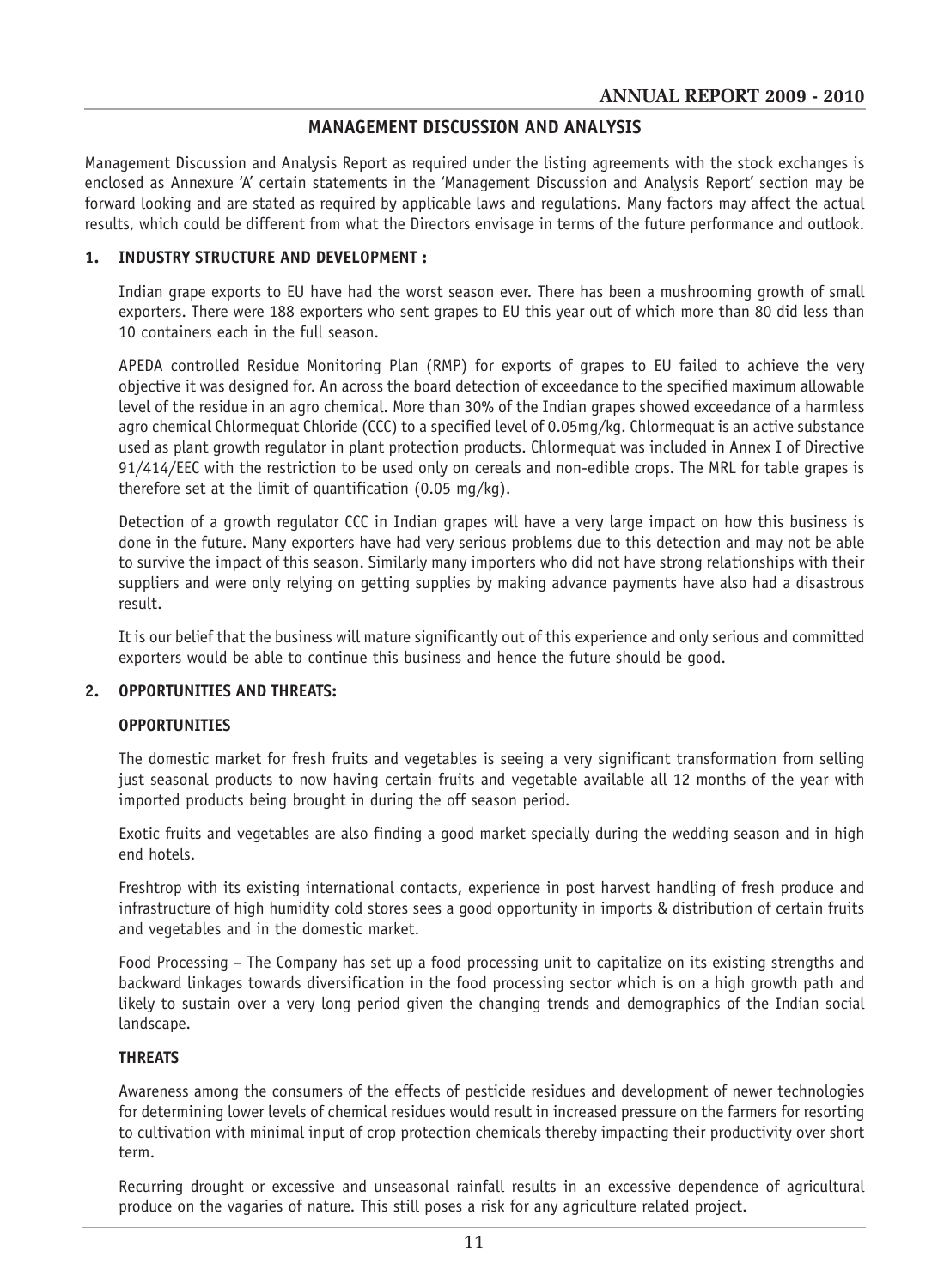#### **3. SEGMENT WISE PERFORMANCE :**

During the year under review your Company has started commercial activity at its Food Processing Plant w.e.f. 28th April, 2009 and therefore the Company has identified following segments as reportable segments:

- 1) Fresh Fruits
- 2) Food Processing

Details of Segment wise performance are given at respective place of in this report.

#### **4. RECENT TRENDS AND FUTURE OUTLOOK :**

While increasing awareness amongst the consumers related to pesticide residues, poses a challenge, it also presents an opportunities for some. The recent trend clearly demonstrates the willingness of the consumer to pay more for good quality and safe fresh produce and this is a very positive indicator for our industry.

With increased thrust of the central and state governments, towards development of agri-based infrastructure, we can expect plethora of opportunities to present themselves given the as yet under utilized potential in this business within as well as outside India. The Company is well prepared to make the most of these opportunities and has a bright outlook for the future.

The Company has embarked upon an expansion and diversification path with the setting up of a food processing unit for producing mango pulp & concentrates, guava pulp & concentrates, pomegranate juices and concentrates as well as tomato paste. This synergetic foray into food processing is likely strengthen The Company and enable future growth.

#### **5. RISKS AND CONCERN :**

Agriculture in India is still largely dependent on the vagaries of nature.

Over dependence on plant protection, chemicals and tightening norms for pesticide residues is presenting a significant challenge for the Indian farmers.

Smaller land holding pattern in India is an obstacle for achieving high yield while reducing the cultivation expense.

While the Indian growers are getting exposed to newer techniques used abroad, the pace of reforms at that level needs to be improved in order to compete effectively in the International Markets.

#### **6. INTERNAL CONTROL SYSTEMS AND THEIR ADEQUACY :**

The Company has adequate Internal control systems commensurate with its size and operations to ensure orderly and efficient conduct of business while safeguarding the assets, quality, safety, procurements, finance and accounts and reducing and detecting error.

The Company has also appointed an external firm of Chartered Accountants to supplement the efficient Internal Audit.

#### **7. FINANCIAL PERFORMANCE WITH RESEPCT TO OPERATIONAL PERFORMANCE :**

The financial performance of the Company is described in the Director's Report under the head "Financial Results" and "Review of Operations".

#### **8. MATERIAL DEVELOPMENT IN HUMAN RESOURCES AND INDUSTRIAL RELATIONS FRONT :**

The Company routinely undertakes employee development activities keeping in mind the professional requirements of the employees as well as the growth of the Company.

The Industrial Relations were cordial throughout the year with no incidence of strike or lockouts.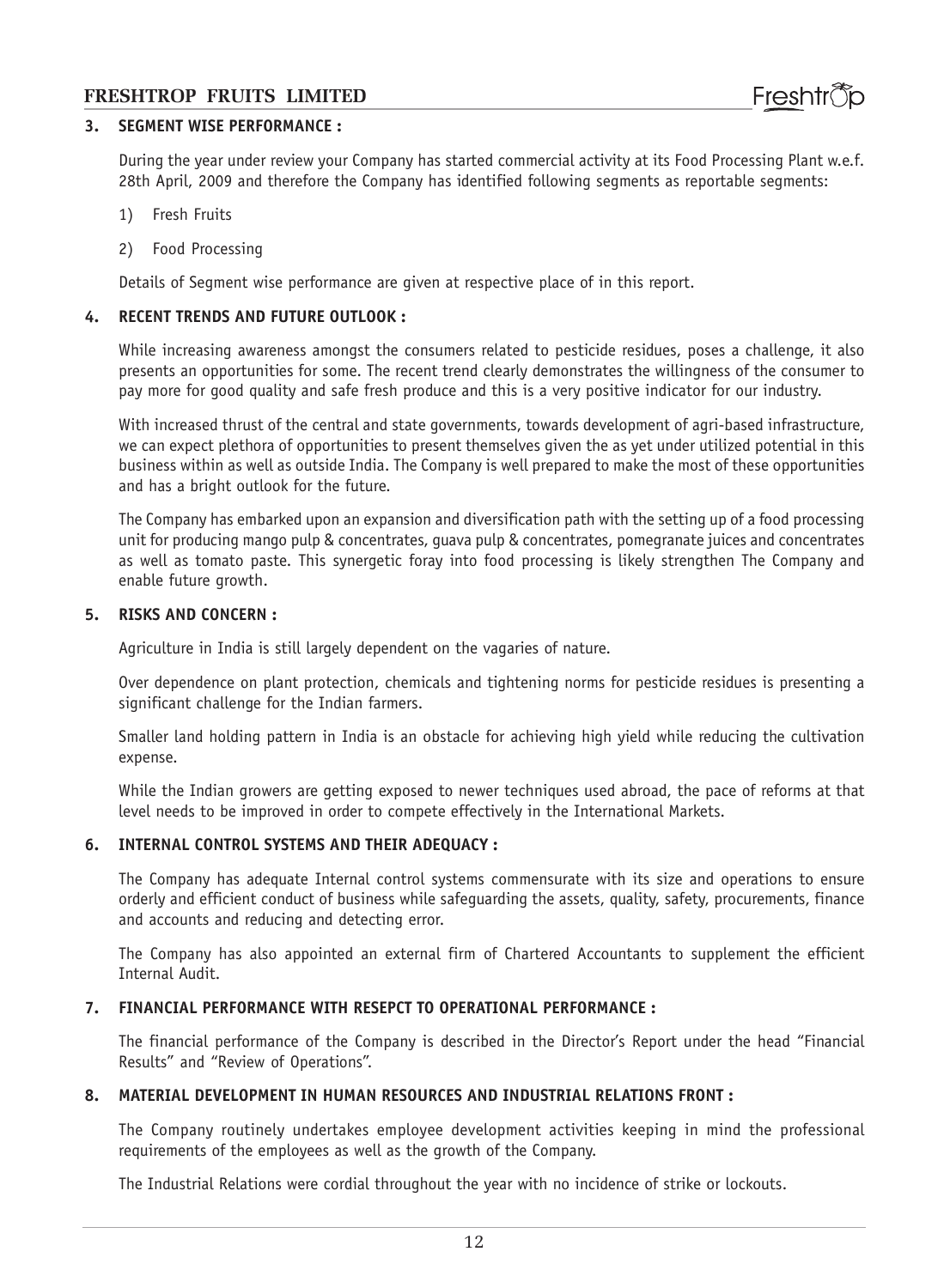#### **REPORT ON CORPORATE GOVERNANCE (Pursuant to Clause 49 of Listing Agreement)**

#### **1. Company's Philosophy on Corporate Governance**:

- 1.1 As a policy Freshtrop Fruits Limited (FFL) gives utmost importance to achieving high standards of Corporate Governance and is committed to achieve the highest level of Corporate Governance in order to enhance long-term shareholder value.
- 1.2 The Company gives equal importance for maintaining as well as improving the quality of its products and to achieve this, the Company carries out continuous product developments and stringent quality controls norm to have quality of the products known internationally.
- 1.3 The Company gives utmost importance for developing a team of competitive professional managers. Overall, policy is set by the Board of Directors and implemented by a team of professional managers in their respective field. The Company gives fair amount of freedom to the employees to get their best contribution to the Company and rewards and incentives are given in recognition thereof.

#### **2. Board of Directors:**

2.1 Composition & size of the Board

The present strength of the Board is four Directors, The Board of Directors of the Company comprises of optimum mix of both, Executive and Non-executive Directors with independent Directors. The Board of Directors provide leadership and guidance to the Company's management and directs, supervise and control the performance of the Company.The Board members consist of persons with professional expertise and experience in various fields of Finance, Accounts, Management etc.

| Classification of Directors                   | No. of Directors          |  |
|-----------------------------------------------|---------------------------|--|
| Executive Directors                           | Two-Promoter Director     |  |
| Non-Executive Directors-Independent Directors | Two-Non Promoter Director |  |

In the judgment of the Board of Directors of the Company, following Directors are independent Non-Executive Directors:

- Mr. Ramchandra G. Joshi
- Mr. Mayur J. Shah
- 2.2 Number of Board Meeting held during the year along with the dates of Meeting

During the year under review, Six(6) Board Meetings were held. The dates on which the said meetings were held are as follows:

| 1) 20th April, 2009 | 29th June, 2009 | 3) 10th July, 2009 |
|---------------------|-----------------|--------------------|
|                     |                 |                    |

4) 31st July, 2009 5) 30th October, 2009 6) 29th January, 2010

The names and categories of the Directors of the Board, their attendance at Board Meetings held during the year and the numbers of Directorship and Committee Chairperson / Membership held by them in other companies is given below. Other Directorship do not include alternate directorship, directorships of private limited companies and of the companies incorporated outside India. Chairmanship / Membership of Board Committee include only audit and shareholders / investors grievance committee.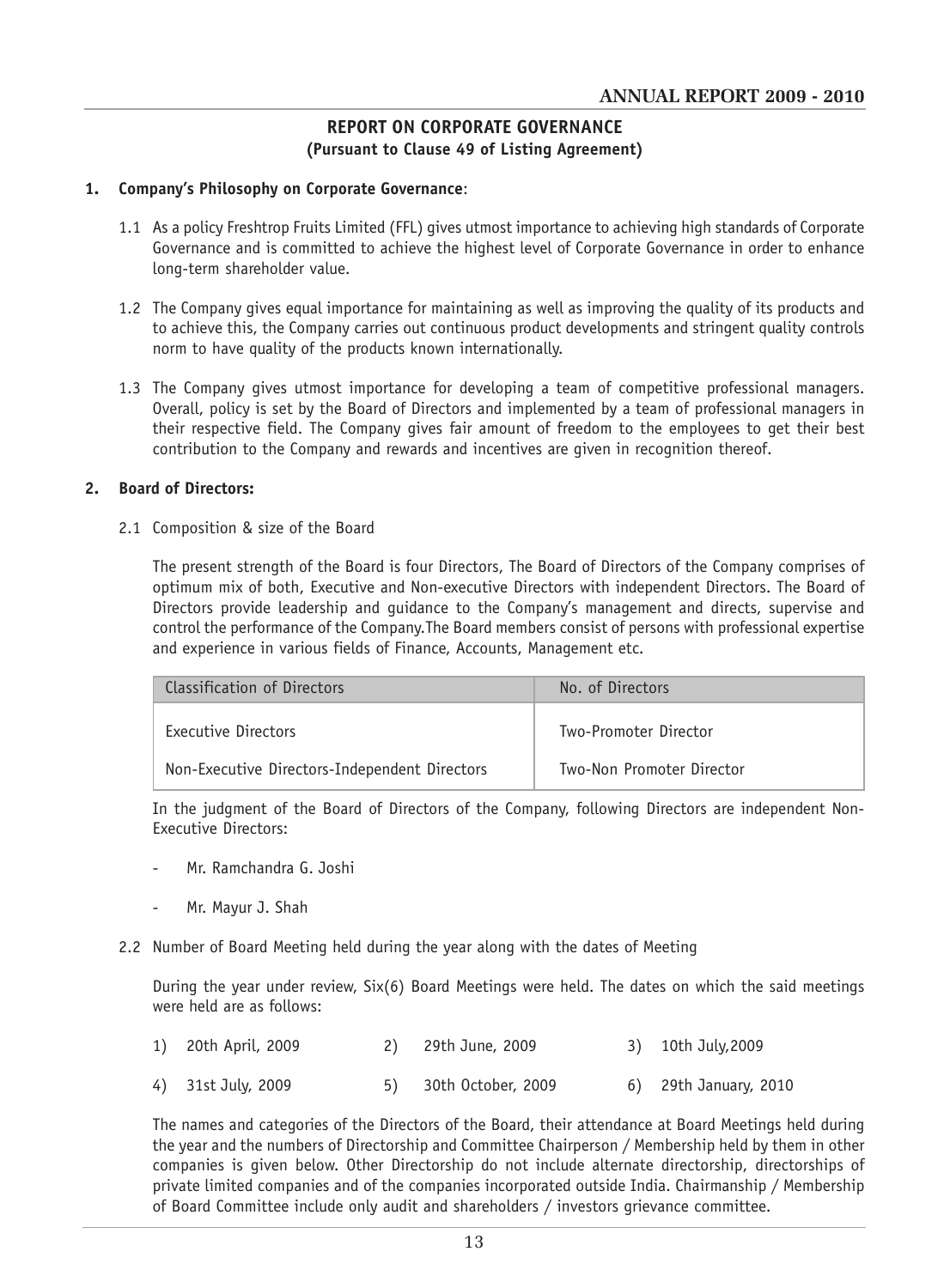

| Name of Director                     | Category of<br>Directorship # | No. of<br><b>Board</b><br>Meeting<br>Attended | Attendance<br>at the<br>last<br><b>AGM</b> | No. of specified<br>Committees (Other<br>than (FFL) in which<br>chairman / Member |        | <b>Share</b><br>holding |
|--------------------------------------|-------------------------------|-----------------------------------------------|--------------------------------------------|-----------------------------------------------------------------------------------|--------|-------------------------|
|                                      |                               |                                               |                                            | Chairman                                                                          | Member |                         |
| Mr. Ashok V. Motiani                 | Promoter & ED                 | 6                                             | Yes                                        | None                                                                              | None   | 636,768                 |
| Mrs. Nanita A. Motiani Promoter & ED |                               | 6                                             | Yes                                        | None                                                                              | None   | 572,246                 |
| Mr. Ramchandra G. Joshi              | Independent & NED             | 5                                             | Yes                                        | None                                                                              | None   | 4,000                   |
| Mr. Mayur J. Shah                    | Independent & NED             | 6                                             | Yes                                        | None                                                                              | None   | 5,600                   |

# NED- Non-Executive Director, ED-Executive Director.

#### **NOTES**:

- a) This number excludes the directorships/committee memberships held in private companies and also of the Company.
- b) As required by the Companies Act, 1956 and Clause 49 of Listing Agreement, none of the directors hold directorship in more than 15 public companies, membership of board committees (audit / remuneration / investors grievance committees ) in excess of 10 and chairmanship of board committees as aforesaid in excess of 5.
- 2.3 Details of Directors seeking re-appointment at the ensuing Annual General Meeting

As per the statute, two-third of the Directors should be retiring Directors, One-Third of these retiring Directors are required to retire every year and if eligible, these Directors qualify for re-appointment.

Accordingly, Mr. Ramchandra G. Joshi retires by rotation at the ensuing Annual General Meeting and being eligible offers himself for re-appointment.

A brief resume of the Directors eligible for re-appointment is as follows

Mr. Ramchandra G. Joshi

Mr. Ramchandra G. Joshi, aged about 64 years is B.com, L.L.B. He has vast experience in public relations,legal and administrative matters which helps the Company.

Mr. Ramchandra G. Joshi is a member of the Audit Committee, Remuneration Committee and Financial Committee of the FFL. He is not on the Board of any other Public Limited Company as Director, Member or Chairman of the other public limited Company.

2.4 Information placed before the Board of Directors

All major decisions regarding resource mobilization, capital expenditure, etc. are considered by the Board, in addition to day-to-day matters, which are statutorily required to be placed before the Board of Directors for its approval. Following information is regularly put up before the Board for its consideration and approval;

- 1. The minutes of the meetings of the Board, Audit Committee, Shareholder/Investor Grievances Committee, Financial Committee and Remuneration Committee.
- 2. Quarterly, half yearly and annual financial results of the Company and its operating divisions.
- 3. Annual operating plans and budgets and any updates thereon.
- 4. Capital Budget and any updates thereon.
- 5. The information on recruitment and remuneration of senior officers just below the board level, including the appointment or removal of the Company Secretary.
- 6. Materially important show cause, demand, prosecution and penalty notices.
- 7. Fatal or serious accidents, dangerous occurrences, any material effluent or pollution problems, if any.
- 8. Any issue, which involves possible public or product liabilty claims if substantial nature, including any judgement or order which, may have passed strictures on the conduct of the Company or taken an adverse view regarding another enterprise that can have negative implications on the Company.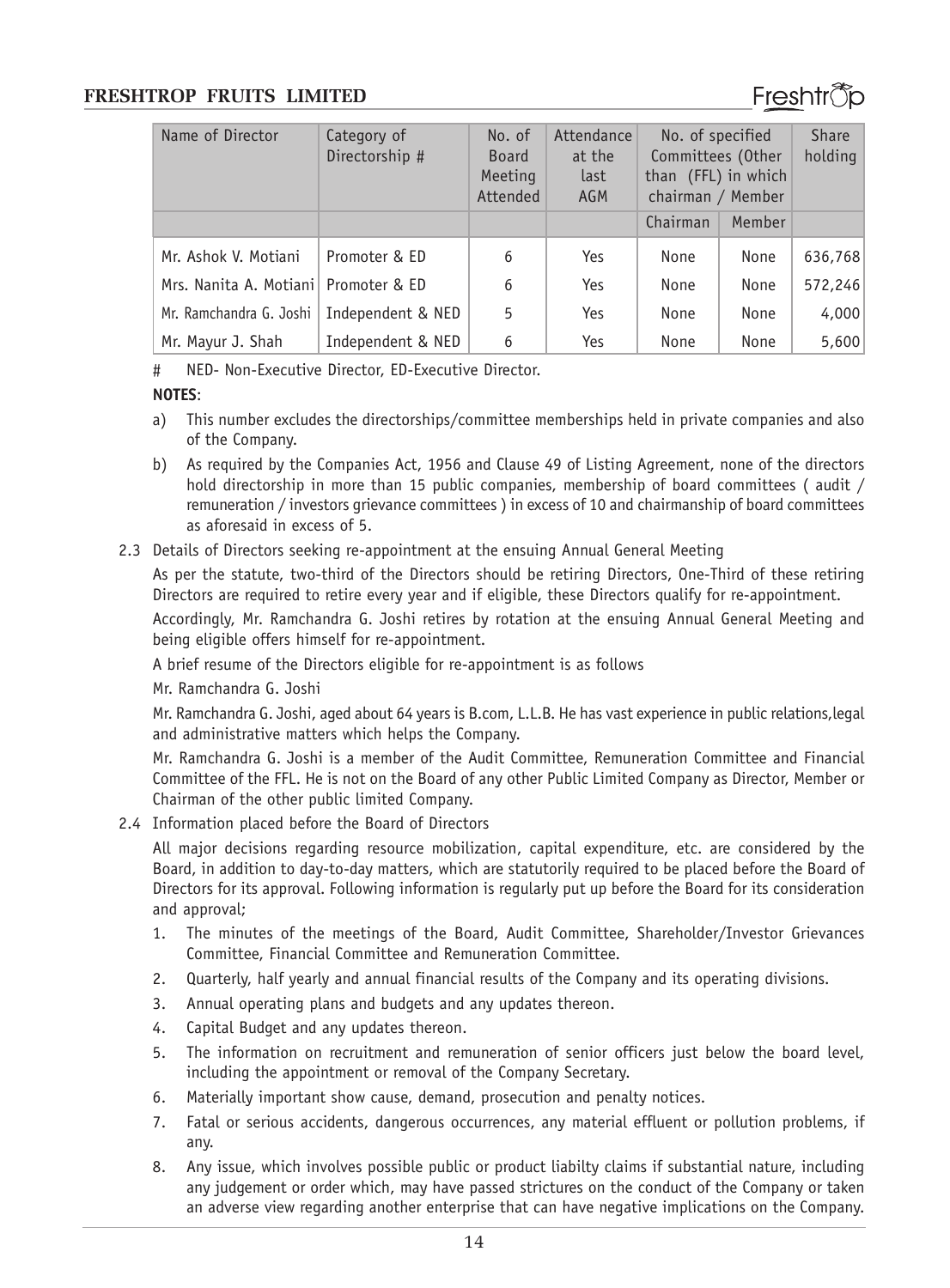- 9. Any significant development in Human Resources/Industrial Relations front.
- 10. Foreign exchange exposure and the steps taken by management to limit the risks of adverse exchange rate movement, if material.
- 11. Non-compliance of any regulatory, statutory or listing agreements and shareholders service as nonpayment of dividend, delay in share transfer etc., if any.
- 12. Appointment of statutory auditor, secretarial auditor.
- 13. General disclosure of interest.
- 14. Contracts in which director(s) are deemed to be interested.
- 15. Details of investment of surplus funds available with the Company.
- 16. Secretarial Audit Report.

The Board is informed of all material, financial and commercial decision from time to time.

#### **3. Audit Committee:**

As measure of good corporate governance and to provide assistance to the Board of Directors in fulfilling the Board's oversight responsibilities, an Audit Committee had been constituted by the Board. The constitution of Audit Committee also meets the requirements of section 292A of the Companies Act, 1956. The terms of reference of the Audit Committee are as contained under clause 49 of the Listing Agreement.

The Audit Committee of the Company comprises of following two Non-Executive Directors and one Executive Director, out of which two directors are Independent Directors:

| Name of the Members    | <b>Designation</b>              |
|------------------------|---------------------------------|
| Mr. Ramchandra G Joshi | Chairperson/NED and Independent |
| Mr. Mayur J. Shah      | Member/NED and Independent      |
| Mrs. Nanita A. Motiani | Member/ED                       |

3.1 Meeting and the attendance during the year

Five (5) meetings of the Audit Committee were held during the year.

The power and role of the Audit Committee are as per Guidelines set out in Clause 49 of the Listing Agreement with the Stock Exchange.

The Terms of the reference of the Audit Committee include approving and implementing the audit procedures and techniques, reviewing the financial reporting systems, internal control systems and control procedures and ensuring compliance with the regulatory guidelines. The Audit Committee met prior to the finalization of Accounts for the year ended 31st March 2010.

The details of attendance of the members at Audit Committee Meetings are as follows:

| Name of the Members     | No. of Meetings attended |          |  |  |
|-------------------------|--------------------------|----------|--|--|
|                         | Held                     | Attended |  |  |
| Mr. Ramchandra G. Joshi |                          |          |  |  |
| Mr. Mayur J. Shah       |                          |          |  |  |
| Mrs. Nanita A. Motiani  |                          |          |  |  |

The Chairman of the Audit Committee was present at 17th Annual General Meeting of the Company held on 29th September 2009.

#### **4. Subsidiary Companies:**

The Company does not have any subsidiary.

#### **5. Remuneration Committee:**

The Remuneration Committee was constituted to recommend / review the remuneration package of the Managing Director / Whole-Time Director(s). As required by Clause 49 of the Listing Agreement the Board of the Company had constituted a remuneration committee comprising two non-executive directors and one executive director out of which two directors are independent directors.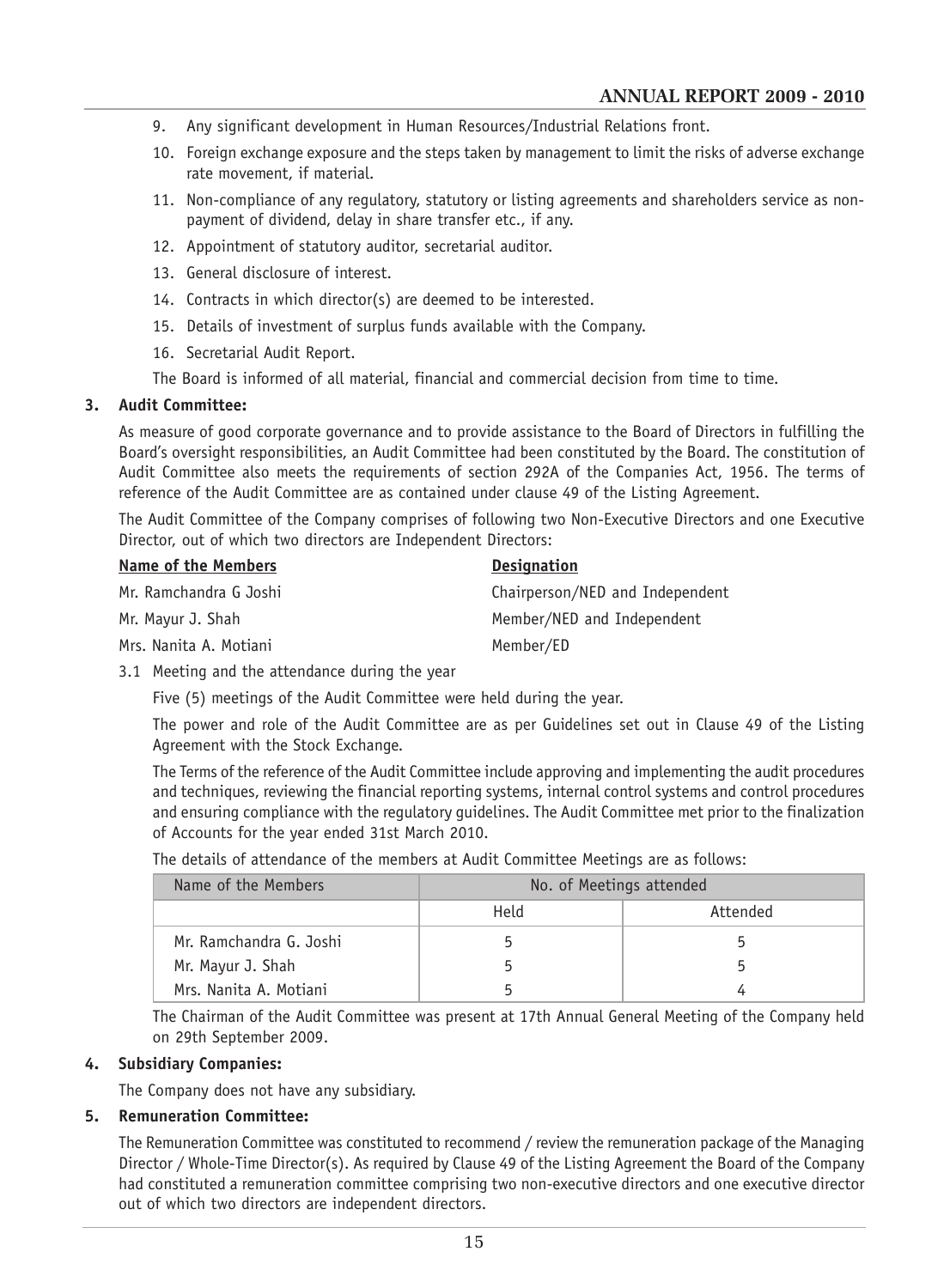| Name of the Members     | <b>Designation</b>              |
|-------------------------|---------------------------------|
| Mr. Ramchandra G. Joshi | Chairperson/NED and Independent |
| Mr. Mayur J. Shah       | Member/NED and Independent      |
| Mrs. Nanita A. Motiani  | Member/ED                       |

During the year, the Rmuneration Committee met on 31st October,2009 & 30th January,2010 in which all the three members were present.

Freshtrීio

The Chairman of the Remuneration Committee was present at 17th Annual General Meeting of the Company held on 29th September 2009.

5.1 Details of Remuneration to the Board members

The Company pays remuneration to its Managing Director by way of Salary, Perquisites and allowances, as approved by the members in the General Meeting and subsequent approval received from Central Government under section 310 & 198/309 of the Companies Act,1956.. The details of the remuneration paid to the Directors for the year 2009-2010 is as follows:

| Name of Director        | Designation                     | Remuneration<br>(including)<br>perquisites)<br>paid $(\overline{\tau})$ | Sitting Fees<br>paid<br>(₹) | Total<br>Remuneration<br>(₹) |
|-------------------------|---------------------------------|-------------------------------------------------------------------------|-----------------------------|------------------------------|
| Mr. Ashok V. Motiani    | Chairman &<br>Managing Director | 4,524,830                                                               |                             | 4,524,830                    |
| Mrs. Nanita A. Motiani  | Executive Director              | 750,000                                                                 |                             | 750,000                      |
| Mr. Ramchandra G. Joshi | Director                        |                                                                         | 12,500                      | 12,500                       |
| Mr. Mayur J. Shah       | Director                        |                                                                         | 15,000                      | 15,000                       |
| <b>Total</b>            |                                 | 5,274,830                                                               | 27,500                      | 5,302,330                    |

None of the Non-executive Directors has any pecuniary relationship, except Mrs. Nanita A. Motiani who is relative of Mr. Ashok V. Motiani, Managing Director of the Company. Non-executive Directors have no transaction with the Company, except receiving sitting fees for attending Board Meetings.

#### **6. Shareholders/Investors' Grievance Committee:**

The Company constituted a Shareholders/Investors' Grievance Committee to ensure timely services to the Member/Investors and to supervise the performance of the Registrar and Share Transfer Agent and to provide the best services to the Investors. It is also empowered to approve transfer, transmission and transposition of shares, issue duplicate share certificates, etc. from time to time.

The Committee meets at the regular interval to ensure that the shareholders queries/grievances have been attended and resolved to the satisfaction of the shareholders.

The Constitution and details of the attendance of the meeting of the Committee members is given in the following table. The Committee met five (5) times during the period 2009-2010.

| Name of the Members    | Designation                | No. of Meetings attended |          |
|------------------------|----------------------------|--------------------------|----------|
|                        |                            | Held                     | Attended |
| Mrs. Nanita A. Motiani | Chairman/ED                | 5                        |          |
| Mr. Ashok V. Motiani   | Member/ED                  | 5                        |          |
| Mr. Mayur J. Shah      | Member/NED and Independent | 5                        |          |

Mrs. Nanita A. Motiani, who is an Executive Director, is Chairman of the Committee and Ms. Bharti M. Hingorani, Company Secretary, provides secretarial support to the Committee and is also the designated Compliance Officer for such matters.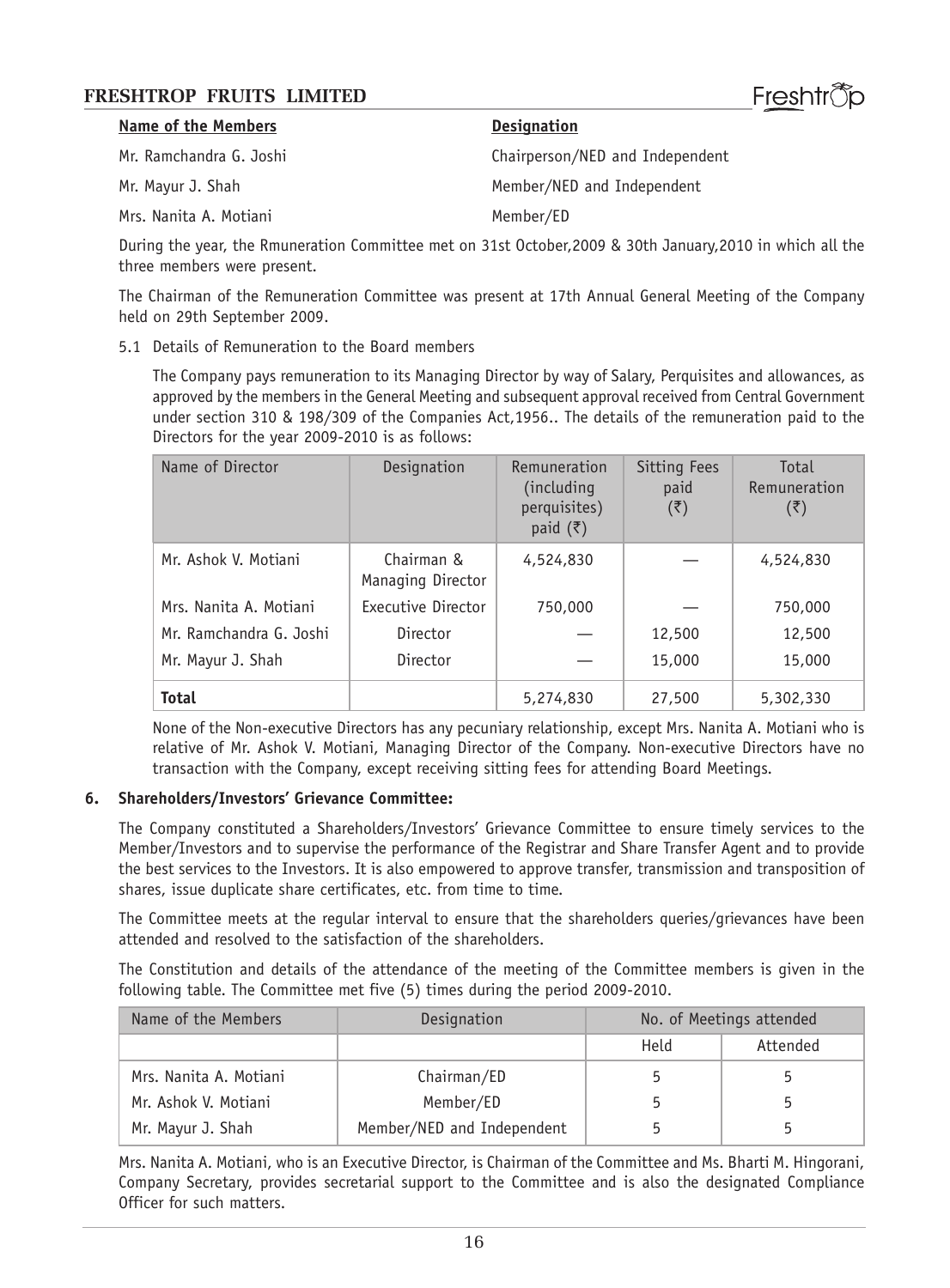The following table summarizes the status of investor complaints received during the year. All the complaints/ queries are promptly attended and resolved to the satisfaction of shareholders. All shares received for transfer were registered and dispatched within the stipulated time, wherever documents were correct and valid in all respects.

| Sr.<br>No. | Nature of Complaints / Requests                   | Received | Resolved | Pending as<br>on 31-03-2010 |
|------------|---------------------------------------------------|----------|----------|-----------------------------|
|            | Non-receipt of Dividend warrant                   |          |          |                             |
| 2          | Non-receipt of Annual Reports                     |          |          |                             |
| 3          | Non-receipt of shares after transfer/bonus shares |          |          |                             |
| 4          | Letters received from SEBI/ROC/ Stock Exchanges   |          | 2        |                             |
|            | <b>Others</b>                                     |          | 3        |                             |
|            | Total                                             |          | 5        |                             |

There was no pending transfer of equity shares as on 31st March 2010

#### **7. Financial Committee:**

During the year under review Board of Directors of the Company has constituted Financial Committee with an object to oversee all the matters relating to finance from time to time and perform all such other functions as may be assigned to it by the Board of Directors of the Company

The Constitution and details of the attendance of the meeting of the Committee members is given in the following table. The Committee met two (2) times during the period 2009-2010.

| Name of the Members     | Designation | No. of Meetings attended |          |
|-------------------------|-------------|--------------------------|----------|
|                         |             | Held                     | Attended |
| Mr. Ramchandra G. Joshi | NED         |                          |          |
| Mr. Mayur J. Shah       | NED         |                          |          |
| Mrs. Nanita A. Motiani  | FD          |                          |          |

# NED- Non-Executive Director, ED-Executive Director.

#### **8. Risk Management:**

The Company manages risks as an integral part of its decision making process and has a structured framework for risk management and minimization procedures.

### **9. CEO / CFO Certification:**

In terms if the requirement of Clause 49 (V) of the Listing Agreement the CEO has submitted necessary certificate to the Board at its meeting held on 18th August, 2010 stating the particulars specified under the said clause.

#### **10. General Body Meetings:**

A. Annual General Meeting:

Details of the location and time of last three Annual General Meetings (AGM), and the details of the special resolutions passed are as under.

| Financial<br>Year | No. of<br><b>AGM</b> | Date & Time              | Venue                                            | No. of special<br>Resolutions passed |
|-------------------|----------------------|--------------------------|--------------------------------------------------|--------------------------------------|
| 2006-07           | 15                   | 28-09-2007<br>11.00 a.m. | Karnavati Club, S. G. Road,<br>Ahmedabad-380 051 | 6                                    |
| 2007-08           | 16                   | 29-09-2008<br>11.00 a.m. | Karnavati Club, S. G. Road,<br>Ahmedabad-380 051 |                                      |
| 2008-09           | 17                   | 29-09-2009<br>11.00 a.m. | Karnavati Club, S. G. Road,<br>Ahmedabad-380 051 |                                      |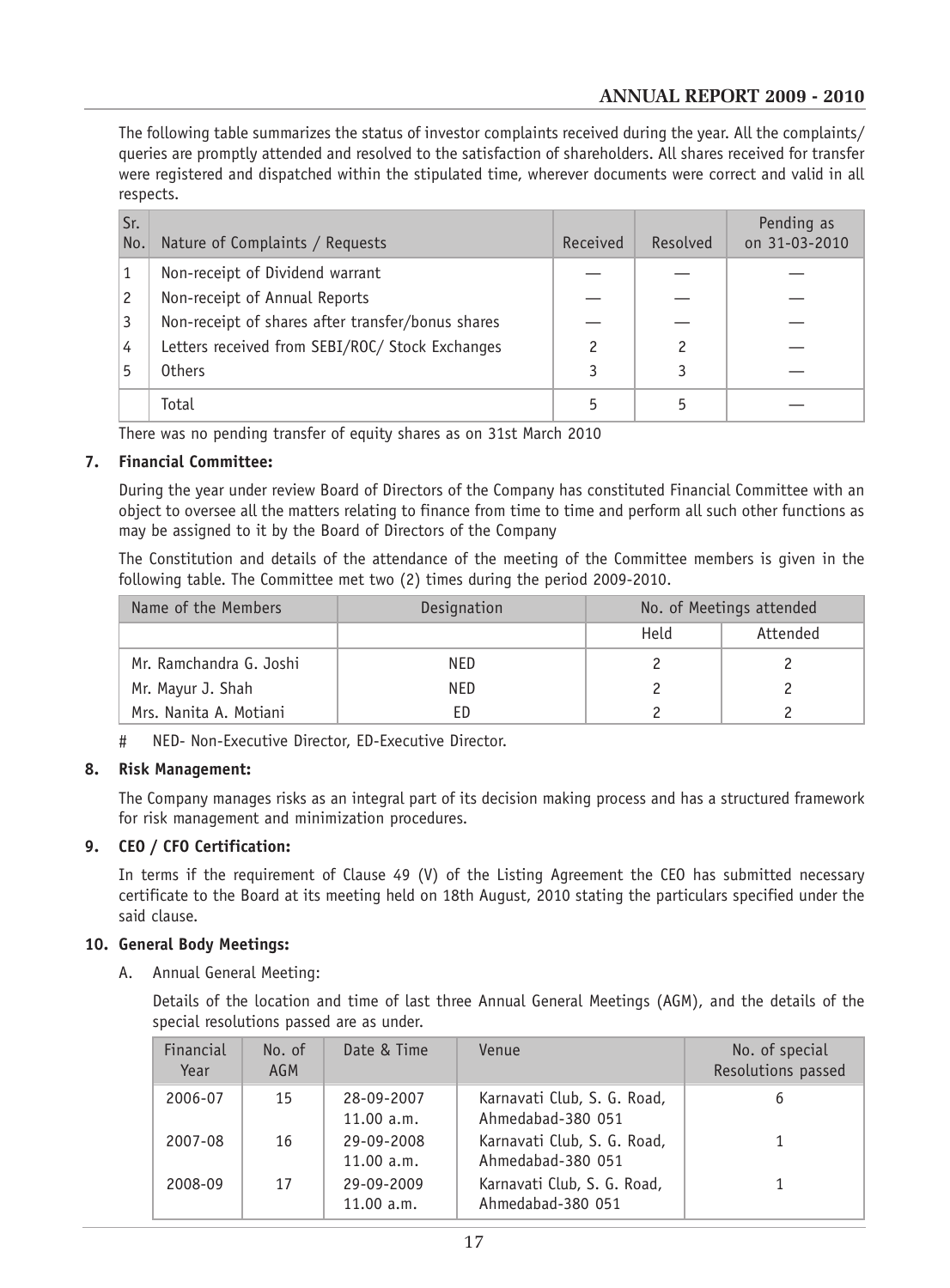

The shareholders passed all the resolutions set out in the respective notices. For the year ended on 31st March, 2010, there are no ordinary or special resolution passed by the Company's shareholders that requires a postal ballot. At the forthcoming AGM, there is no item on the agenda that needs approval by postal ballot.

B. Extra Ordinary General Meeting:

| Financial | Date                     | Venue                                           | No. of special     |
|-----------|--------------------------|-------------------------------------------------|--------------------|
| Year      | & Time                   |                                                 | Resolutions passed |
| 2009-2010 | 15-05-2009<br>11.30 a.m. | Karnavati Club, S.G. Road,<br>Ahmedabad-380051. |                    |

The shareholders passed the special resolution set out in the notice with the requisite majority.

#### **11. Disclosure**:

- a. There were no transactions of material nature between the Company and its Directors or Management and their relatives or Promoters that may have potential conflict with the interest of the Company. The details of the related party transactions are disclosed in the financial section of this Annual Report.
- b. The Company has complied with all the mandatory requirements of the Listing Agreement with the Stock Exchange as well as regulations and guidelines of the SEBI. Further, no penalties, strictures were imposed on the Company by Stock Exchanges or SEBI or any statutory authority, on any matter related to capital markets, during the year under review.
- c. No treatment different from Accounting Standards, prescribed by the Institute of Chartered Accountants of India, has been followed in the preparation of financial statements.
- d. The Company has complied with the mandatory requirements of Clause 49 of the Listing Agreement.
- e. The Company has adopted the non-mandatory requirements of Clause 49 of the Listing Agreement of Remuneration Committee.

#### **12. Secretarial Audit:**

A qualified practicing Company secretary carried out quarterly secretarial audit to reconcile the total admitted capital with National Securities Depository Limited (NSDL) and Central Depositories Services Limited (CDSL) and the total issued and listed capital. The audits confirmed the total issued / paid-up capital is in agreement with the aggregate of total numbers of shares in physical form and the total number of de-materialized shares held with NSDL and CDSL.

#### **13. Means of Communication with shareholders:**

| (i)  | <b>Quarterly Results</b> |              | Quarterly and half yearly results were taken on record<br>by the Board of Directors and submitted to the Stock<br>Exchanges in terms of the requirements of clause 41 of<br>the Listing Agreement. The results were also published<br>in leading newspaper Economic Times (English &<br>Gujarati). |
|------|--------------------------|--------------|----------------------------------------------------------------------------------------------------------------------------------------------------------------------------------------------------------------------------------------------------------------------------------------------------|
| (11) | Website                  | $\mathbb{Z}$ | www.freshtrop.com                                                                                                                                                                                                                                                                                  |
|      | Compliance Officer       |              | Ms. Bharti M. Hingorani                                                                                                                                                                                                                                                                            |
|      | Address                  |              | A-603, Shapath IV, Opp. Karnavati Club, S.G. Road,<br>Ahmedabad - 380 015                                                                                                                                                                                                                          |
|      |                          |              | E-mail: bhingorani@freshtrop.com                                                                                                                                                                                                                                                                   |
|      |                          |              | Tel. No. 079 - 66527058 - 67                                                                                                                                                                                                                                                                       |

#### **14. Management Discussion and Analysis Report:**

The Management Discussion and Analysis Report (MD&A) is set out in the separate section of this Annual Report and forms part of this Report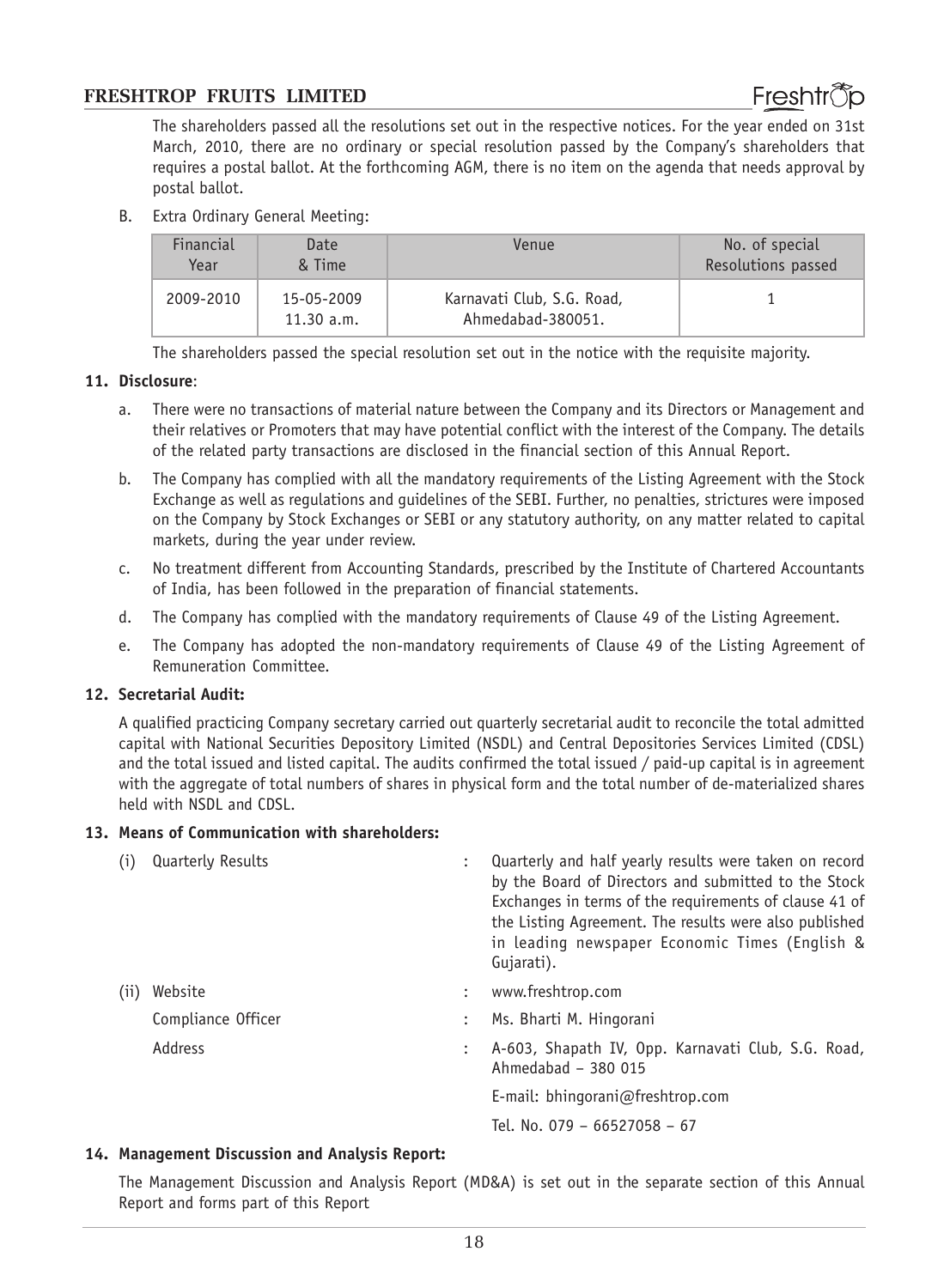| 15. (i) | <b>General Shareholders Information:</b>                           |                      |                                                                                           |
|---------|--------------------------------------------------------------------|----------------------|-------------------------------------------------------------------------------------------|
|         | Day & Date of 18th AGM                                             | $\ddot{\phantom{a}}$ | Monday, 27th September, 2010                                                              |
|         | Time                                                               |                      | 11.00 a.m.                                                                                |
|         | Venue                                                              |                      | Karnavati Club, S.G. Road, Ahmedabad-380051.                                              |
|         | Financial Year                                                     | $\ddot{\cdot}$       | 1st April 2009 to 31st March 2010                                                         |
|         | <b>Book Closure Dates</b>                                          |                      | 17th September 2010 to 27th September 2010 (both<br>days inclusive)                       |
|         | Dividend Payment Date                                              | $\ddot{\phantom{0}}$ | N.A.                                                                                      |
|         | (ii) Financial Calendar for the Financial year 2010-11 (tentative) |                      |                                                                                           |
|         | <b>First Quarter Results</b>                                       |                      | August, 2010 (second week)                                                                |
|         | Second Quarter Results                                             | $\ddot{\cdot}$       | November, 2010 (second week)                                                              |
|         | <b>Third Quarter Results</b>                                       |                      | February, 2011 (second week)                                                              |
|         | Forth Quarter Results                                              |                      | May, 2011 (second week)                                                                   |
|         | Annual General Meeting                                             |                      | August/September, 2011                                                                    |
|         | (iii) Listing on Stock Exchanges                                   |                      | Equity shares of the Company are listed at following<br>Stock Exchange.                   |
|         |                                                                    |                      | Bombay Stock Exchange Limited<br>Phiroze Jeejeebhoy Towers, Dalal Street, Mumbai-400 001  |
|         |                                                                    |                      | Your Company has paid listing fee to stock exchanges<br>for the financial year 2010-2011. |
|         | (iv) Stock Code                                                    |                      | BSE - 530077                                                                              |
|         | (v) Market Price Data                                              |                      | Monthly Stock Market Data                                                                 |

High and low prices of Equity Shares during the 12 months period ended 31st March 2010 were as follows:

|                 | Bombay Stock Exchange Ltd. |                      |  |
|-----------------|----------------------------|----------------------|--|
| Month           | High                       | Low                  |  |
|                 | $(\overline{\zeta})$       | $(\overline{\zeta})$ |  |
| April, 2009     | 22.00                      | 17.05                |  |
| May, 2009       | 35.90                      | 18.60                |  |
| June, 2009      | 31.95                      | 25.00                |  |
| July, 2009      | 28.90                      | 24.75                |  |
| August, 2009    | 29.75                      | 25.00                |  |
| September, 2009 | 41.45                      | 25.80                |  |
| October, 2009   | 38.00                      | 29.50                |  |
| November, 2009  | 41.05                      | 27.55                |  |
| December, 2009  | 42.95                      | 33.50                |  |
| January, 2010   | 42.10                      | 30.65                |  |
| February, 2010  | 37.90                      | 26.00                |  |
| March, 2010     | 29.00                      | 24.00                |  |
|                 |                            |                      |  |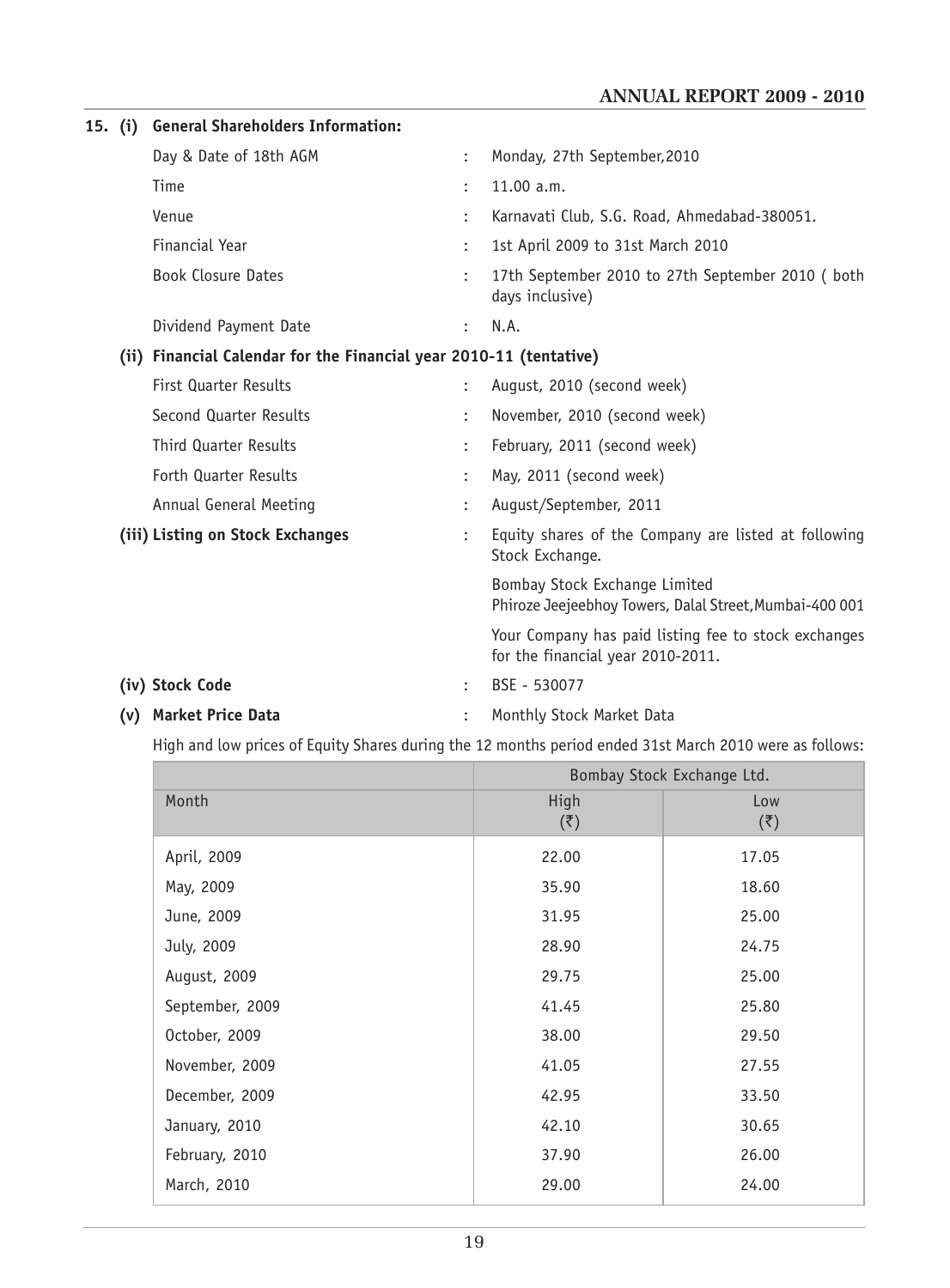| FRESHTROP FRUITS LIMITED                 | Freshtrop                                                                                                                                                                                                   |
|------------------------------------------|-------------------------------------------------------------------------------------------------------------------------------------------------------------------------------------------------------------|
| (vi) Registrar & Transfer Agents Address | Bigshare Services Private Limited<br>E-2, Ansa Industrial Estate, Sakivihar Road, Saki Naka,<br>Andheri (E), Mumbai-400 072<br>Ph.:022 2847 0652/53 Fax :022 2847 5207<br>E-mail: dashok@bigshareonline.com |
| (vii) Share Transfer System              | The Company has hired the services of SEBI registered<br>Registrar and Transfer Agent for physical transfer as<br>well as electronic connectivity.                                                          |

#### **(viii)Distribution of Shareholding** :

#### **a) Distribution of Shareholding (As on 31st March 2010)**

|                      |     | Shares/Deb. Holding of | Share/Deb. Holders |        | Share/Debenture |        |
|----------------------|-----|------------------------|--------------------|--------|-----------------|--------|
| No. of Equity Shares |     | Nos.                   | % of total         | Nos.   | % of total      |        |
|                      | (1) |                        | (2)                | (3)    | (4)             | (5)    |
| Upto                 |     | 500                    | 3770               | 78.63  | 720,408         | 6.84   |
| 501                  | to  | 1000                   | 463                | 9.66   | 380,138         | 3.60   |
| 1001                 | to  | 2000                   | 228                | 4.75   | 366,013         | 3.47   |
| 2001                 | to  | 3000                   | 104                | 2.17   | 264,001         | 2.50   |
| 3001                 | to  | 4000                   | 44                 | 0.92   | 160,998         | 1.53   |
| 4001                 | to  | 5000                   | 40                 | 0.83   | 191,160         | 1.81   |
| 5001                 | to  | 10000                  | 72                 | 1.50   | 533,047         | 5.05   |
| 10001                | and | above                  | 68                 | 1.54   | 7,929,235       | 75.20  |
| <b>TOTAL</b>         |     |                        | 4789               | 100.00 | 10,545,000      | 100.00 |

### **b) Shareholding pattern (As on 31st March 2010)**

| Description                          |      | Share holders |           | Shareholdings |  |  |
|--------------------------------------|------|---------------|-----------|---------------|--|--|
|                                      | Nos. | % of total    | Nos.      | % of total    |  |  |
| Resident Individuals (incl.HUF)      | 4538 | 94.76         | 3,819,620 | 36.22         |  |  |
| Promoter's and Relatives             | 6    | 0.13          | 4,743,809 | 44.99         |  |  |
| Non Resident Individuals             | 49   | 1.02          | 426,309   | 4.04          |  |  |
| Bodies Corporate                     | 193  | 4.03          | 1,000,615 | 9.49          |  |  |
| Mutual Fund, Natioanlised Bank etc., | 3    | 0.06          | 554,647   | 5.26          |  |  |

(ix) Dematerialization of Shares and Liquidity : The Company has already established connectivity with National Securities Depository Ltd. and Central Securities Depository Ltd. through Bigshare Services Private Limited, Registrar & Share Transfer Agent, so as to facilitate the dematerialisation of its shares.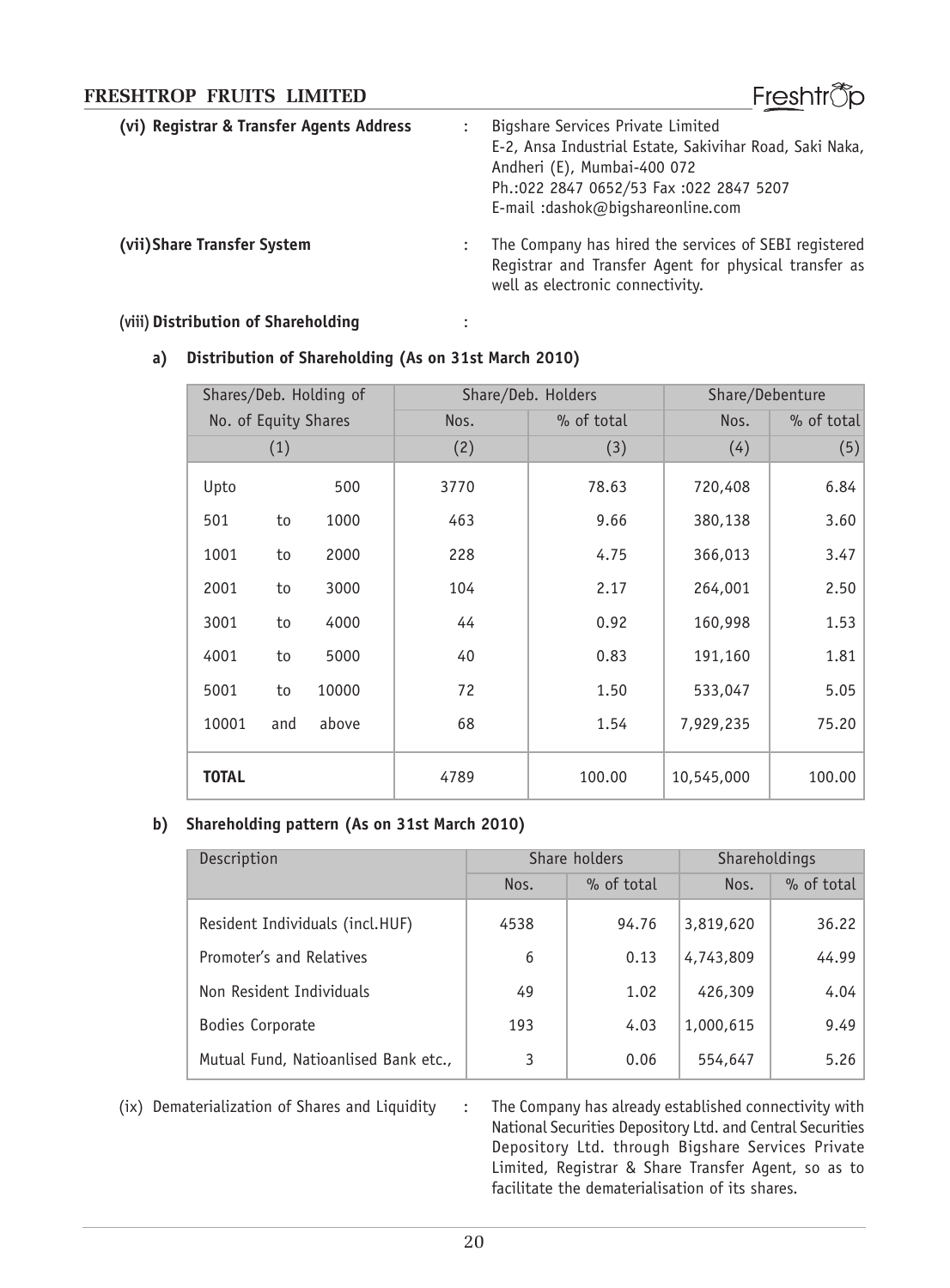#### **ANNUAL REPORT 2009 - 2010**

| Particulars  | No. of Equity Shares | % of Share Capital |  |  |  |  |
|--------------|----------------------|--------------------|--|--|--|--|
| <b>NSDL</b>  | 4,266,969            | 40.46              |  |  |  |  |
| <b>CDSL</b>  | 5,210,427            | 49.41              |  |  |  |  |
| Physical     | 1,067,604            | 10.13              |  |  |  |  |
| <b>TOTAL</b> | 10,545,000           | 100.00             |  |  |  |  |

The demat security code (ISIN) for the equity shares is INE795D01011 (For both NSDL & CDSL)

**Status of Dematerialisation (As on 31st March 2010)**

| (x) Outstanding GDRs/ADRs / warrants<br>or any convertible instruments,<br>conversion date and likely impact<br>on Equity |                      | Nil                                                                                                                                                                                                                                                                       |  |  |  |
|---------------------------------------------------------------------------------------------------------------------------|----------------------|---------------------------------------------------------------------------------------------------------------------------------------------------------------------------------------------------------------------------------------------------------------------------|--|--|--|
| (xi) Plant Locations                                                                                                      | $\ddot{\phantom{a}}$ | Unit - $I:$<br>Gat No.171, Village Jaulke, Bombay-Agra Road,<br>Tal. : Dindori, Dist. : Nasik-422 207, Maharashtra,<br>INDIA.                                                                                                                                             |  |  |  |
|                                                                                                                           |                      | Unit - $II:$<br>Survey No.1366, Savlaj-Wayfale Road, Post: Siddhewadi,<br>Tal.: Tasgaon, Dist: Sangli-416 311, Maharashtra, INDIA.<br>Unit - $III:$<br>Gat No.2425/26/30/31, Malharpet- Pandharpur Road,<br>Tal. : Khatav, Dist. : Satara-415 312, Maharashtra,<br>INDIA. |  |  |  |
|                                                                                                                           |                      |                                                                                                                                                                                                                                                                           |  |  |  |
|                                                                                                                           |                      | Unit - $IV:$<br>Gat No. 598/1, Village Janori, Tal. : Dindori,<br>Dist: Nasik-422 206, Maharashtra, INDIA.                                                                                                                                                                |  |  |  |
| (xii) Address for Correspondence                                                                                          | $\ddot{\phantom{a}}$ | 1. Share Transfer in Physical Form and other<br>communication in that regard including share<br>certificate, dividend and change of address etc., may<br>be addressed to our Registrar & Share Transfer Agents<br>at the address mentioned above.                         |  |  |  |
|                                                                                                                           |                      | 2. Shareholders may also contact the Compliance<br>Officer, Freshtrop Fruit Limited, A-603, Shapath IV,<br>Opp. Karnavati Club, S.G. Road, Ahmedabad - 380<br>015. Phone: 079-66527060-67, Fax: 079-<br>66527069, E-mail: bhingorani@freshtrop.com for<br>any assistance. |  |  |  |
|                                                                                                                           |                      | 3. Shareholders holding shares in electric mode should<br>address all their correspondence to their respective<br>depository participants.                                                                                                                                |  |  |  |

The above report has been placed before the Board at its meeting held on 18th August, 2010 and the same was approved.

Date : 18-08-2010 By order of the Board A-603, Shapath IV, Opp. Karnavati Club, S G Road, **Ashok V. Motiani** Ahmedabad – 380 015<br>Ahmedabad – 380 015

For Freshtrop Fruits Ltd.,

Ahmedabad – 380 015 *Chairman & Managing Director*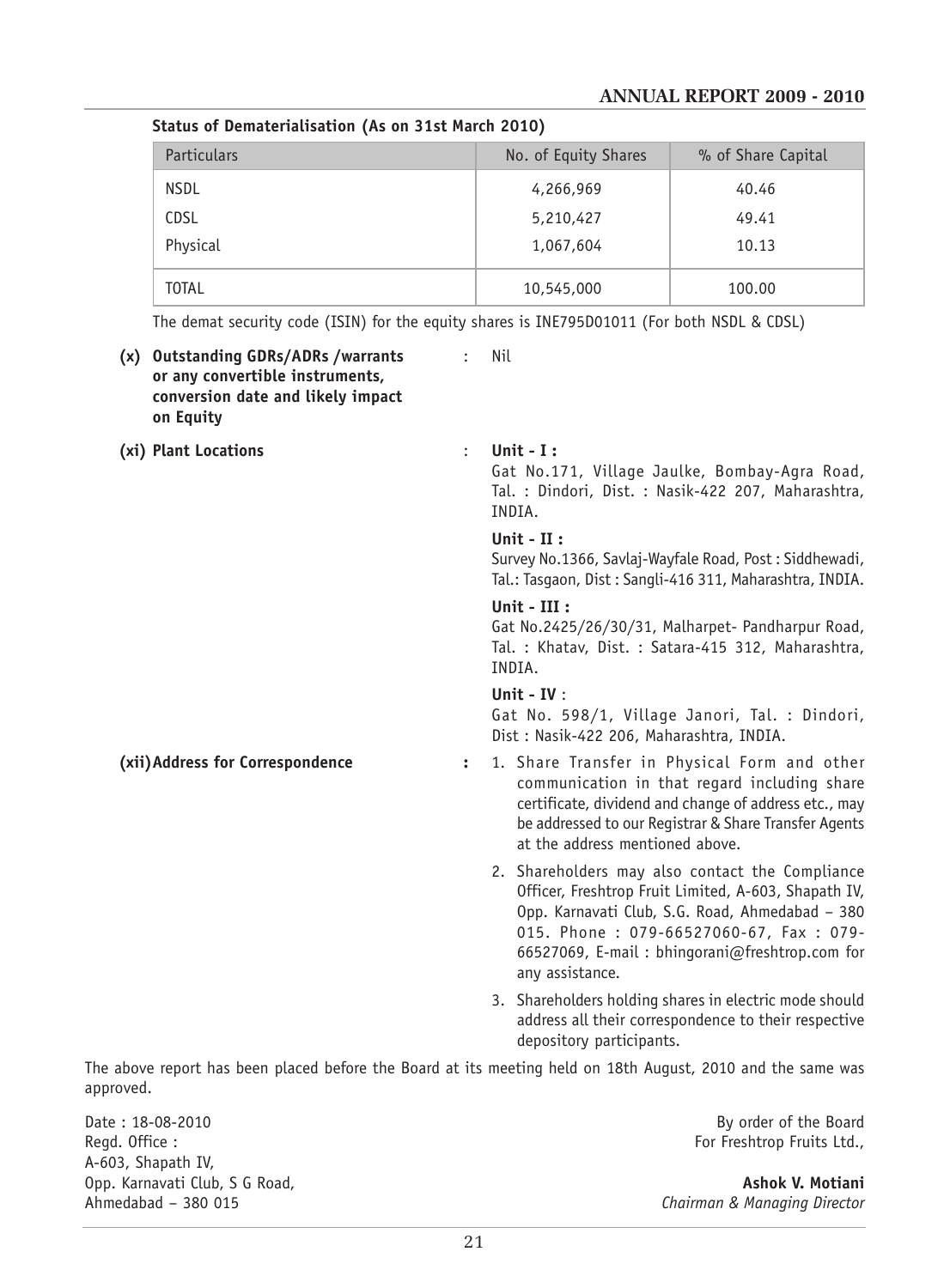#### **CHIEF EXECUTIVE OFFICER'S CERTIFICATE**

To, The Board Of Directors, Freshtrop Fruits Limited

- I, Ashok V. Motiani, Managing Director, of the Company do hereby certify that:
- (a) They have reviewed financial statements and the cash flow statement for the year and that to the best of their knowledge and belief:
	- (i) these statements do not contain any materially untrue statement or omit any material fact or contain statements that might be misleading;
	- (ii) these statements together present a true and fair view of the Company's affairs and are in compliance with existing accounting standards, applicable laws and regulations.
- (b) there are, to the best of their knowledge and belief, no transactions entered into by the Company during the year which are fraudulent, illegal or violative of the Company's code of conduct.
- (c) They accept responsibility for establishing and maintaining internal controls for financial reporting and that they have evaluated the effectiveness of internal control systems of the Company pertaining to financial reporting and they have disclosed to the Auditors and the Audit Committee, deficiencies in the design or operation of such internal controls, if any, of which they are aware and the steps they have taken or propose to take to rectify these deficiencies.
- (d) They have indicated to the Auditors and the Audit Committee
	- (i) significant changes in internal control over financial reporting during the year;
	- (ii) there is no significant changes in accounting policies during the year and that the same have been disclosed in the notes to the financial statements; and
	- (iii) there is no instances of significant fraud that involve therein management or an employee having significant role in the Company's internal control system over financial reporting.

Date : 18-08-2010 **Ashok V. Motiani** Chairman & Managing Director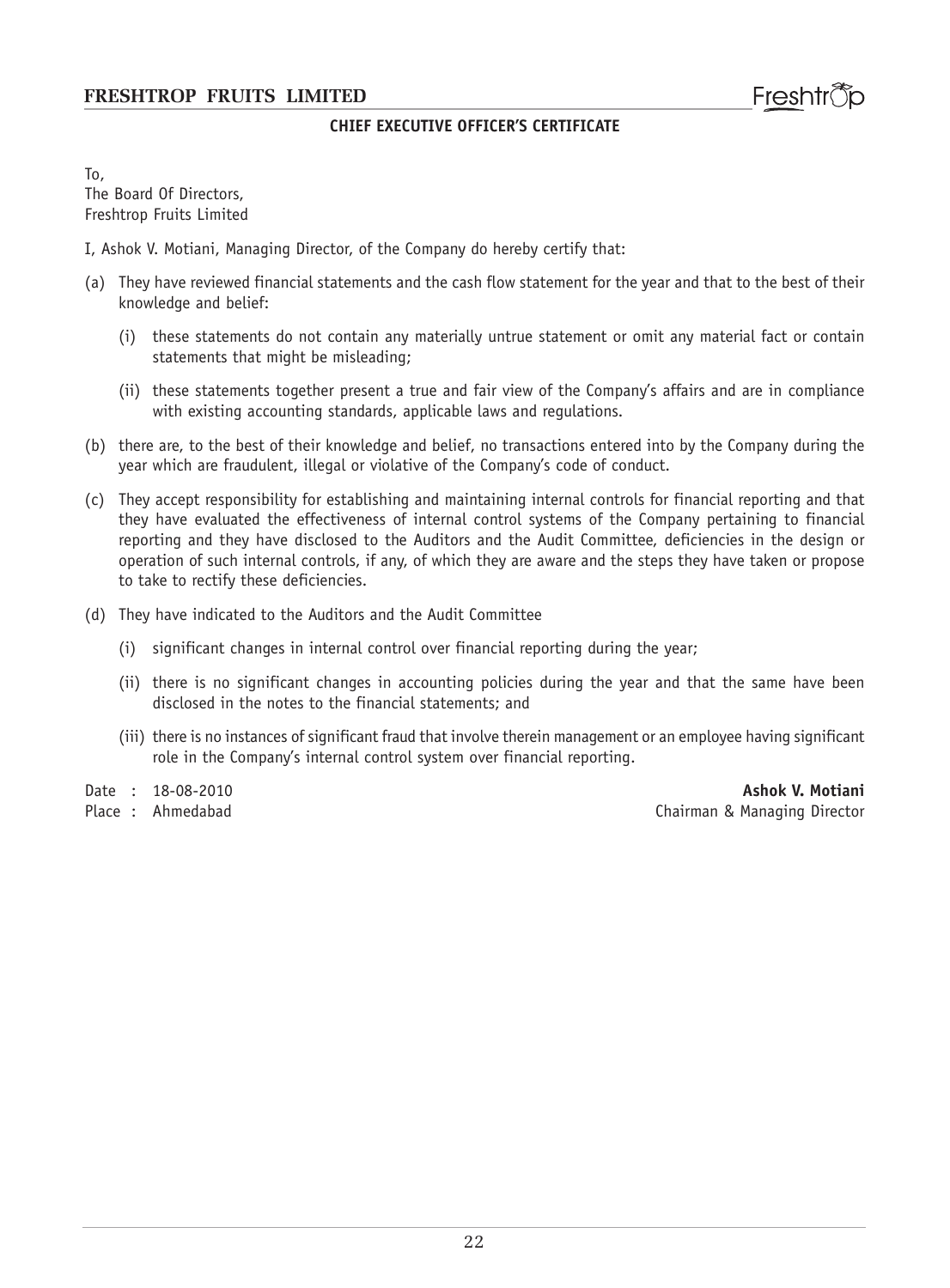#### **AUDITOR'S CERTIFICATE ON CORPORATE GOVERNANCE**

To, The Members of FRESHTROP FRUITS LTD.

We have examined the compliance of conditions of Corporate Governance by **FRESHTROP FRUITS LTD.** for the year ended on March 31,2010, as stipulated in Clause 49 of the Listing Agreement of the said Company with stock exchanges.

The Compliance of conditions of Corporate Governance is the responsibility of the management. Our examination was limited to the procedures and implementation thereof adopted by the Company for ensuring compliance of the conditions of the Corporate Governance. It is neither an audit nor an expression of opinion on the financial statements of the Company.

In our opinion and to the best of our information and according to the explanations given to us, we certify that the Company has complied with the conditions of Corporate Governance as stipulated in above mentioned listing agreement.

We further state that such compliances is neither an assurance as to the future viability of the Company nor of the efficiency or effectiveness with which the management has conducted the affairs of the Company.

> For **Mayank Shah & Associates** *Chartered Accountants* (Firm Reg. No. 106109W)

Date : 18-08-2010 *Partner* Place: Ahmedabad Mem. No. 44093

**(M. S. Shah)**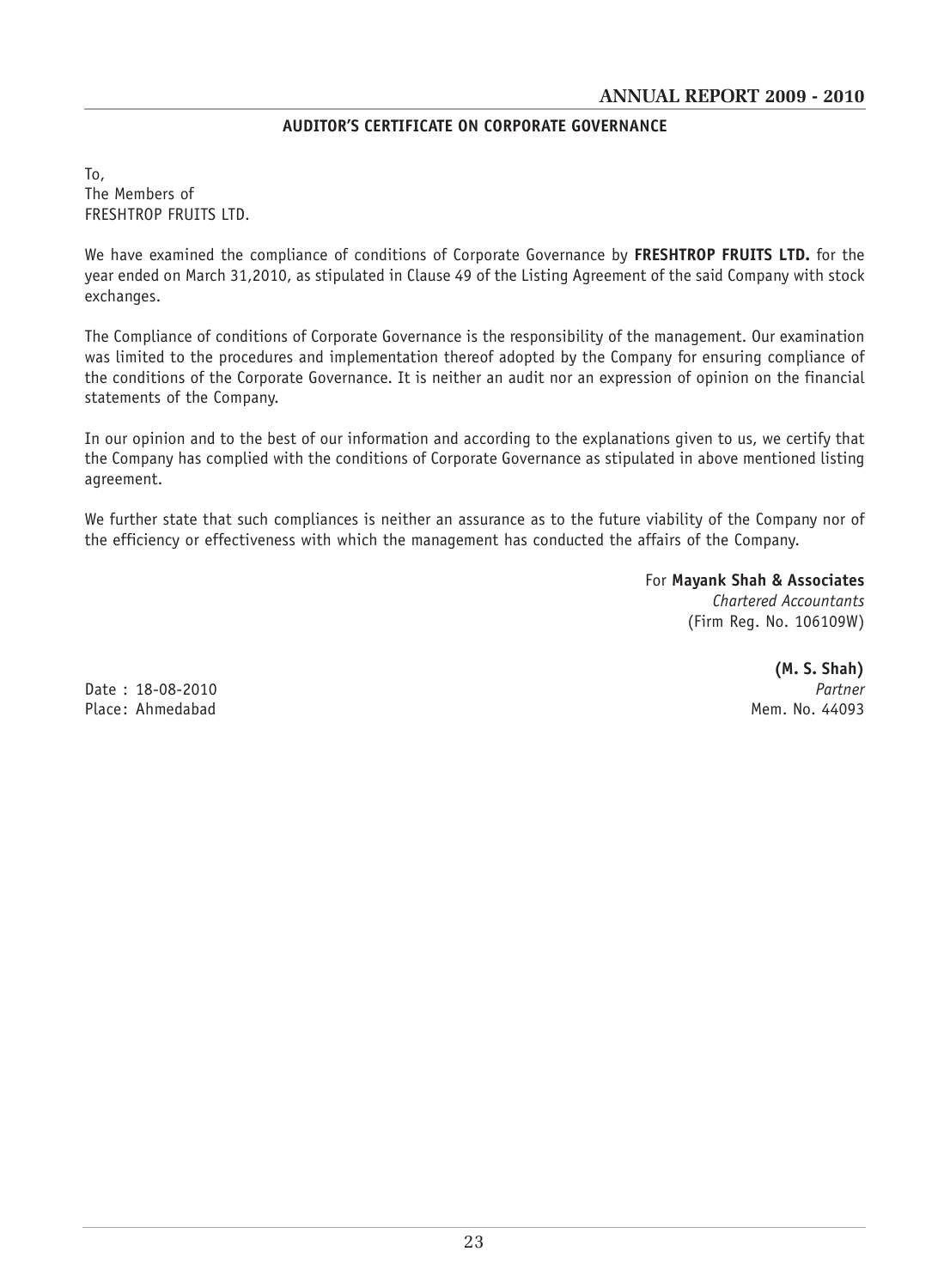#### **SECRETARIAL AUDIT REPORT FOR THE FINANCIAL YEAR ENDED ON 31ST MARCH, 2010.**

To, The Members, Freshtrop Fruits Limited

I have conducted the secretarial audit of the compliance of applicable statutory provisions and the adherence to good corporate practices by the Company. Secretarial Audit was conducted in a manner that provided me a reasonable basis for evaluating the corporate conducts / statutory compliances and expressing my opinion thereon.

Based on my verification of Freshtrop Fruits Limited's books, papers, minute books, forms and returns filed and other records maintained by the Company and also the information provided by the Company, its officers, agents and authorized representatives during the conduct of secretarial audit, I hereby report that in my opinion, the Company has, during the audit period covering the financial year ended on  $31<sup>st</sup>$  March, 2010, complied with the statutory provisions listed hereunder and also that the Company has proper Board- processes and compliancemechanism in place to the extent, in the manner and subject to the reporting made hereinafter.

I have examined the books, papers, minute books, forms and returns filed and other records maintained by Freshtrop Fruits Limited ("the Company") for the financial year ended on  $31<sup>st</sup>$  March, 2010 according to the provisions of:

- (i) The Companies Act, 1956 and the Rules made there under;
- (ii) The Securities Contracts (Regulation) Act, 1956 ('SCRA') and the Rules made there under;
- (iii) The Depositories Act, 1996 and the Regulations and Bye- Laws framed there under;
- (iv) The Foreign Exchange Management Act, 1999 and the rules and regulations made there under to the extent of Foreign Direct Investment, Overseas Direct Investment and External Commercial Borrowings;
- (v) The following Regulations and Guidelines prescribed under the Securities and Exchange Board of India Act, 1992 ('SEBI Act');
	- (a) The Securities and Exchange Board of India (Substantial Acquisition of Shares and Takeovers) Regulations,1997;
	- (b) The Securities and exchange Board of India (Prohibition of Insider Trading) Regulations1992);
	- (c) The Securities and Exchange Board of India (Issue of Capital And Disclosure Requirements) Regulations, 2009;
	- (d) The Securities and Exchange Board of India ( Employee stock- Purchase Scheme) Guidelines,1999;

I have also examined compliance with the applicable clauses of the following:

- (i) Secretarial Standards issued by The Institute of Company Secretaries of India.
- (ii) The Listing Agreements entered into by the Company with Bombay Stock Exchange Limited;
- **1.** Based on my examination and verification of the registers, records and documents produced to me and according to the information and explanations given to me by the management of the Company, I report that the Company has, in my opinion, complied with the provisions of the Companies Act, 1956 ("the Act") and the Rules made under the Act, Accounting Standards and Memorandum and Articles of Association of the Company, with regard to:
	- (a) Maintenance of statutory registers and records and necessary entries are therein;
	- (b) Closure of Register of Members;
	- (c) Submission of forms, returns, documents and resolutions required to be filed with the Registrar of Companies;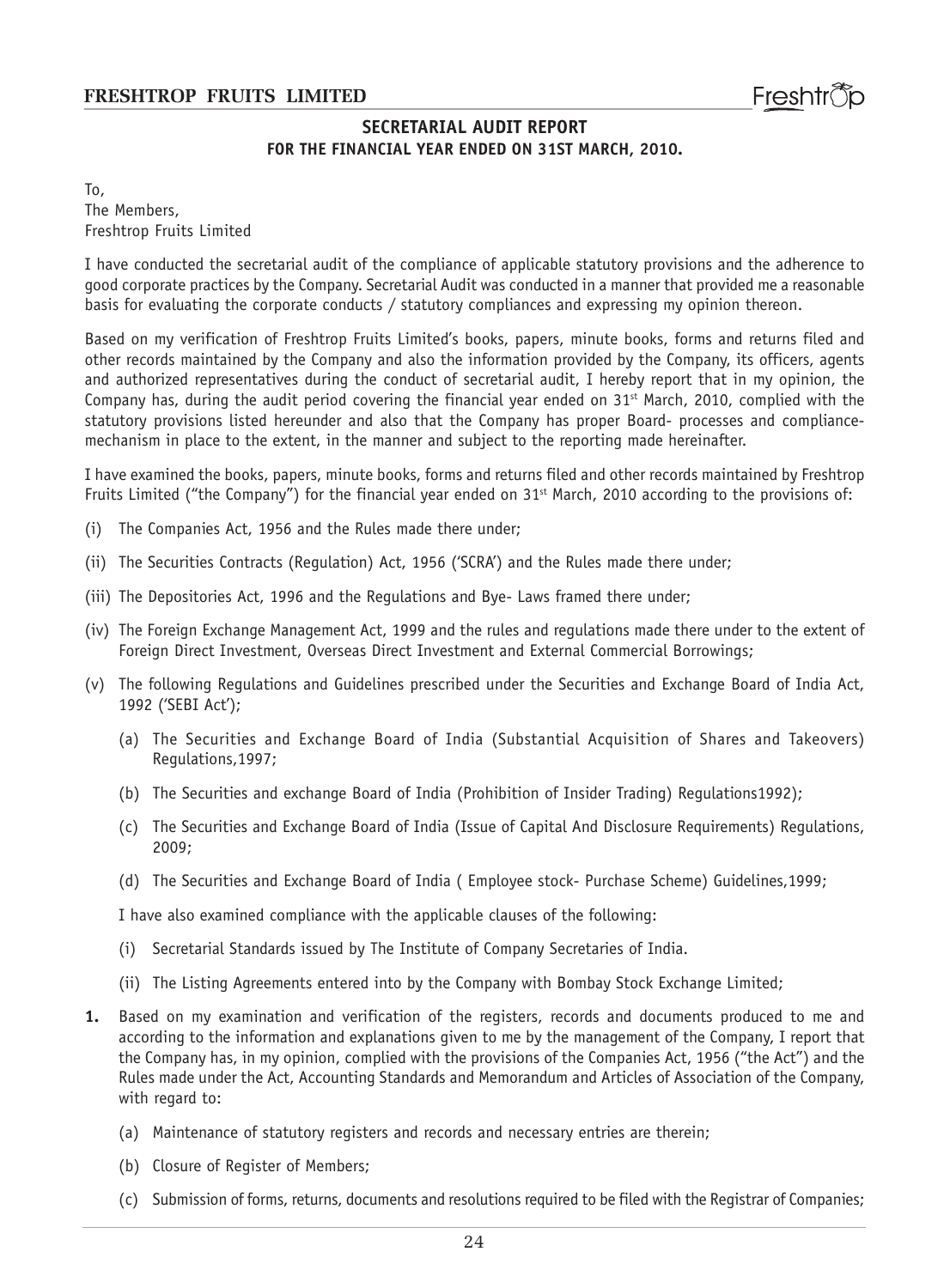- (d) Service of documents by the Company on its Members, and Registrar of Companies;
- (e) Notice of Board meetings and Committee meetings of Directors;
- (f) Notice of the General Meetings and Extra Ordinary General Meetings of the Company;
- (g) Minutes of proceedings of General Meetings and of Board and other meetings;
- (h) Approvals of shareholders, the Board of Directors, the Committee of Directors and government authorities, wherever required;
- (i) Constitution of the Board of Directors and appointment, retirement and Reappointment of Directors;
- (j) Remuneration of Directors including the Managing Director and Whole-time Directors;
- (k) Appointment and remuneration of Auditors;
- (l) Transfers and transmissions of the Company's shares and issue and delivery of original and duplicate share certificates;
- (m) Form of balance sheet as prescribed under Part I of Schedule VI to the Act and requirements as to Profit & Loss Account as per Part II of the said Schedule;
- (n) Borrowings and registration, modification and satisfaction of charges;
- (o) Investment of the Company's funds;
- (p) Contracts, affixing of common seal, registered office and publication of name of the Company;
- (q) All other applicable provisions of the Act and the Rules / regulation made thereunder; and
- (r) The Company has issued and allotted the securities to the persons-entitled thereto and has also issued letters, coupons, warrants and certificate thereof as applicable to the concerned persons and converted warrants into equity shares in compliance with the provisions of the Companies Act, 1956 and other relevant statues.

#### **2. I further report that:**

- (a) The Directors of the Company have obtained Director Identification Number as per Section 266A of the Act.
- (b) The Directors have complied with the requirements as to disclosure of interests and concerns in contracts and arrangements, shareholdings and directorships in other companies and interests in other entities.
- (c) The Directors have complied with the disclosure requirements in respect of their eligibility of appointment, their being independent and compliance with the Code of Business Conduct & Ethics for Directors and Management Personnel.
- (d) The Company has obtained all necessary approvals of the Central Government and / or other authorities, under the Act.
- (e) There was no prosecution initiated against, or show cause notice received by, the Company and no fines or penalties were imposed on the Company under the Companies Act, SEBI Act, SCRA, Depositories Act, Listing Agreement and Rules, Regulations and Guidelines framed under these Acts against the Company, its Directors and Officers.
- **3. I further report that** the Company has complied with the provisions of the Depositories Act, 1996 and the Regulations and the Byelaws framed thereunder with regard to dematerialisation / rematerialisation of securities and reconciliation of records of dematerialised securities with all securities issued by the Company.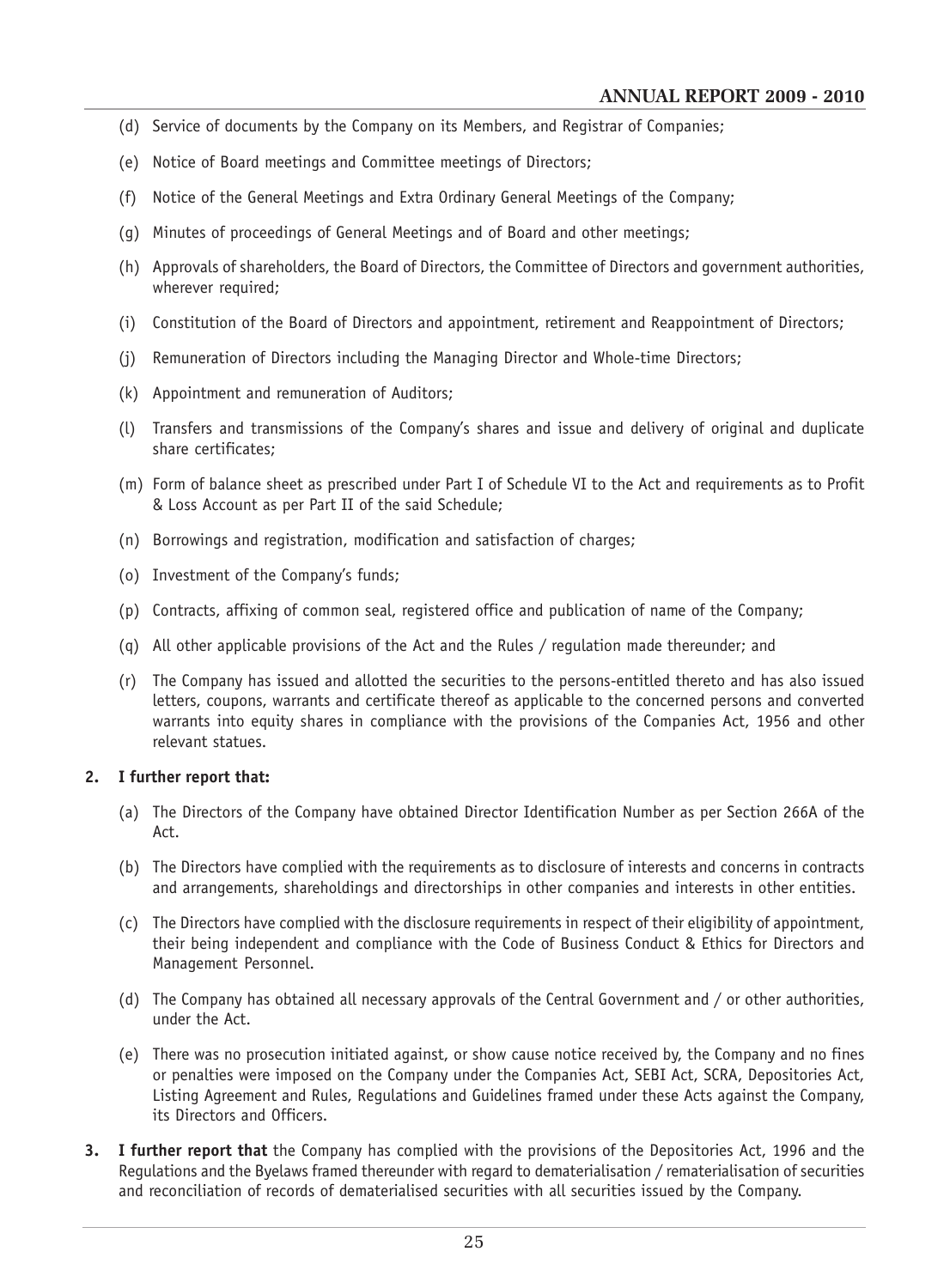- **4. I further report that**, the Company has complied with:
	- (a) The requirements under the Equity Listing Agreements entered into with Bombay Stock Exchange Limited.
	- (b) The provisions of the Securities and Exchange Board of India (Substantial Acquisition of Shares and Takeovers) Regulations, 1997 with regard to the disclosures and maintenance of records required under the Regulations.
	- (c) The provisions of the Securities and Exchange Board of India (Prohibition of Insider Trading) Regulations, 1992 with regard to disclosures and maintenance of records required under the Regulations.

#### **5. I further report that**

The Board of Directors of the Company is duly constituted with proper balance of Executive Directors, Non-Executive Directors and Independent Directors. The changes in the composition of the Board of Directors that took place during the period under review were carried out in compliance with the provisions of the Companies Act, 1956

Adequate notice is given to all directors to schedule the Board Meeting Agenda and detailed notes on agenda are sent at least seven days in advance, A system exists for seeking and obtaining further information and clarifications on the agenda items before the meeting and for meaningful participation at the meeting. Majority decision is carried through while the dissenting members' views are captured and recorded as part of the minutes.

#### **6. I further report that**

There are adequate systems and processes in the company commensurate with the size and operations of the company to Monitor and ensure compliance with applicable laws, rules, regulations and guidelines.

#### For, **R.S.SHARMA & ASSOCIATES**

Place: Ahmedabad

**(R.S.Sharma)** *Practicing Company Secretary* Date : 18-08-2010 CP No: 2118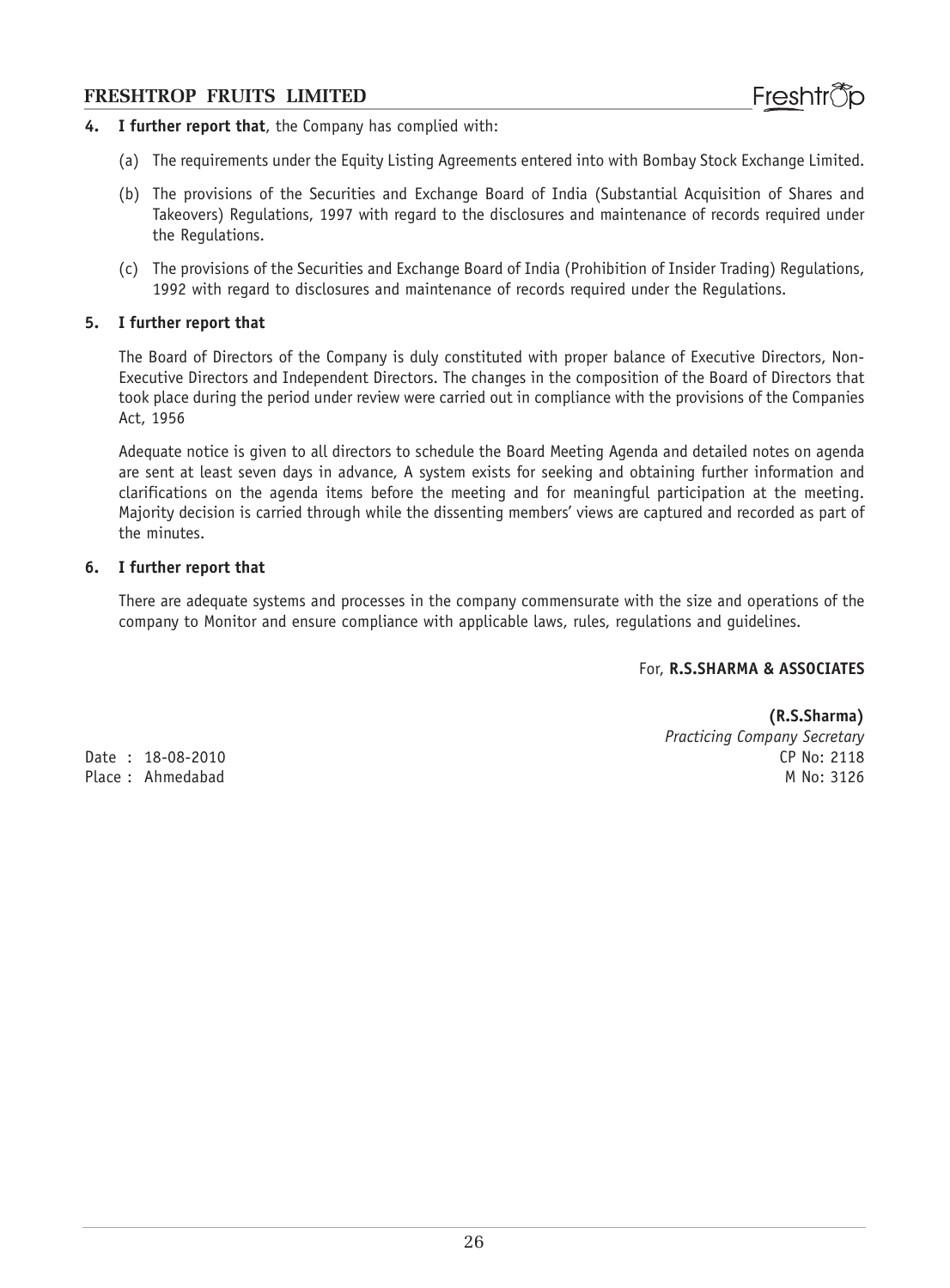# **AUDITOR'S REPORT**

To, The Members of Freshtrop Fruits Ltd.

We have audited the attached Balance Sheet of **FRESHTROP FRUITS LTD**., as at 31st March, 2010 and the Profit and Loss Account and the Cash Flow Statement of the Company for the year ended on that date annexed thereto. These financial statements are the responsibility of the Company's management. Our responsibility is to express an opinion on these financial statements based on our audit.

- 1. We conducted our audit in accordance with auditing standards generally accepted in India. These standards require that we plan and perform the audit to obtain reasonable assurance about whether the financial statements are free of material misstatement. An audit includes examining, on a test basis, evidence supporting the amounts and disclosures in the financial statements. An audit also includes assessing the accounting principles used and significant estimates made by management, as well as evaluating the overall financial statement presentation. We believe that our audit provides a reasonable basis for our opinion.
- 2. As required by the Companies (Auditors' Report) Order, 2003 as amended by The Companies (Auditor's Report) Amendment Order, 2004 issued by the Central Government of India in terms of Section 227 (4A) of the Companies Act, 1956, we enclose in the Annexure a statement on the matters specified in paragraphs 4 and 5 of the said order.
- 3. Further to our comments in the annexure referred to in paragraph 2 above, we report that:
	- A. We have obtained all the information and explanations which to the best of our knowledge and belief were necessary for the purpose of our audit.
	- B. In our opinion, proper books of account as required by law have been kept by the Company so far as it appears from our examination of those books.
	- C. The Balance Sheet, Profit & Loss Account and Cash Flow Statement dealt with by this report are in agreement with the books of account.
	- D. In our opinion, the Balance Sheet, Profit & Loss Account and Cash Flow Statement dealt with by this report comply with the accounting standards referred to in Sub-section 3 (c) of section 211 of the Companies Act, 1956.
	- E. On the basis of written representations received from the Directors, and taken on record by Board of Directors, we report that none of the Directors are disqualified as on 31st March, 2010 from being appointed as director in terms of clause (g) of sub-section (1) of Section 274 of the Companies Act, 1956.
	- F. In our opinion and to the best of our information and according to the explanations given to us, the said accounts, read together with the notes thereon give the information required by the Companies Act, 1956 in the manner so required and give a true and fair view in conformity with the accounting principles generally accepted in India.
		- (i) In case of Balance Sheet, of the state of affairs of the Company as at 31st March, 2010
		- (ii) In case of the Profit & Loss Account, of the profit for the year ended on that date and
		- (iii) In case of Cash Flow Statement, of the cash flows for the period ended on that date.

For **Mayank Shah & Associates** *Chartered Accountants* (Firm Reg. No. 106109W)

**(M. S. Shah)**

Date : 18-08-2010 *Partner* Place: Ahmedabad Mem. No. 44093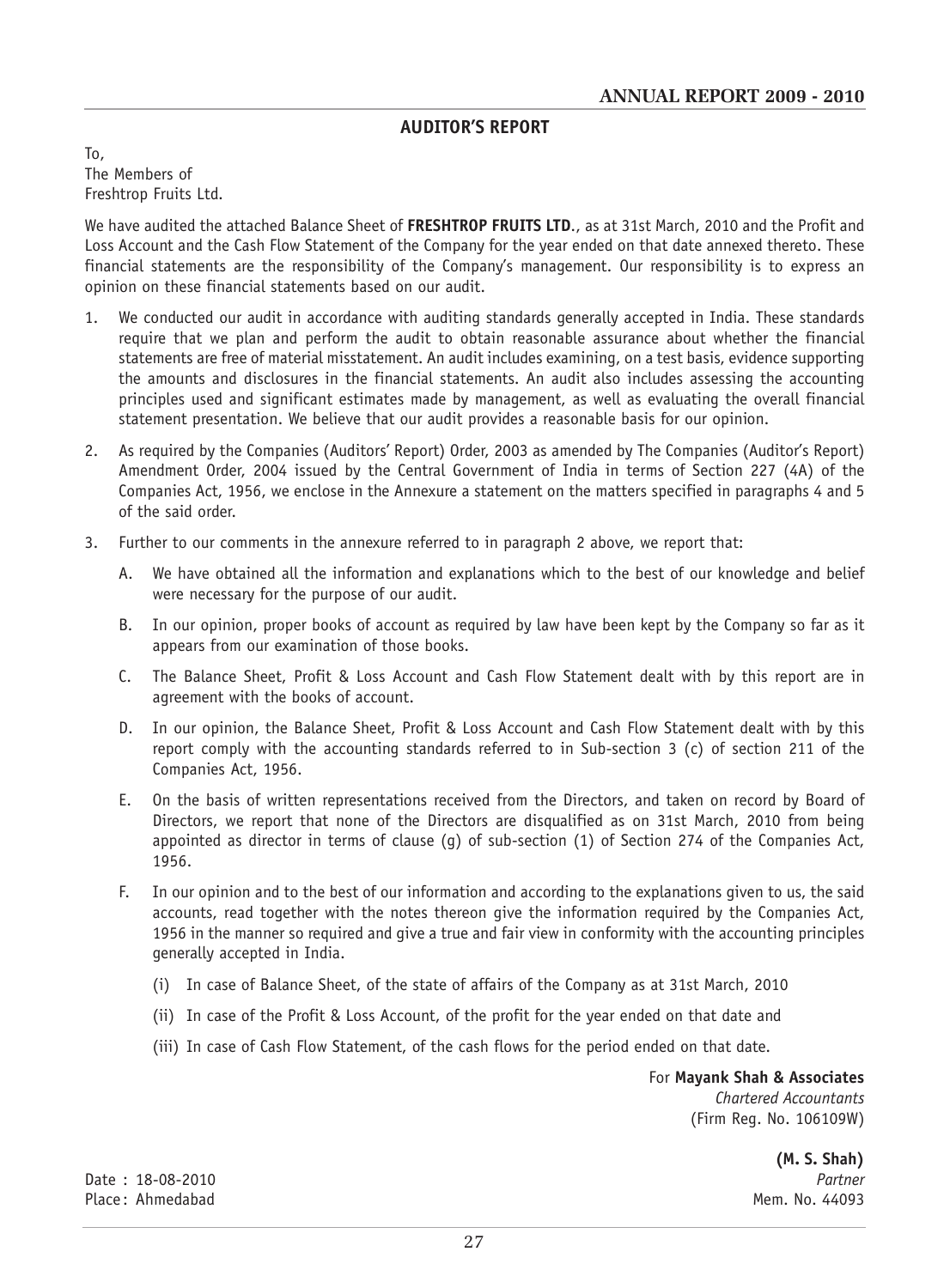#### **ANNEXURE TO THE AUDITOR'S REPORT (Referred to in Paragraph (2) of our report of even date)**

- 1 a) The Company has maintained proper records showing full particulars including quantitative details and situation of fixed assets.
	- b) According to the information and explanation given to us, the Company has formulated a regular program of verification by which all the assets of the Company shall be verified in a phased manner, which in our opinion, is reasonable having regard to the size of the Company and the nature of its assets. To the best of our knowledge, no material discrepancies were noticed on the verification conducted during the year as compared with the book records.
	- c) During the year, the Company has not disposed off a substantial part of fixed assets so, as to affect its going concern status.
- 2 a) As explained to us, the inventory has been physically verified during the year by the Management. In our opinion, the frequency of verification is reasonable.
	- b) In our opinion and according to the information and explanations given to us, the procedures of physical verification of inventory followed by the Management were reasonable and adequate in relation to the size of the Company and the nature of the business.
	- c) In our opinion and according to the information and explanations given to us and on the basis of our examination of the records of inventory, the Company is maintaining proper records of inventory. The discrepancies noticed on physical verification of inventory as compared to book records were not material and have been properly dealt with in the books of account.
- 3 a) According to the information and explanations given to us, the Company has not granted any loans, secured or unsecured to companies, firms or other parties covered in the register maintained under the Section 301 of the Companies Act, 1956 and therefore, clause of rates of interest and other terms & condition and repayment is not applicable to the Company.
	- b) According to the information and explanations given to us, in respect of loan taken from a Company covered in the Register maintained under Section 301 of the Companies Act, 1956 in the previous year, in our opinion, the rate of interest and other terms and conditions on which this loan has been taken are not prima facie prejudicial to the interest of the Company. The maximum amount involved during the year in respect of this loan was  $\bar{\tau}$  96.25 lacs and the year-end balance was  $\bar{\tau}$ 2.25 lacs.
- 4 In our opinion and according to the information and explanation given to us, there are adequate internal control procedures commensurate with the size of the Company and the nature of its business with regard to the purchase of inventories and fixed assets, and with regard to the sale of goods. During the course our audit, no major weakness has been noticed in the internal controls.
- 5 To the best of our knowledge and belief and as explained to us the Company has not entered into any transactions required to be entered in the register maintained under Section 301 of the Companies Act, 1956. Therefore, clause  $4(v)(b)$  of the order is not applicable.
- 6 In our opinion and according to the information and explanation given to us, the Company has not accepted deposits from the public within the meaning of section 58A and 58AA of the Companies Act, 1956 and the rules framed there under.
- 7 In our opinion, the Company has an internal audit system commensurate with the size and nature of its business.
- 8 We have been informed that the Central Government has not prescribed maintenance of Cost records under Section 209 (1) (d) of the Companies Act 1956.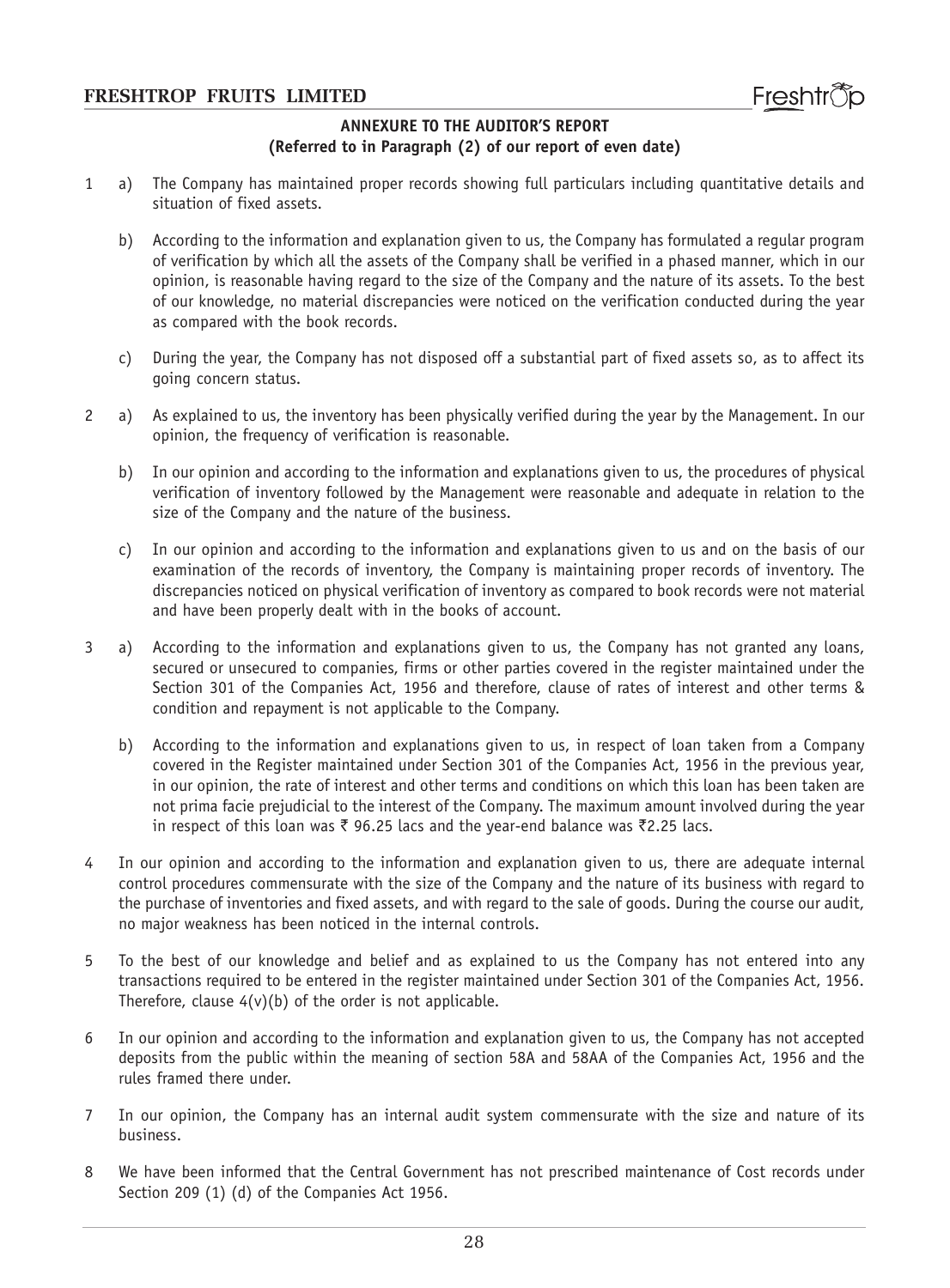- 9 a) According to the records of the Company and information and explanations given to us, the Company is generally regular in depositing undisputed statutory dues including Provident Fund, Employees State Insurance, Income Tax, Excise Duty, Custom Duty, Service Tax, Sales Tax, Cess, Investor Education and Protection Fund and any other material statutory dues as applicable to it, with the appropriate authorities during the year. As explained to us, no undisputed amounts payable were in arrears as at 31st March 2010 for a period of more than six months from the date they became payable.
	- b) According to the records of the Company and information and explanation given to us there is no disputed statutory dues payable by the Company.
- 10 The Company does not have any accumulated losses at the end of the financial year and the Company has not incurred cash losses during the current and immediately preceding financial year.
- 11 According to the information and explanation given to us, the Company has not defaulted in repayment of dues to banks. The Company has no transaction with financial institution and held no debentures outstanding during the year.
- 12 According to the information and explanation given to us the Company has not granted any loans and advances on the basis of security by way of pledge of shares, debentures and other securities .
- 13 The provisions of any special statue applicable to chit fund, nidhi, or any mutual fund / societies are not applicable to the Company.
- 14. In our opinion and according to the information and explanation given to us, the Company is not a dealer or trader in shares, securities, debentures and other investments.
- 15. According to the information and explanation given to us the Company has not given guarantee for loans taken by others from banks or financial institutions.
- 16. To the best of our knowledge and belief and according to the information and explanations given to us, in our opinion, the term loans raised during the year were prima facie been utilized for the purposes for which they were obtained.
- 17. On the basis of an overall examination of the Balance Sheet of the Company, in our opinion and according to the information and explanation given to us, there are no funds raised on short-term basis which have been used for long term investment.
- 18 The Company has made preferential allotment of shares to parties and companies covered in the register maintained under section 301 of the Companies Act, 1956. In our opinion the price at which shares have been issued is not prejudicial to the interest of the Company.
- 19 The Company has not issued any debentures during the year.
- 20 The Company has not raised any money by way of a public issue during the year.
- 21 During the course of our examination of the books of account and records of the Company carried out in accordance with the generally accepted auditing practices in India, and according to the information and explanation given to us, we have neither come across any instance of material fraud on or by the Company, noticed or reported during the year, nor have we been informed of such case by the management.

For **Mayank Shah & Associates**

*Chartered Accountants* (Firm Reg. No. 106109W)

**(M. S. Shah)**

Date : 18-08-2010 *Partner* Place: Ahmedabad Mem. No. 44093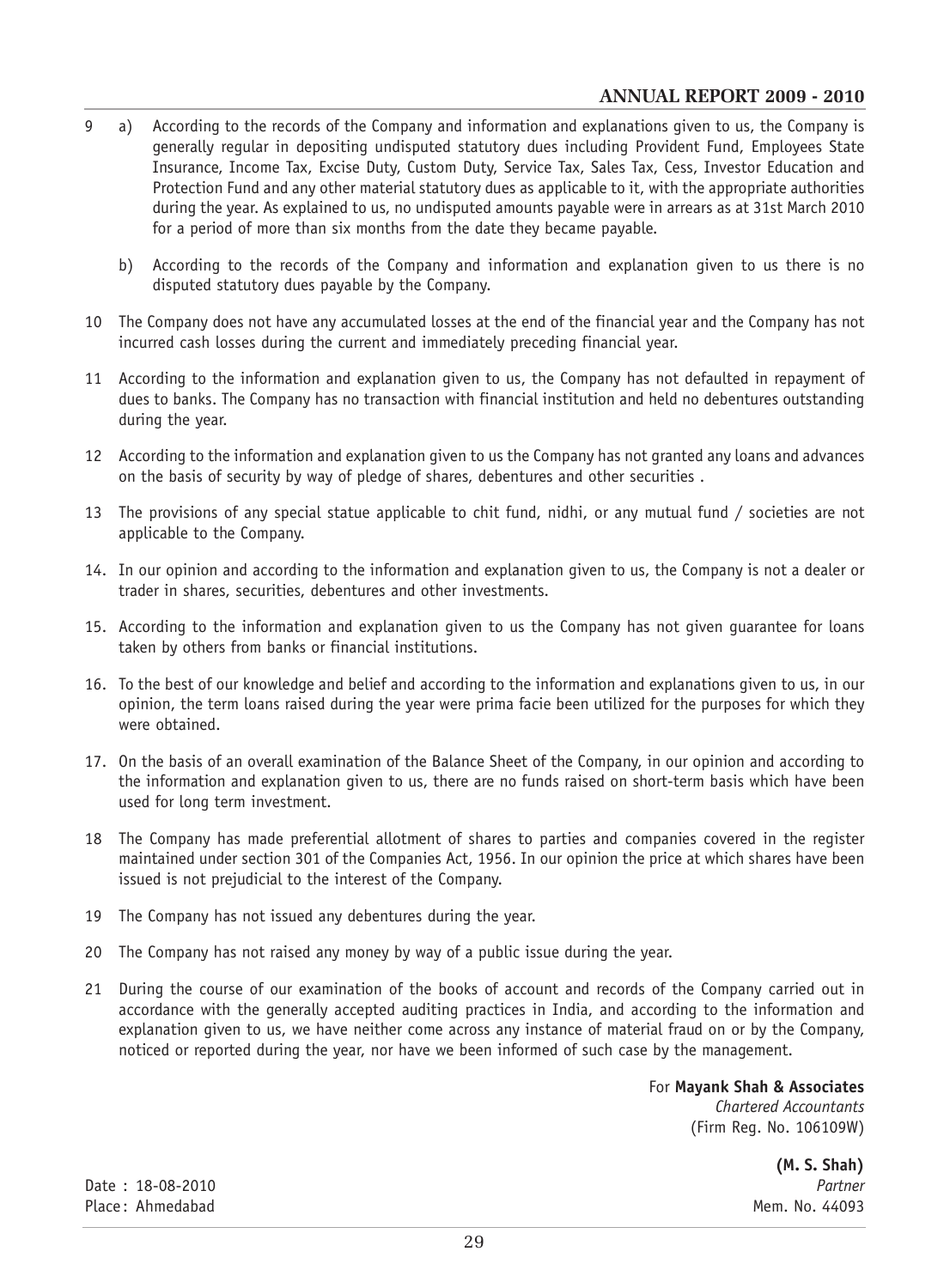Freshtr<sup>®</sup>p

# **BALANCE SHEET AS AT MARCH 31, 2010**

| Particulars                                                  | Schedule            | As At<br>31-03-2010<br>in $\bar{z}$         | As At<br>31-03-2009<br>in $\bar{\tau}$ |  |
|--------------------------------------------------------------|---------------------|---------------------------------------------|----------------------------------------|--|
| <b>SOURCES OF FUNDS</b>                                      |                     |                                             |                                        |  |
| <b>Share Holders' Fund</b>                                   |                     |                                             |                                        |  |
| Share Capital                                                | A                   | 105,450,000                                 | 100,450,000                            |  |
| Optionally Convertible Warrants                              | B                   | 2,425,000                                   |                                        |  |
| Reserves & Surplus                                           | C                   | 141,509,284                                 | 113,433,571                            |  |
| Deferred Government Grant                                    | D                   | 75,968,137                                  | 4,742,498                              |  |
| <b>Loan Funds</b>                                            |                     |                                             |                                        |  |
| Secured Loans                                                | Ε                   | 244,073,229                                 | 249,446,664                            |  |
| <b>Unsecured Loans</b>                                       | F                   | 225,000                                     | 9,499,953                              |  |
| Deferred Tax Liability                                       |                     | 22,514,878                                  | 12,978,329                             |  |
| TOTAL そ                                                      |                     | 592,165,528                                 | 490,551,015                            |  |
| <b>APPLICATION OF FUNDS</b>                                  |                     |                                             |                                        |  |
| <b>Fixed Assets</b>                                          | G                   |                                             |                                        |  |
| <b>Gross Block</b>                                           |                     | 468,932,181                                 | 184,001,576                            |  |
| Less : Depreciation                                          |                     | 67,275,254                                  | 46,328,157                             |  |
| Net Block                                                    |                     | 401,656,927                                 | 137,673,419                            |  |
| Capital - Work in Progress                                   |                     | 34,773,491                                  | 261,797,595                            |  |
|                                                              |                     | 436,430,418                                 | 399,471,014                            |  |
| <b>Investments</b>                                           | H                   | 397,022                                     | 296,050                                |  |
| <b>Current Assets, Loans &amp; Advances</b>                  | I                   |                                             |                                        |  |
| Inventories                                                  |                     | 207,628,034                                 | 171,663,744                            |  |
| Sundry Debtors                                               |                     | 47,310,173                                  | 20,384,277                             |  |
| Cash & Bank Balances                                         |                     | 12,778,159                                  | 16,852,768                             |  |
| Loans & Advances                                             |                     | 48,482,771                                  | 31,611,310                             |  |
|                                                              |                     | 316,199,137                                 | 240,512,099                            |  |
| Less : Current Liabilities & Provisions                      | J                   | 161,536,823                                 | 150,625,443                            |  |
| <b>Net Current Assets</b>                                    |                     | 154,662,314                                 | 89,886,656                             |  |
| Miscellaneous Expenditure                                    | K                   | 675,774                                     | 897,295                                |  |
| (to the extent not written off or adjusted)                  |                     |                                             |                                        |  |
| TOTAL そ                                                      |                     | 592,165,528                                 | 490,551,015                            |  |
| <b>Notes on Accounts</b>                                     | Τ                   |                                             |                                        |  |
| As per our Report of even date attached                      |                     | For and on behalf of the Board of Directors |                                        |  |
| For Mayank Shah & Associates<br><b>Chartered Accountants</b> | Ashok V. Motiani    | Managing Director                           |                                        |  |
| (Firm Reg. No. 106109W)                                      | Nanita A. Motiani   | <b>Executive Director</b>                   |                                        |  |
| (M. S. Shah)                                                 | Mayur J. Shah       | Director                                    |                                        |  |
| Partner                                                      | Bharti M. Hingorani | Company Secretary                           |                                        |  |
| Mem. No.: 44093<br>Date: 18-08-2010                          | Date: 18-08-2010    |                                             |                                        |  |
| Place: Ahmedabad                                             | Place: Ahmedabad    |                                             |                                        |  |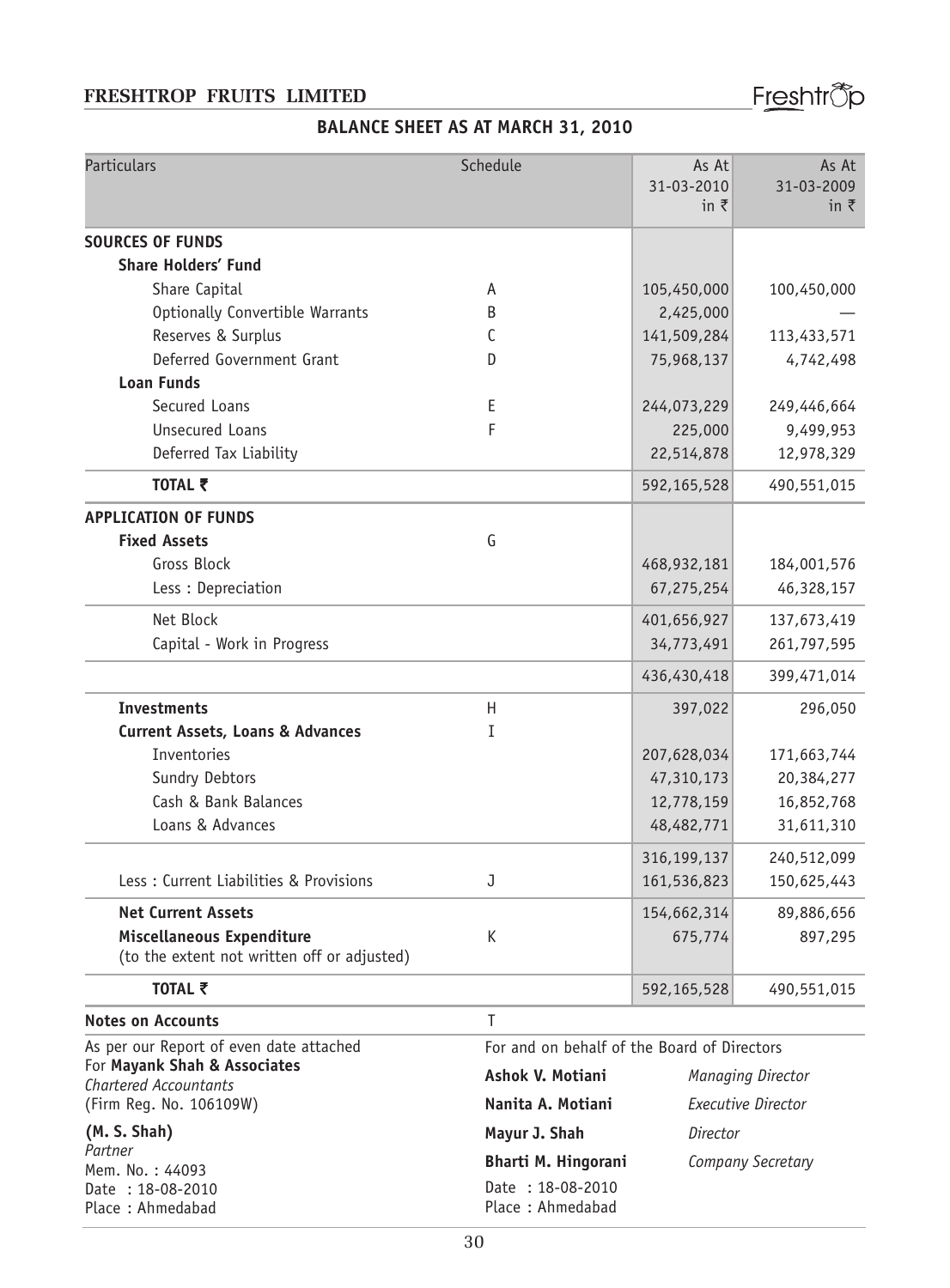# **ANNUAL REPORT 2009 - 2010**

| <b>Particulars</b>                                       | Schedule                                    | Year Ended<br>31-03-2010<br>in $\bar{z}$ | Year Ended<br>31-03-2009<br>in $\bar{\tau}$ |
|----------------------------------------------------------|---------------------------------------------|------------------------------------------|---------------------------------------------|
| INCOME:                                                  |                                             |                                          |                                             |
| Sales                                                    | L.                                          | 486,751,146                              | 375,395,387                                 |
| Other Income                                             | М                                           | 14,768,981                               | 3,823,605                                   |
| <b>Export Incentives</b>                                 |                                             | 16,580,880                               | 13,400,919                                  |
| TOTAL ₹                                                  |                                             | 518,101,007                              | 392,619,911                                 |
| <b>EXPENDITURE</b>                                       |                                             |                                          |                                             |
| Material Consumed & Stock Variation                      | N                                           | 266,284,407                              | 217,680,264                                 |
| Manufacturing Expenses                                   | 0                                           | 20,982,837                               | 13,714,817                                  |
| Payments to & Provisions for Employment                  | P                                           | 15,624,659                               | 6,862,366                                   |
| Administrative Expenses                                  | Q                                           | 13,083,923                               | 22,792,686                                  |
| Selling and Distribution Expenses                        | R                                           | 130,664,764                              | 106,959,941                                 |
| Financial Charges                                        | S                                           | 18,734,603                               | 5,595,321                                   |
| Loss on Sale of Mutual Funds                             |                                             |                                          | 3,491,949                                   |
| Preliminary & Issue Expenditure written off              |                                             | 318,493                                  | 299,099                                     |
| Depreciation                                             |                                             | 21,158,726                               | 8,834,250                                   |
| TOTAL ₹                                                  |                                             | 486,852,412                              | 386,230,693                                 |
| Profit before tax                                        |                                             | 31,248,595                               | 6,389,218                                   |
| Provision for current taxation                           |                                             | 5,309,000                                | 554,054                                     |
| Deferred Taxation                                        |                                             | 9,536,549                                | 1,524,590                                   |
| Wealth Tax                                               |                                             |                                          | 10,000                                      |
| <b>MAT Credit Entitlement</b>                            |                                             | (5,309,000)                              |                                             |
| Fringe Benefit Tax                                       |                                             |                                          | 210,000                                     |
| <b>Profit after Tax</b>                                  |                                             | 21,712,046                               | 4,090,574                                   |
| MAT Credit Entitlement of previous year                  |                                             | 2,402,485                                |                                             |
| Prior Period and extra ordinary Items                    |                                             | 738,818                                  | 80,820                                      |
| Profit after Tax and Prior Period & Extra Ordinary Items |                                             | 23, 375, 713                             | 4,009,754                                   |
| <b>Balance Brought Forward</b>                           |                                             | 98,195,606                               | 94,185,852                                  |
| <b>Balance Carried Forward</b>                           |                                             | 121,571,319                              | 98,195,606                                  |
| <b>Notes on Accounts</b>                                 | T                                           |                                          |                                             |
| Earning per Equity Share (Face Value s. 10/- Each)       |                                             |                                          |                                             |
| Basic and Diluted                                        |                                             | 2.14                                     | 0.41                                        |
| As per our Report of even date attached                  | For and on behalf of the Board of Directors |                                          |                                             |
| For Mayank Shah & Associates<br>Chartered Accountants    | Ashok V. Motiani                            |                                          | Managing Director                           |
| (Firm Reg. No. 106109W)                                  | Nanita A. Motiani                           |                                          | Executive Director                          |
| (M. S. Shah)                                             | Mayur J. Shah                               | Director                                 |                                             |
| Partner                                                  | <b>Bharti M. Hingorani</b>                  |                                          | Company Secretary                           |
| Mem. No.: 44093<br>Date: 18-08-2010                      | Date: 18-08-2010                            |                                          |                                             |
| Place: Ahmedabad                                         | Place: Ahmedabad                            |                                          |                                             |

# **PROFIT AND LOSS ACCOUNT FOR THE YEAR ENDED MARCH 31, 2010**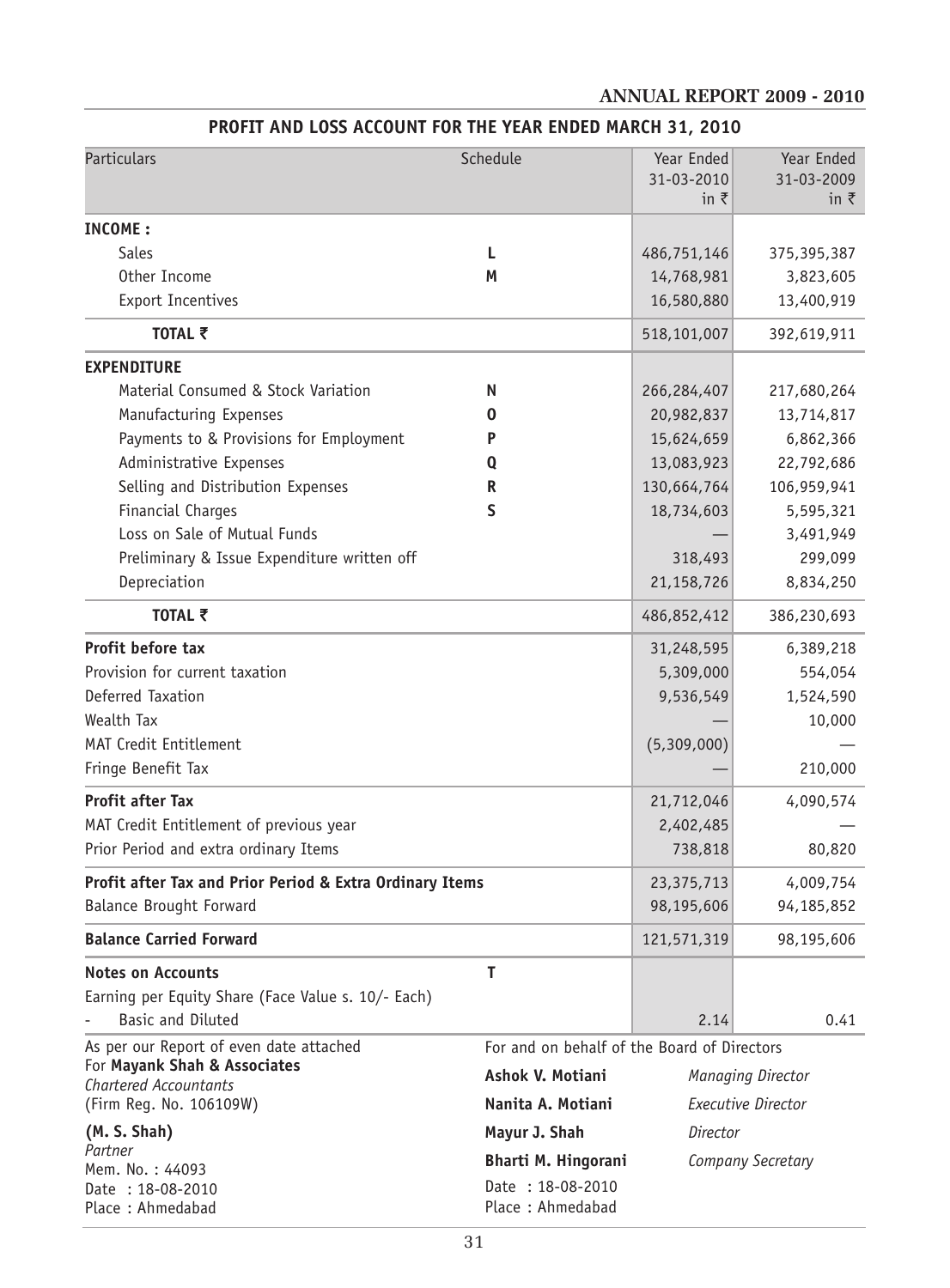# Freshtr<sup>®</sup>p

# **CASH FLOW STATEMENT FOR THE YEAR ENDED MARCH 31, 2010**

|   |                                                          | $(5 \in \mathbb{R})$ |           |  |
|---|----------------------------------------------------------|----------------------|-----------|--|
|   | Particulars                                              | 2009-2010            | 2008-2009 |  |
| A | <b>Cash Flow from Operating Activities:</b>              |                      |           |  |
|   | Net Profit before Tax and Extra Ordinary Items           | 312.49               | 63.89     |  |
|   | <b>Adjustments For:</b>                                  |                      |           |  |
|   | Depreciation                                             | 211.59               | 88.34     |  |
|   | Government Grant                                         | (37.74)              | (2.58)    |  |
|   | Write Offs                                               | 3.18                 | 2.99      |  |
|   | (Profit)/Loss on sale of Fixed Assets                    | (3.81)               | 0.00      |  |
|   | (Profit)/Loss on sale of Investments                     |                      | 34.92     |  |
|   |                                                          | 485.71               | 187.57    |  |
|   | <b>Income from Investment Activity</b>                   |                      |           |  |
|   | Add: Interest Paid                                       | 187.35               | 55.95     |  |
|   | Less: Interest/Dividend Received                         | 3.26                 | 35.63     |  |
|   | Operating Profit / (Loss) before working capital changes | 669.80               | 207.89    |  |
|   | <b>Adjustments For:</b>                                  |                      |           |  |
|   | Trade & Other Receivables                                | (320.09)             | 51.78     |  |
|   | Inventories                                              | (359.64)             | 92.75     |  |
|   | Trade Payables                                           | 66.19                | (121.38)  |  |
|   |                                                          | (613.54)             | 23.15     |  |
|   | <b>Income Tax</b>                                        | (50.94)              | (5.29)    |  |
|   | Net Cash used in Operating Activities                    | 5.32                 | 225.75    |  |
|   | Add / (Less) : Prior Period and Extra ordinary Items     | (7.39)               | (0.81)    |  |
|   | Net Cash after Extra Ordinary Intems (A)                 | (2.07)               | 224.94    |  |
|   |                                                          |                      |           |  |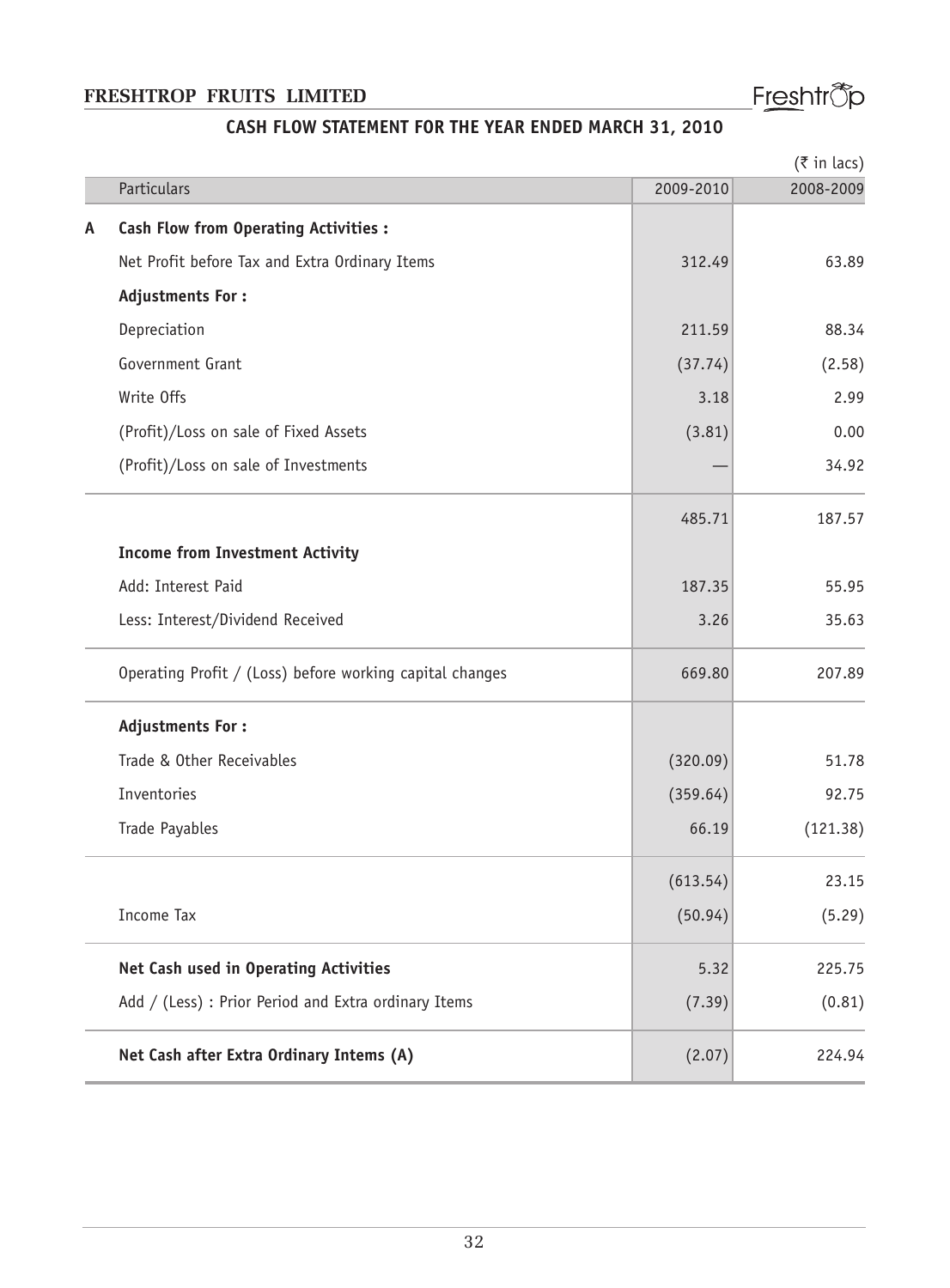#### **ANNUAL REPORT 2009 - 2010**

|   |                                                   |           | $(3\overline{5})$ in lacs) |
|---|---------------------------------------------------|-----------|----------------------------|
|   | Particulars                                       | 2009-2010 | 2008-2009                  |
| B | <b>Cash Flow from Investing Activities:</b>       |           |                            |
|   | Purchase of Fixed Assets including Capital WIP    | (583.47)  | (2556.91)                  |
|   | Sale of Investment                                |           | 550.77                     |
|   | Purchase of Investment                            | (1.01)    | 0.00                       |
|   | Interest/Dividend Received                        | 3.26      | 35.63                      |
|   | Sale / Deduction of Fixed Assets                  | 6.10      | 13.33                      |
|   | Net Cash used in Investment Activities (B)        | (575.12)  | (1957.18)                  |
| C | <b>Cash Flow from Financing Activities:</b>       |           |                            |
|   | Repayment of Long Term Borrowings                 | (748.89)  | 1628.41                    |
|   | Proceeds from Long Term Borrowings                | 273.55    | 0.00                       |
|   | Increase (Decrease) in Short Term Borrowings      | 328.86    | 18.81                      |
|   | Increase in Share Capital including Share Premium | 121.25    | 0.00                       |
|   | Share Issue Expenses                              | (0.97)    | 0.00                       |
|   | Interest Paid                                     | (187.35)  | (55.95)                    |
|   | Government Subsidy/ Grants                        | 750.00    | 79.62                      |
|   | Net Cash from Financing Activities (C)            | 536.45    | 1670.89                    |
|   | Net Increase In Cash & Cash equivalents (A+B+C)   | (40.74)   | (61.35)                    |
|   | Cash and Cash equivalent Opening balance :        |           |                            |
|   | Cash and bank balances                            | 168.53    | 229.88                     |
|   | Cash and Cash equivalent Closing balance :        |           |                            |
|   | Cash and bank balances                            | 127.79    | 168.53                     |
|   |                                                   |           |                            |

The above Cash Flow Statement has been prepared under the "Indirect Method" as set out in the Accounting Standard 3 on "Cash Flow Statements" as prescribed by Companies (Accounting Standard) Rules, 2006.

| As per our Report of even date attached                      | For and on behalf of the Board of Directors |                          |  |  |
|--------------------------------------------------------------|---------------------------------------------|--------------------------|--|--|
| For Mayank Shah & Associates<br><b>Chartered Accountants</b> | Ashok V. Motiani                            | <b>Managing Director</b> |  |  |
| (Firm Req. No. 106109W)                                      | Nanita A. Motiani                           | Executive Director       |  |  |
| (M. S. Shah)                                                 | Mayur J. Shah                               | Director                 |  |  |
| Partner<br>Mem. No.: 44093                                   | Bharti M. Hingorani                         | Company Secretary        |  |  |
| Date: 18-08-2010<br>Place: Ahmedabad                         | Date: 18-08-2010<br>Place: Ahmedabad        |                          |  |  |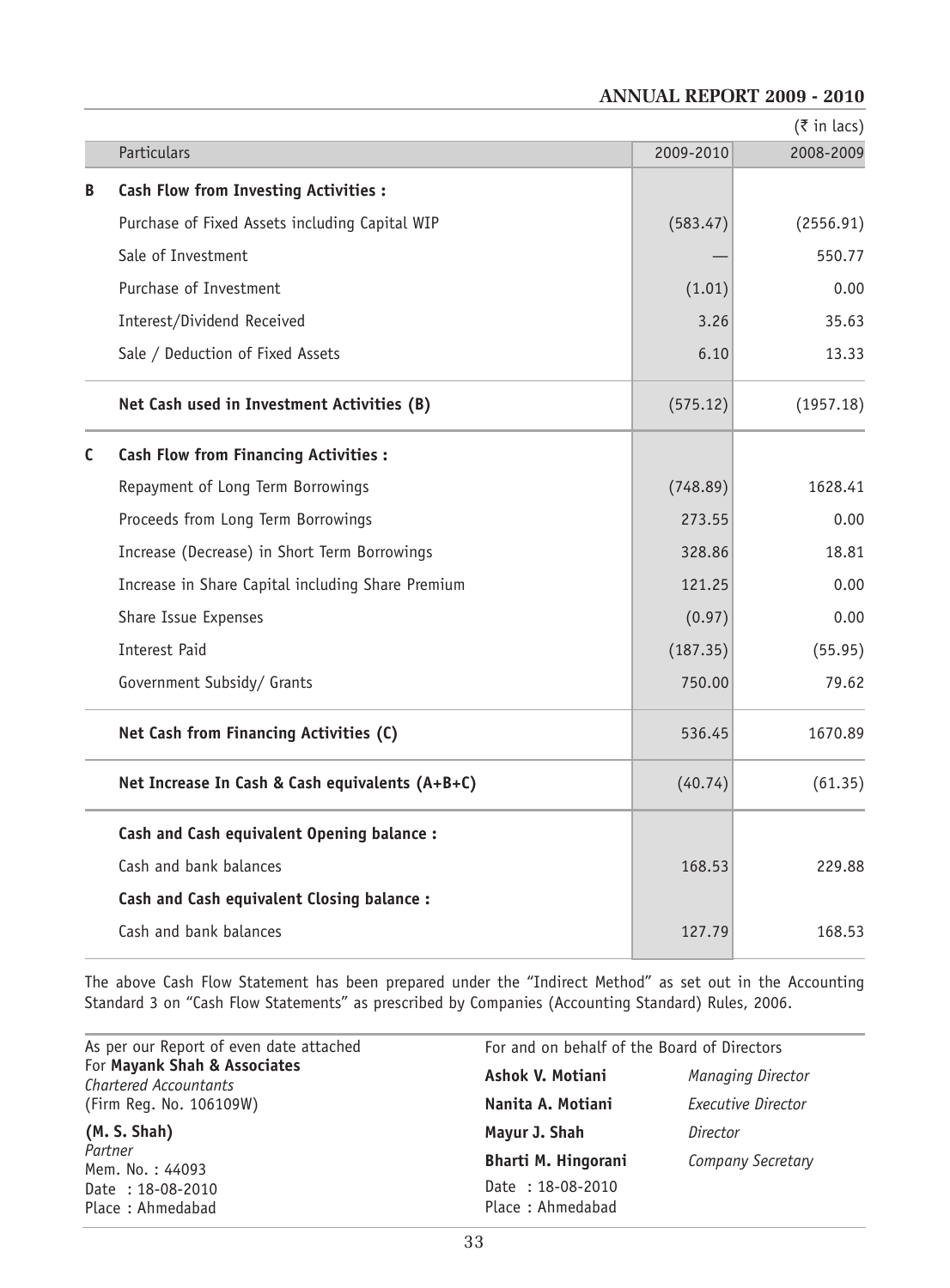Freshtrop

# **SCHEDULES ANNEXED TO AND FORMING PART OF ACCOUNTS AS AT 31-03-2010**

| Particulars                                                                                       | As at<br>31-03-2010<br>In ₹ | As at<br>31-03-2009<br>In ₹ |
|---------------------------------------------------------------------------------------------------|-----------------------------|-----------------------------|
| <b>SCHEDULE -A : SHARE CAPITAL</b>                                                                |                             |                             |
| Authorized                                                                                        |                             |                             |
| 1,50,00,000 Equity Shares of ₹ 10/- each                                                          | 150,000,000                 | 150,000,000                 |
| <b>Issued, Subscribed &amp; Paid-up</b>                                                           |                             |                             |
| 10545000 (P.Y.10045000) Equity Shares of ₹10/- each fully paid<br>(Refer Note No.4 of Schedule-T) | 105,450,000                 | 100,450,000                 |
| TOTAL そ                                                                                           | 105,450,000                 | 100,450,000                 |
| <b>SCHEDULE - B: OPTIONALLY CONVERTIBLE WARRANTS</b>                                              |                             |                             |
| 10,00,000 Optionally Convertible Warrants of ₹19.40 each                                          | 19,400,000                  |                             |
| 10,00,000 Optionally Convertible Warrants of ₹19.40/-                                             | 4,850,000                   |                             |
| Each Paid up ₹4.85/-                                                                              |                             |                             |
| Less: Option Exercised during the Year on 5,00,000 Warrants                                       | 2,425,000                   |                             |
| TOTAL そ                                                                                           | 2,425,000                   |                             |
| <b>SCHEDULE - C : RESERVES &amp; SURPLUS</b>                                                      |                             |                             |
| <b>Share Premium</b>                                                                              | 5,000,000                   | 5,000,000                   |
| Add: Addition on Conversion of Warrants                                                           | 4,700,000                   |                             |
|                                                                                                   | 9,700,000                   | 5,000,000                   |
| Capital Reserve                                                                                   | 8,950,000                   | 8,950,000                   |
| General Reserve                                                                                   | 1,287,965                   | 1,287,965                   |
| Profit & Loss Account                                                                             | 121,571,319                 | 98,195,606                  |
| TOTAL ₹                                                                                           | 141,509,284                 | 113,433,571                 |
| <b>SCHEDULE - D : DEFERRED GOVERNMENT GRANT</b>                                                   |                             |                             |
| Opening Balance                                                                                   | 4,742,498                   |                             |
| Add: Received during the year                                                                     | 75,000,000                  | 5,000,000                   |
|                                                                                                   | 79,742,498                  | 5,000,000                   |
| Less: Recognized during the year                                                                  | 3,774,361                   | 257,502                     |
| TOTAL ₹                                                                                           | 75,968,137                  | 4,742,498                   |
| <b>SCHEDULE - E : SECURED LOANS</b>                                                               |                             |                             |
| Term Loans                                                                                        | 145,969,710                 | 184,229,284                 |
| Working Capital Loans (Refer Note No.5 of Schedule-T)                                             | 98,103,519                  | 65,217,380                  |
| TOTAL ₹                                                                                           | 244,073,229                 | 249,446,664                 |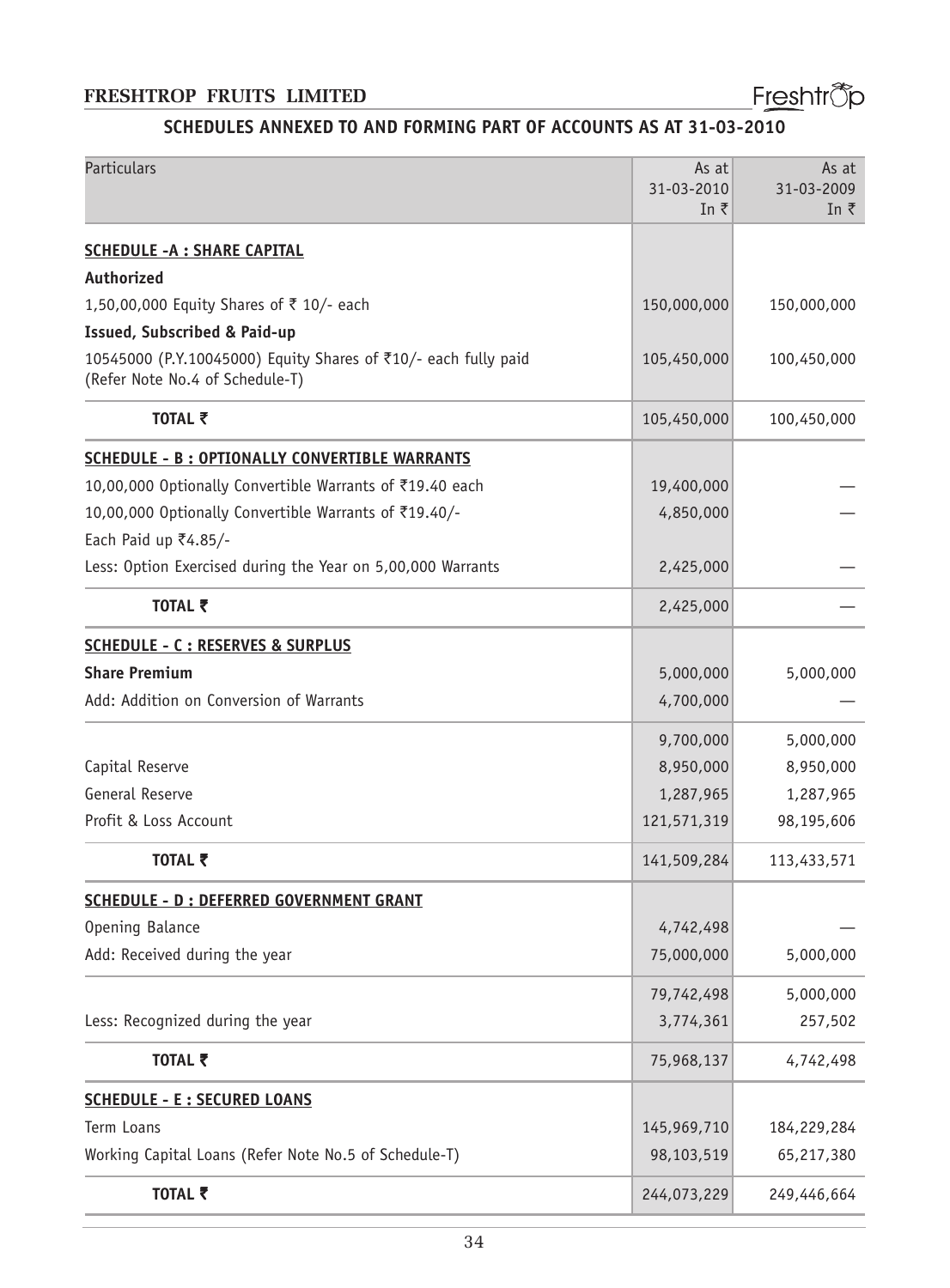#### **ANNUAL REPORT 2009 - 2010**

| TOTAL ₹                                                         | 225,000                                      | 9,499,953                           |
|-----------------------------------------------------------------|----------------------------------------------|-------------------------------------|
| <b>SCHEDULE - F: UNSECURED LOANS</b><br>Inter Corporate Deposit | 225,000                                      | 9,499,953                           |
| Particulars                                                     | As at<br>$31 - 03 - 2010$<br>In $\bar{\tau}$ | As at<br>31-03-2009<br>In $\bar{z}$ |

#### **SCHEDULE - G : FIXED ASSETS**

|                                                                                                                                 |                                        |                                                                                  | <b>GROSS BLOCK</b>              |                                  |                                           | <b>DEPRECIATION</b>                       |                                |                                  | <b>NET BLOCK</b>                          |                                     |                         |
|---------------------------------------------------------------------------------------------------------------------------------|----------------------------------------|----------------------------------------------------------------------------------|---------------------------------|----------------------------------|-------------------------------------------|-------------------------------------------|--------------------------------|----------------------------------|-------------------------------------------|-------------------------------------|-------------------------|
| Sr.<br>No                                                                                                                       | Description                            | <b>Balance</b><br>As at<br>$01 - 04 - 09$                                        | Additions<br>During<br>the Year | Deductions<br>During<br>the Year | <b>Balance</b><br>As at<br>$31 - 03 - 10$ | <b>Balance</b><br>As at<br>$01 - 04 - 09$ | Provided<br>During<br>the Year | Deductions<br>During<br>the Year | <b>Balance</b><br>As at<br>$31 - 03 - 10$ | As on<br>$31 - 03 - 10$             | As on<br>31-03-09       |
|                                                                                                                                 |                                        | ₹                                                                                | ₹                               | ₹                                | ₹                                         | ₹                                         | ₹                              | ₹                                | ₹                                         | ₹                                   | ₹                       |
|                                                                                                                                 | <b>TANGIBLE</b>                        |                                                                                  |                                 |                                  |                                           |                                           |                                |                                  |                                           |                                     |                         |
| 1                                                                                                                               | Land & Land Development                | 16,964,713                                                                       | 2,721,446                       | 3,990                            | 19,682,169                                |                                           |                                |                                  |                                           | 19,682,169                          | 16,964,713              |
| 2                                                                                                                               | Factory Building                       | 58,326,135                                                                       | 76,404,251                      | $\overline{\phantom{0}}$         | 134,730,386                               | 10,738,682                                | 4,775,324                      | $\overline{\phantom{0}}$         | 15,514,006                                | 119,216,380                         | 47,587,453              |
| 3                                                                                                                               | Plant & Machinery                      | 94,495,522                                                                       | 194,071,690                     | $\overline{\phantom{0}}$         | 288,567,212                               | 29,616,644                                | 14,347,979                     |                                  | 43,964,623                                | 244,602,589                         | 64,878,878              |
| 4                                                                                                                               | Office Equipment                       | 1,013,424                                                                        | 612,110                         |                                  | 1,625,534                                 | 292,830                                   | 73,098                         | —                                | 365,928                                   | 1,259,606                           | 720,594                 |
| 5                                                                                                                               | Vehicles                               | 5,630,588                                                                        | 2,977,965                       | 436,451                          | 8,172,102                                 | 1,650,587                                 | 696,992                        | 211,629                          | 2,135,950                                 | 6,036,152                           | 3,980,001               |
| 6                                                                                                                               | Furniture & Fixtures                   | 3,844,410                                                                        | 781,651                         | $\overline{\phantom{0}}$         | 4,626,061                                 | 2,045,657                                 | 288,259                        | $\overline{\phantom{0}}$         | 2,333,916                                 | 2,292,145                           | 1,798,753               |
| $\overline{1}$                                                                                                                  | Computer                               | 3,596,284                                                                        | 434,405                         | $\overline{\phantom{0}}$         | 4,030,689                                 | 1,958,951                                 | 628,250                        | $\overline{\phantom{0}}$         | 2,587,201                                 | 1,443,488                           | 1,637,333               |
| 8                                                                                                                               | Office Electrification                 | 130,500                                                                          | 189,615                         | -                                | 320,115                                   | 24,806                                    | 19,356                         | $\overline{\phantom{0}}$         | 44,162                                    | 275,953                             | 105,694                 |
| 9                                                                                                                               | Pollution Control Equipment            |                                                                                  | 7,089,673                       | $\overline{\phantom{0}}$         | 7,089,673                                 |                                           | 311,820                        | —                                | 311,820                                   | 6,777,853                           |                         |
|                                                                                                                                 | <b>INTANGIBLE</b>                      |                                                                                  |                                 |                                  |                                           |                                           |                                |                                  |                                           |                                     |                         |
| 10                                                                                                                              | Web Site                               |                                                                                  | 88,240                          |                                  | 88,240                                    |                                           | 17,648                         |                                  | 17,648                                    | 70,592                              |                         |
|                                                                                                                                 | TOTAL ₹                                | 184,001,576                                                                      | 285,371,046                     | 440,441                          | 468,932,181                               | 46,328,157                                | 21,158,726                     | 211,629                          | 67,275,254                                |                                     | 401,656,927 137,673,419 |
|                                                                                                                                 | Previous Year's Total                  | 184,245,571                                                                      | 1,110,281                       | 1,354,277                        | 184,001,576                               | 37,515,283                                | 8,834,250                      | 21,376                           | 46,328,157                                |                                     | 137,673,419 107,263,604 |
| Particulars                                                                                                                     |                                        |                                                                                  |                                 |                                  |                                           |                                           |                                | As at<br>31-03-2010<br>In ₹      |                                           | As at<br>31-03-2009<br>In $\bar{z}$ |                         |
|                                                                                                                                 | <b>SCHEDULE - H : INVESTMENTS</b>      |                                                                                  |                                 |                                  |                                           |                                           |                                |                                  |                                           |                                     |                         |
|                                                                                                                                 | (A) Quoted Investment In Equity Shares |                                                                                  |                                 |                                  |                                           |                                           |                                |                                  | 295,800                                   |                                     | 295,800                 |
| Tata Consultancy Services Limited<br>(i)<br>(No. of shares-1392) (P.Y.- 696 shares)<br>Market Value on 31-03-2010 ₹ 10,86,874/- |                                        |                                                                                  |                                 |                                  |                                           |                                           |                                |                                  |                                           |                                     |                         |
| (B)                                                                                                                             | <b>Unquoted Investments</b>            |                                                                                  |                                 |                                  |                                           |                                           |                                |                                  |                                           |                                     |                         |
|                                                                                                                                 | In Mutual Funds<br>(i)                 |                                                                                  |                                 |                                  |                                           |                                           |                                |                                  |                                           |                                     |                         |
|                                                                                                                                 |                                        | Bharti AXA Equity Fund Regular Plan-Growth<br>No. of Units - 1344.816 (P.Y.-NIL) |                                 |                                  |                                           |                                           |                                |                                  | 21,232                                    |                                     |                         |
|                                                                                                                                 |                                        | Bharti AXA Equity Fund Eco Plan-Growth                                           |                                 |                                  |                                           |                                           |                                |                                  | 79,740                                    |                                     |                         |
| No. of Units - 4715.827 (P.Y.-NIL)<br>5 Nos of Shares of ₹50/- each of Shree Laxminarayan<br>(ii)<br>Co-op Hos.Soc.Ltd          |                                        |                                                                                  |                                 |                                  |                                           | 250                                       |                                | 250                              |                                           |                                     |                         |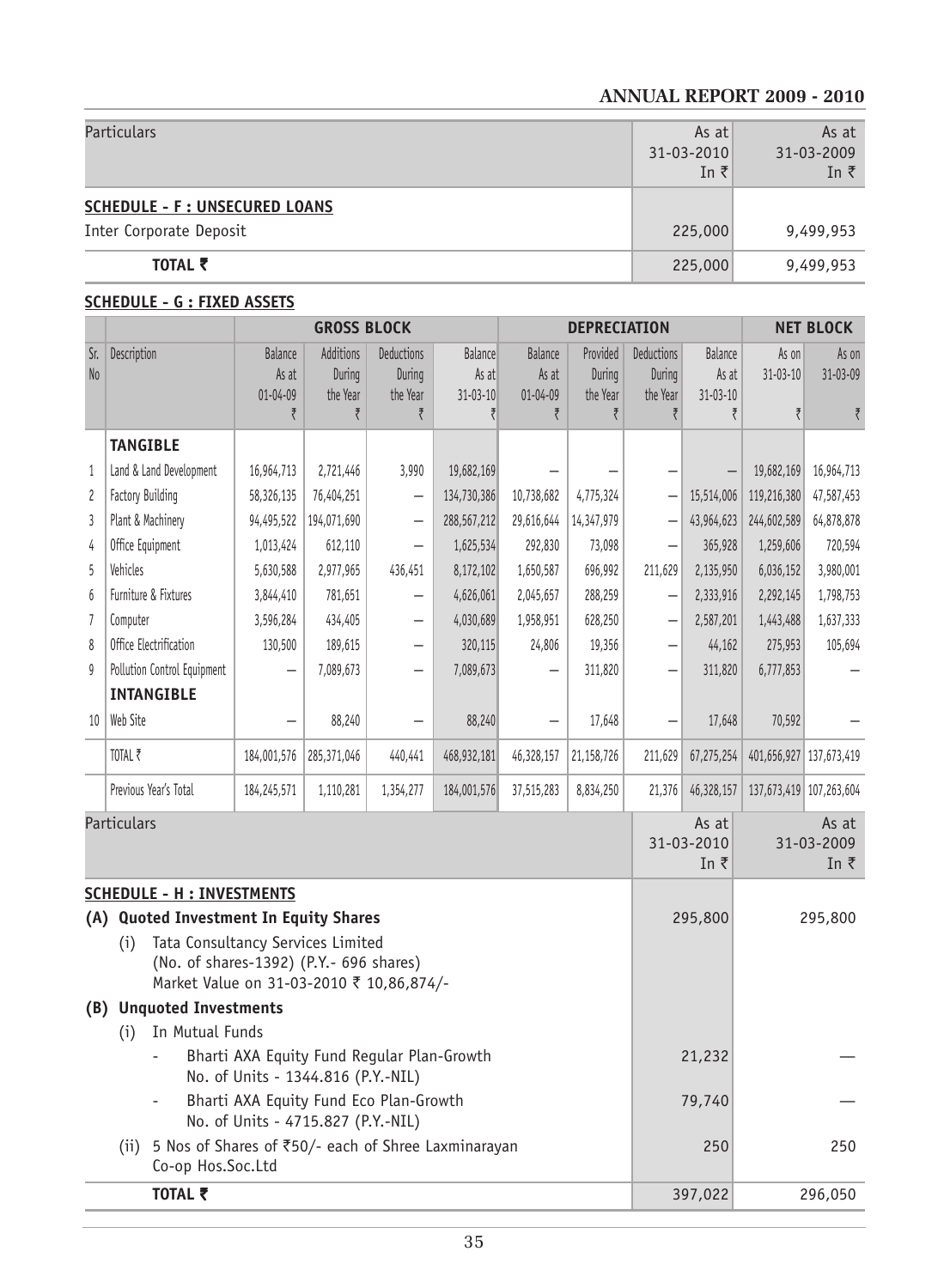# Freshtr<sup>®</sup>p

| <b>Particulars</b>                                       | As at<br>31-03-2010<br>In ₹ | As at<br>31-03-2009<br>In $\bar{z}$ |
|----------------------------------------------------------|-----------------------------|-------------------------------------|
| <b>SCHEDULE - I : CURRENT ASSETS, LOANS AND ADVANCES</b> |                             |                                     |
| <b>INVENTORIES</b>                                       |                             |                                     |
| Finished Stock- In Transit                               | 175,866,086                 | 147,954,840                         |
| Finished Stock - At Factory                              | 15,616,520                  | 5,260,754                           |
| <b>Raw Materials</b>                                     |                             | 1,190,294                           |
| Consumables                                              | 1,273,690                   | 1,487,872                           |
| Packing Materials                                        | 14,752,533                  | 15,650,779                          |
| Spare parts                                              | 119,205                     | 119,205                             |
| TOTAL $\bar{\tau}$ (A)                                   | 207,628,034                 | 171,663,744                         |
| <b>SUNDRY DEBTORS</b> (Unsecured, considered good)       |                             |                                     |
| Outstanding for more than six months                     |                             | 1,670,716                           |
| Outstanding for less than six months                     | 47,310,173                  | 18,713,561                          |
| TOTAL $\bar{\bar{\zeta}}$ (B)                            | 47,310,173                  | 20,384,277                          |
| <b>CASH AND BANK BALANCE</b>                             |                             |                                     |
| Cash on Hand                                             | 2,427,748                   | 2,964,015                           |
| Balance with Scheduled Banks:                            |                             |                                     |
| In Current Account                                       | 8,536,300                   | 11,131,340                          |
| In Fixed Deposit Account                                 | 1,814,111                   | 2,757,413                           |
| TOTAL ₹ $(C)$                                            | 12,778,159                  | 16,852,768                          |
| <b>LOANS AND ADVANCES</b> (Unsecured, considered good)   |                             |                                     |
| Advances recoverable in Cash or in kind or for           |                             |                                     |
| value to be received :                                   |                             |                                     |
| For Purchase of immovable property                       | 11,505,358                  | 9,705,358                           |
| For procurement of raw material                          | 1,137,017                   | 1,517,304                           |
| Advance for Capital Goods                                | 1,455,282                   | 4,008,909                           |
| Deposits                                                 | 1,789,133                   | 1,710,418                           |
| Balance with Government Authorities                      | 17,282,186                  | 9,294,586                           |
| MAT Credit Entitlement                                   | 6,694,571                   |                                     |
| Advances to Others                                       | 8,619,224                   | 5,374,735                           |
| TOTAL $\bar{\tau}$ (D)                                   | 48,482,771                  | 31,611,310                          |
| TOTAL ₹ $(A+B+C+D)$                                      | 316,199,137                 | 240,512,099                         |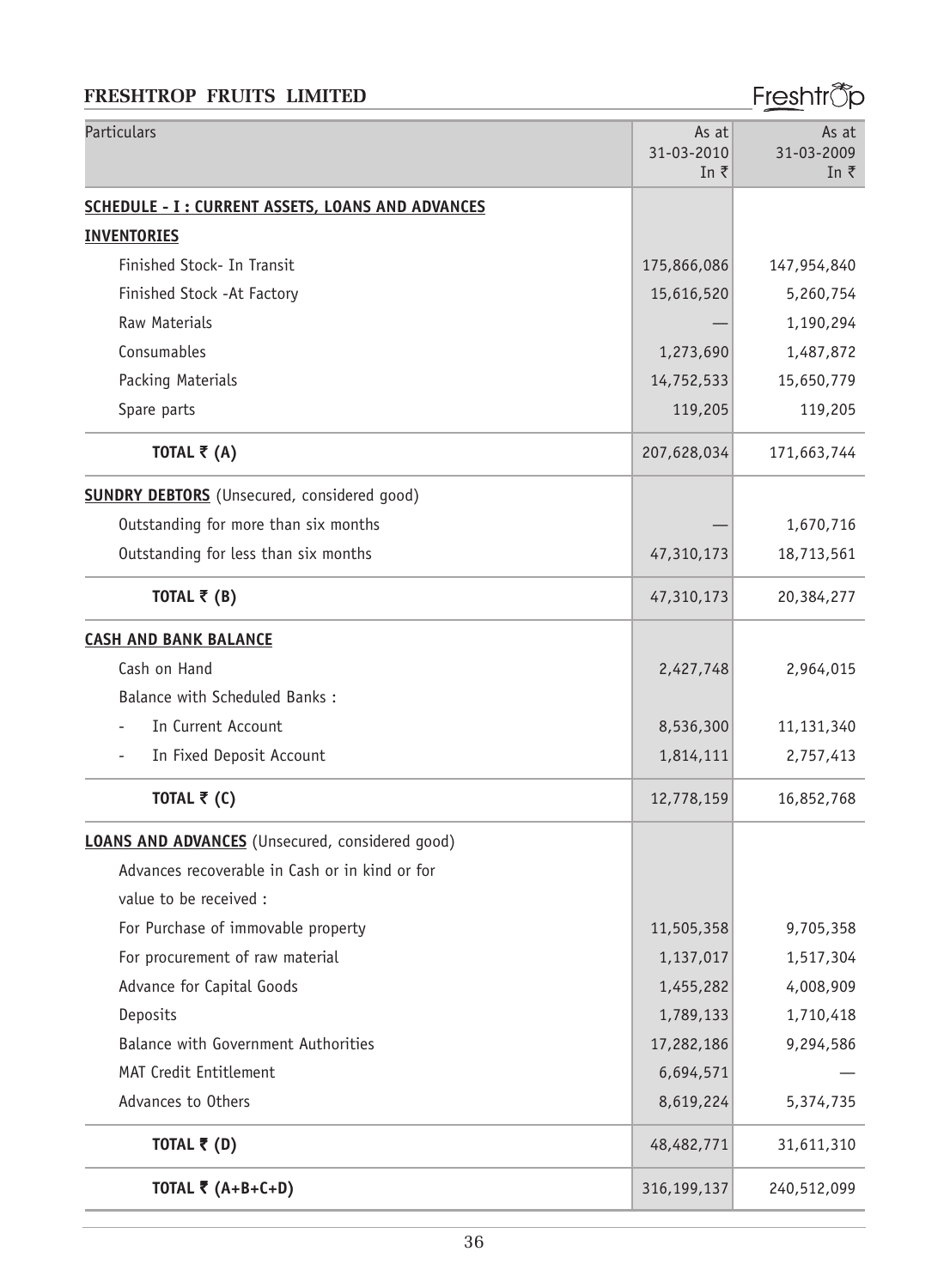# **ANNUAL REPORT 2009 - 2010**

| <b>Particulars</b>                              | As at<br>31-03-2010 | As at<br>31-03-2009 |
|-------------------------------------------------|---------------------|---------------------|
|                                                 | In ₹                | In $\bar{z}$        |
| SCHEDULE - J: CURRENT LIABILITIES & PROVISIONS: |                     |                     |
| <b>Current Liabilities</b>                      |                     |                     |
| Sundry Creditors                                | 150,891,532         | 114,245,613         |
| Others Current Liabilities                      | 4,241,725           | 34,499,123          |
| Unclaimed dividend                              | 1,094,566           | 1,106,653           |
| <b>Provisions</b>                               |                     |                     |
| For Taxation                                    | 5,309,000           | 774,054             |
| TOTAL そ                                         | 161,536,823         | 150,625,443         |
| <b>SCHEDULE - K: MISCELLANEOUS EXPENDITURE</b>  |                     |                     |
| (To the extent not written off or adjusted)     |                     |                     |
| <b>Share Issue Expenses</b>                     |                     |                     |
| Opening Balance                                 | 740,752             | 987,670             |
| Add: Addition during the year                   | 96,972              |                     |
| Less: Written off during the year               | 266,312             | 246,918             |
| TOTAL $\bar{\bar{\zeta}}$ (A)                   | 571,412             | 740,752             |
| <b>Deferred Revenue Expenditure</b>             |                     |                     |
| Opening Balance                                 | 156,543             | 208,724             |
| Less: Written off during the year               | 52,181              | 52,181              |
| TOTAL $\bar{\bar{\zeta}}$ (B)                   | 104,362             | 156,543             |
| TOTAL ₹ $(A+B)$                                 | 675,774             | 897,295             |

| Particulars                              | Year Ended<br>31-03-2010<br>In $\bar{z}$ | Year Ended<br>31-03-2009<br>In ₹ |
|------------------------------------------|------------------------------------------|----------------------------------|
| <b>SCHEDULE - L: SALES</b>               |                                          |                                  |
| <b>Export Sales</b>                      | 453, 343, 615                            | 375,395,387                      |
| Domestic Sales                           | 33,080,088                               |                                  |
| Job Work Sales                           | 327,443                                  |                                  |
| TOTAL そ                                  | 486,751,146                              | 375,395,387                      |
| <b>SCHEDULE - M : OTHER INCOME</b>       |                                          |                                  |
| FWC Premium / (Discount)                 | 397,014                                  | 3,104                            |
| Interest Income                          | 213,217                                  | 1,303,813                        |
| Dividend on Investments                  | 25,151                                   | 2,259,186                        |
| Profit on Compulsory Acquisition of Land | 480,580                                  |                                  |
| Income from Debt Fund                    | 87,652                                   |                                  |
| Foreign Exchange Gain                    | 9,791,006                                |                                  |
| Government Grant Recognized              | 3,774,361                                | 257,502                          |
| TOTAL ₹                                  | 14,768,981                               | 3,823,605                        |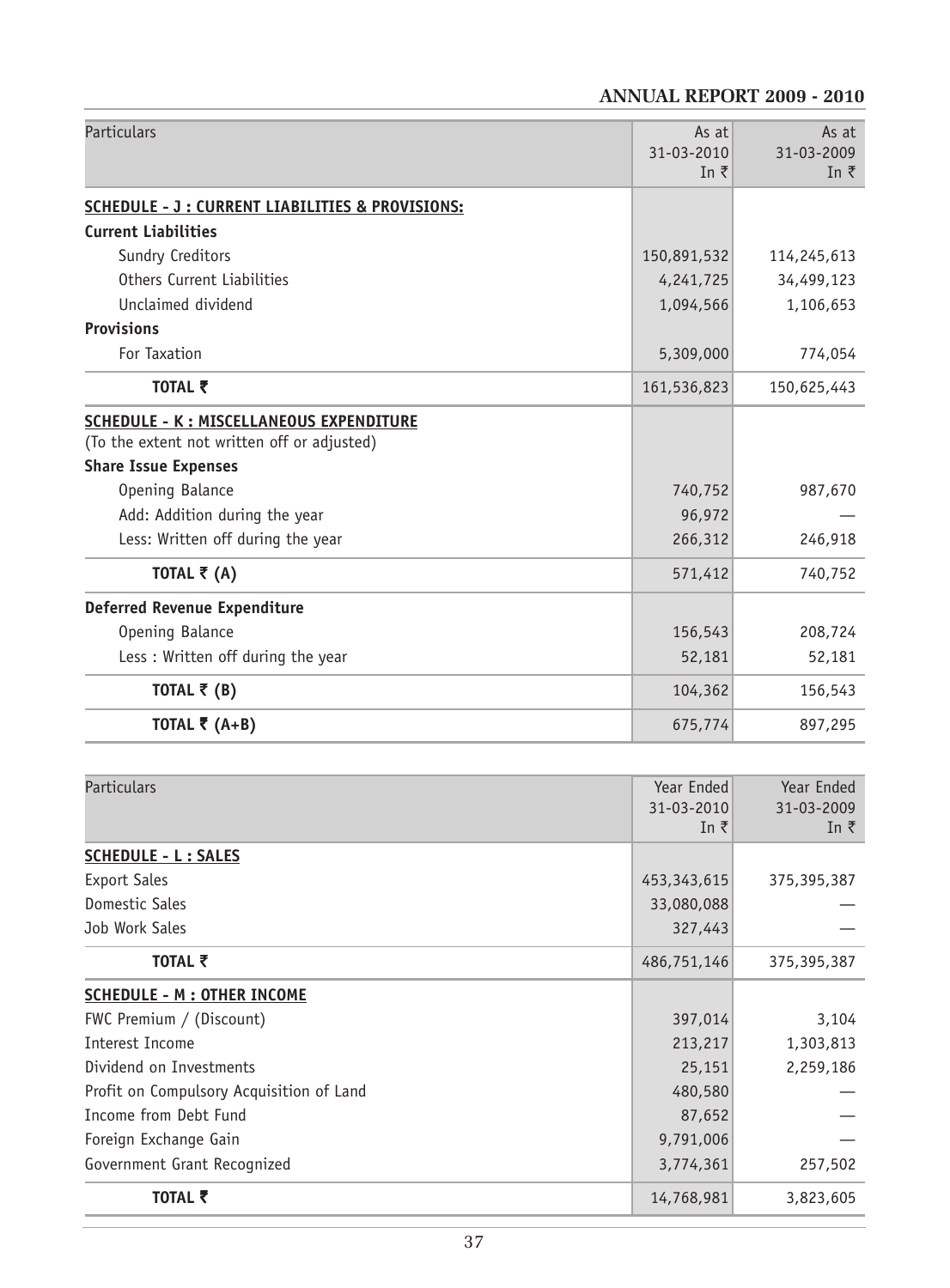# Freshtr<sup>®</sup>p

| Particulars                                                    | Year Ended               | Year Ended               |
|----------------------------------------------------------------|--------------------------|--------------------------|
|                                                                | 31-03-2010               | 31-03-2009               |
|                                                                | In ₹                     | In $\bar{z}$             |
| <b>SCHEDULE - N : MATERIALS CONSUMED &amp; STOCK VARIATION</b> |                          |                          |
| <b>RAW MATERIAL CONSUMPTION</b>                                |                          |                          |
| Op.Stock                                                       | 1,190,294                |                          |
| Add: Purchase                                                  | 243,801,046              | 157,544,831              |
|                                                                | 244,991,340              | 157,544,831              |
| Less: Closing Stock                                            |                          | 1,190,294                |
| TOTAL ₹ (A)                                                    | 244,991,340              | 156,354,537              |
| <b>FINISHED GOODS PURCHASE</b>                                 |                          |                          |
| Op.Stock                                                       |                          |                          |
| Add: Purchase                                                  | 3,590,400                |                          |
|                                                                | 3,590,400                |                          |
| Less: Closing Stock                                            |                          |                          |
| TOTAL $\bar{\tau}$ (B)                                         | 3,590,400                |                          |
|                                                                |                          |                          |
| <b>PACKING MATERIAL CONSUMED</b><br>Op.Stock                   |                          |                          |
| Add: Purchase                                                  | 15,650,779<br>52,156,791 | 15,233,900<br>48,289,157 |
|                                                                |                          |                          |
|                                                                | 67,807,570               | 63,523,057               |
| Less: Closing Stock                                            | 14,752,533               | 15,650,779               |
| TOTAL ₹ (C)                                                    | 53,055,037               | 47,872,278               |
| <b>CONSUMABLES CONSUMED</b>                                    |                          |                          |
| Op.Stock                                                       | 1,487,872                |                          |
| Add: Purchase                                                  | 2,700,460                | 2,512,326                |
|                                                                | 4,188,332                | 2,512,326                |
| Less: Closing Stock                                            | 1,273,690                | 1,487,872                |
| TOTAL ₹ (D)                                                    | 2,914,642                | 1,024,454                |
| <b>STOCK VARIATION</b>                                         |                          |                          |
| Cl.Stock Finished Goods-In Transit                             | 175,866,086              | 147,954,840              |
| Cl.Stock Finished Goods-At Factory                             | 15,616,520               | 5,260,754                |
| TOTAL $\bar{\bar{\xi}}$ (a)                                    | 191,482,606              | 153,215,594              |
| Op.Stock Finished Goods-In Transit                             | 147,954,840              | 156,715,068              |
| Op.Stock Finished Goods-At Factory                             | 5,260,754                | 8,929,521                |
| TOTAL ₹ (b)                                                    | 153,215,594              | 165,644,589              |
| TOTAL $\bar{\tau}$ (E) = (a-b)                                 | (38, 267, 012)           | 12,428,995               |
| TOTAL ₹ $(A+B+C+D+E)$                                          | 266,284,407              | 217,680,264              |
|                                                                |                          |                          |
| <b>SCHEDULE - 0 : MANUFACTURING EXPENSES</b>                   |                          |                          |
| Labour charges                                                 | 4,733,399                | 3,660,578                |
| Power & Fuel                                                   | 6,991,860                | 2,494,212                |
| Inward Transportation                                          | 4,200,194                | 3,197,100                |
| Repairs & Maintenance                                          | 1,452,692                | 451,633                  |
| Testing Expenses<br>Procurement Expenses                       | 1,118,349<br>827,913     | 2,917,740<br>223,836     |
| Others Factory Expenses                                        | 1,658,431                | 769,718                  |
| TOTAL ₹                                                        | 20,982,837               |                          |
|                                                                |                          | 13,714,817               |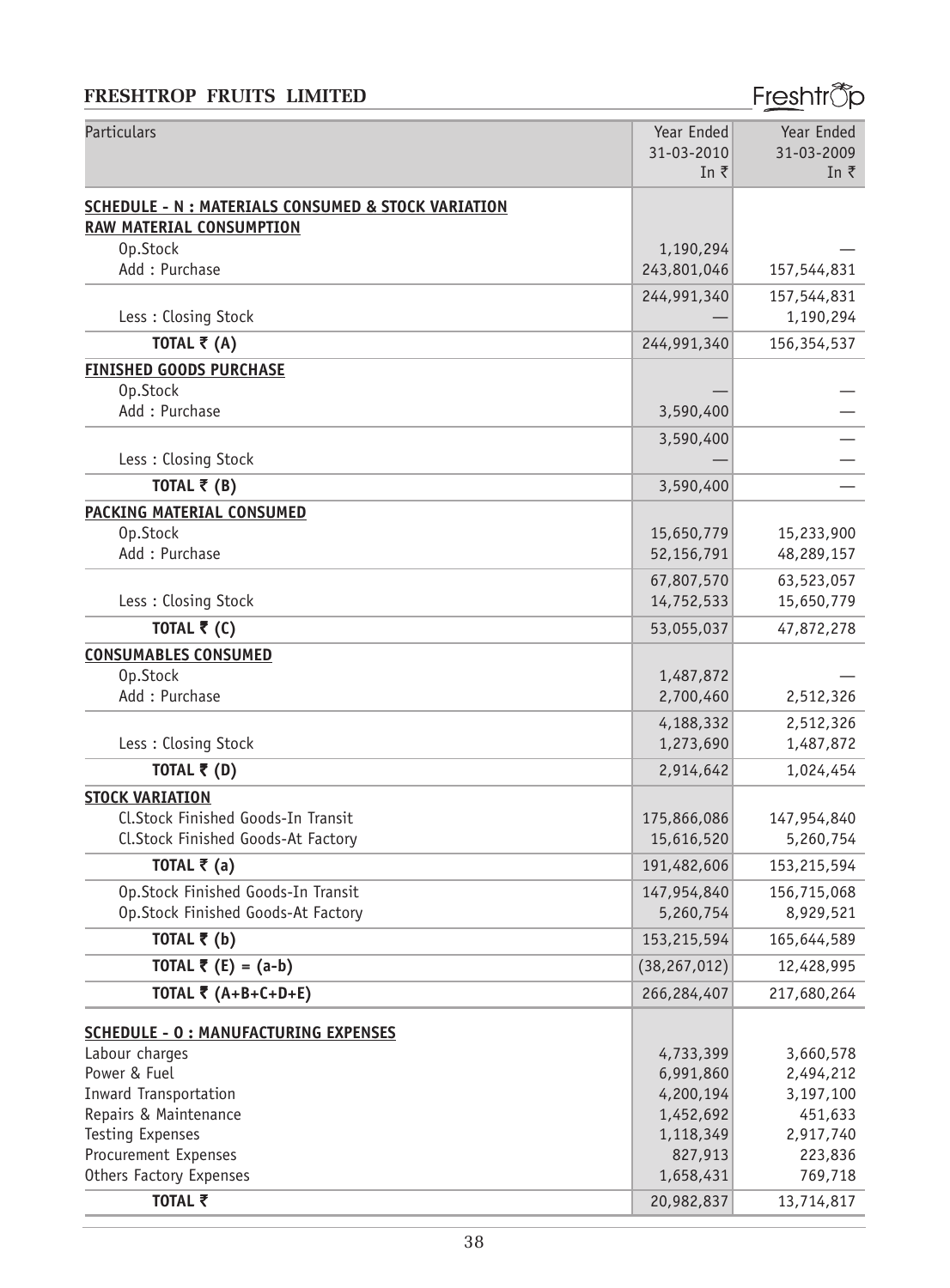# **ANNUAL REPORT 2009 - 2010**

| Particulars                                               | Year Ended<br>31-03-2010 | Year Ended<br>31-03-2009 |
|-----------------------------------------------------------|--------------------------|--------------------------|
|                                                           | In ₹                     | In $\bar{z}$             |
| SCHEDULE - P : PAYMENTS TO & PROVISIONS FOR EMPLOYMENT    |                          |                          |
| Salaries, Bonus & Allowances                              | 14,501,223               | 6,205,652                |
| Contribution towards Gratuity & Provident Fund            | 779,126                  | 286,317                  |
| Staff & Labour Welfare expenses                           | 344,310                  | 370,397                  |
| TOTAL そ                                                   | 15,624,659               | 6,862,366                |
| <b>SCHEDULE - Q : ADMINISTRATIVE AND OTHER EXPENSES</b>   |                          |                          |
| Rent, Rates & Taxes                                       | 131,623                  | 109,319                  |
| Insurance Exps.                                           | 876,381                  | 921,207                  |
| Stationery & Printing Exps.                               | 297,014                  | 317,841                  |
| Telephone & Internet Expenses                             | 915,120                  | 695,998                  |
| Advertisement Exp                                         | 85,411                   | 100,490                  |
| Computer Exp                                              | 136,926                  | 468,632                  |
| Foreign Exchange Loss                                     |                          | 13,357,433               |
| Director Fees & Remuneration                              | 5,135,830                | 2,904,944                |
| Professional & Legal fees                                 | 1,577,974                | 813,581                  |
| Auditor's Remuneration                                    | 248,175                  | 248,175                  |
| Vehicle Expenses                                          | 741,373                  | 460,256                  |
| Repairs & Maintenance to Building / Office                | 361,811                  | 323,778                  |
| ROC Fees                                                  | 6,600                    | 9,600                    |
| Listing Fees                                              | 107,291                  | 89,431                   |
| Loss on sale of Car                                       | 99,822                   |                          |
| Membership Fees                                           | 171,938                  | 119,801                  |
| Security Expenses                                         | 782,363                  | 507,115                  |
| Other Expenses                                            | 1,408,270                | 1,345,085                |
| TOTAL ₹                                                   | 13,083,923               | 22,792,686               |
| <b>SCHEDULE - R : SELLING &amp; DISTRIBUTION EXPENSES</b> |                          |                          |
| Foreign Selling Expenses                                  | 107,047,217              | 88,932,434               |
| Other Selling & Distribution Expenses                     | 4,395,527                | 2,611,044                |
| Forwarding & Freight Charges                              | 19,222,020               | 15,416,463               |
| TOTAL ₹                                                   | 130,664,764              | 106,959,941              |
| <b>SCHEDULE - S : FINANCIAL CHARGES</b>                   |                          |                          |
| Interest on Fixed Loans                                   | 17,205,555               | 15,076,502               |
| Interest on Other Loans                                   | 2,847,736                | 621,802                  |
| Other Charges                                             | 1,526,690                | 789,758                  |
|                                                           | 21,579,981               | 16,488,062               |
| Less: Financial charges Capitalised                       | 2,845,378                | 10,892,741               |
| TOTAL ₹                                                   | 18,734,603               | 5,595,321                |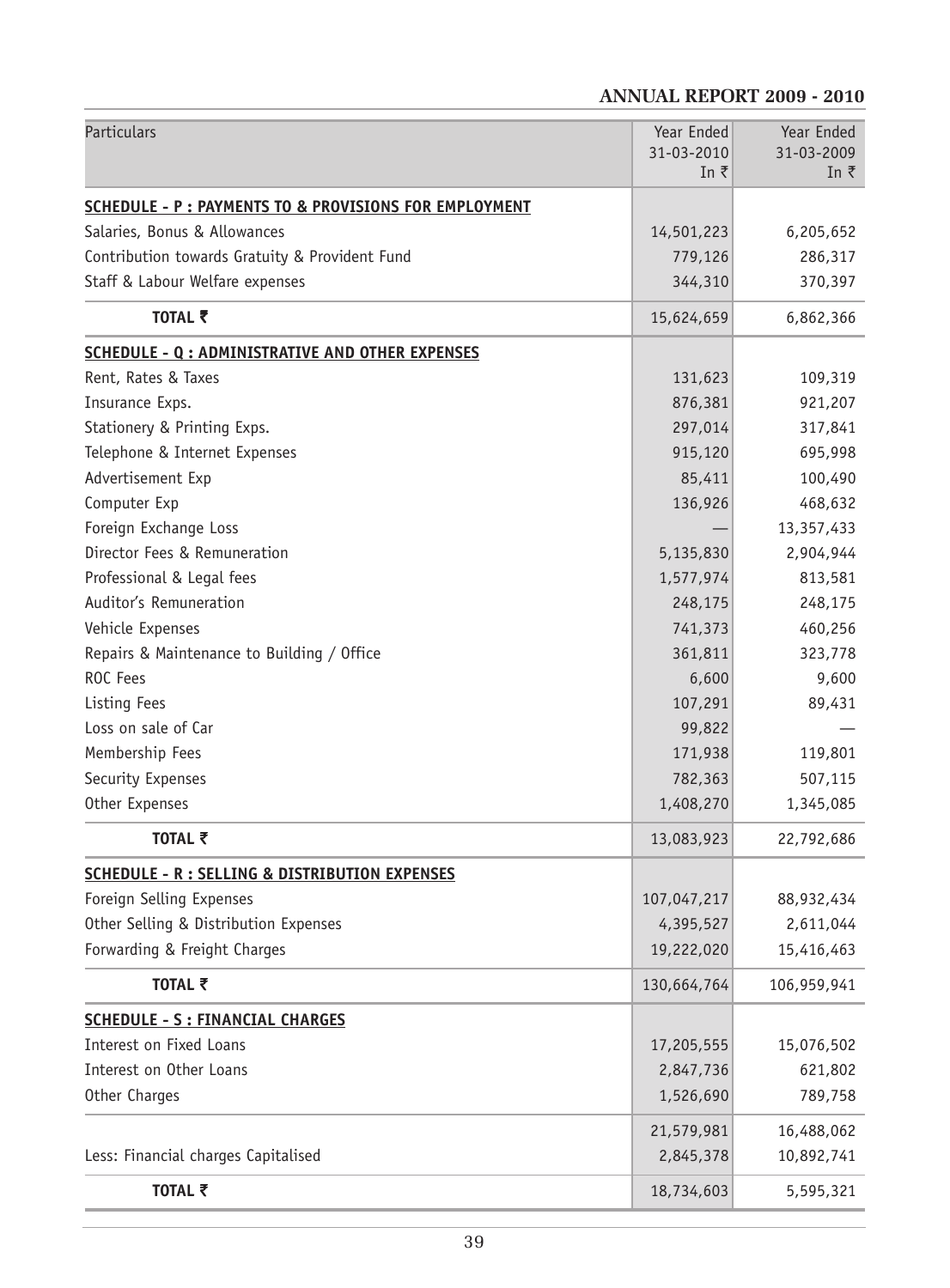#### **SCHEDULE – T - NOTES ON ACCOUNTS**

#### **1. BACKGROUND**

The Company was incorporated as a Private Limited Company on 30th September, 1992 and it was converted in to a Public Limited Company on 22nd September, 1994.

Freshtrop Fruits Ltd. is engaged in the business of exports of fresh fruits and vegetables to leading Supermarket chains in various parts of Europe. During the year Company has also started commercial production of Fruit Juice Concentrate Plant.

#### **2. SIGNIFICANT ACCOUNTING POLICIES**

#### **(A) ACCOUNTING CONVENTIONS**

#### **(i) Basis of Preparation of Financial Statements**

The financial statements of the Company are prepared under the historical cost convention on accrual basis of accounting in all material respects in accordance with the notified Accounting Standards by Companies (Accounting Standards) Rules 2006 (as amended) and the relevant Provisions of the Companies Act,1956. The accounting policies have been consistently applied by the Company during the year.

#### **(ii) Use of Estimates**

The preparation of the financial statements in conformity with GAAP requires management to make estimates and assumptions that affect the reported amounts of assets and liabilities and the disclosure of contingent liabilities at the date of the financial statements and the reported amounts of revenues and expenses during the reporting period. Actual results could differ from those estimates. Any revision to accounting estimates is recognized prospectively in current and future periods.

#### **(B) FIXED ASSETS**

#### **(i) Tangible Assets**

Fixed Assets are stated at cost of acquisition / construction (Less: accumulated Depreciation, impairment loss, CENVAT Credit and Value Added Tax). Cost of acquisition includes non refundable taxes, duties, freight and other costs that are directly attributable to bringing assets to their working condition for its intended use. All costs, including financing costs till commencement of commercial production and adjustments arising from exchange rate variations attributable to the fixed assets are capitalized.

#### **(ii) Intangible Assets**

Intangible assets are recognized when it is probable that the future economic benefits that are attributable to the assets will flow to enterprise and the cost of the assets can be measured reliably. The intangible assets are recorded at the consideration paid for the acquisition of such assets and are carried at cost less accumulated amortization and accumulated impairment loss, if any.

#### **(C) DEPRECIATION/ AMORTIZATION**

#### **(i) Tangible Assets**

Depreciation on Fixed Assets is provided by Straight Line Method on Pro-rata basis at rates and in manner specified in Schedule XIV of the Companies Act, 1956.

#### **(ii) Intangible Assets**

Web site development cost is amortized over a period of five years.

#### **(D) CAPITAL WORK-IN-PROGRESS**

Projects under commissioning and other Capital Work-in-Progress are carried at cost, comprising direct cost, related incidental expenses and attributable interest.

#### **(E) BORROWING COST**

Borrowing costs that are attributable to the acquisition or construction of qualifying assets are capitalized as part of the cost of such assets. A qualifying asset is one that necessarily takes substantial period of time to get ready for intended use. All other borrowing costs are charged to revenue.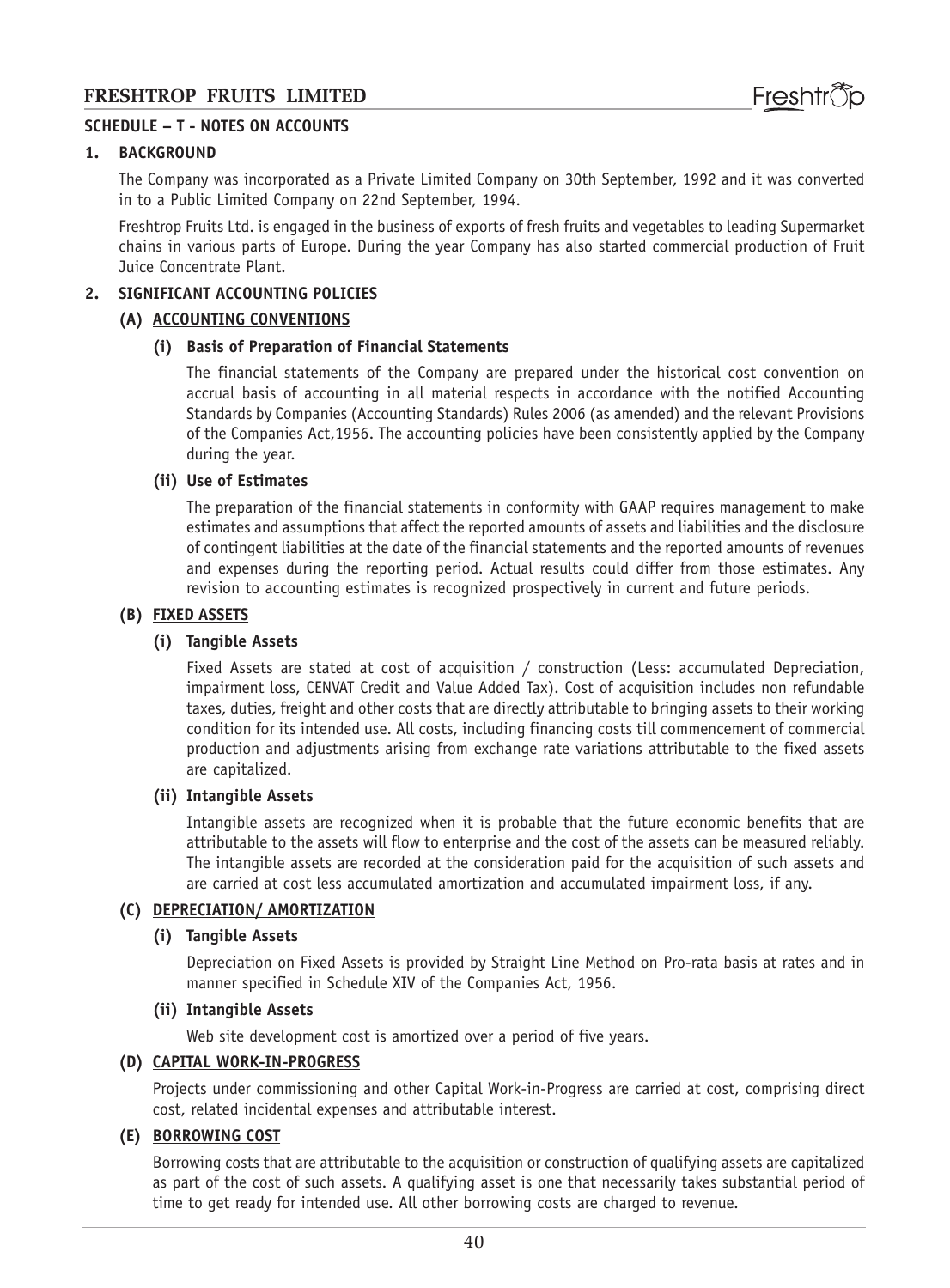### **(F) INVENTORIES**

Inventories of Raw materials, Packing Materials, Consumables, Stores & Spares and Finished goods (including for Trade) are stated at cost or net realizable value whichever is lower. Cost is computed on FIFO basis, in case of Raw Materials, Packing Materials, Consumables and Stores & Spares. Finished goods (including the consignment stock) include cost of conversion and other costs incurred in bringing the inventories to their present location and condition. Cost is computed by Standard Cost Method in case of finished goods.

## **(G) INVESTMENTS**

Investments that are readily realizable and intended to be held for not more than a year are classified as current investments. Current Investments are valued at cost or Net Realizable Value, whichever is lower. All other investments are classified as long term investments. Long term investments are stated at cost of acquisition. Provision for diminution in value of long term investments is made, only if such decline is other than temporary.

#### **(H) REVENUE RECOGNITION**

#### **(i) Export Sales**

#### Consignment Sales

Sale of goods in case of goods exported on consignment basis is recognized on acknowledgment of sale by the consignee.

#### Sales by Fixed Price Contract

Sales against fixed price contract are recognized when the significant risks and rewards of ownership are transferred to the buyer.

#### **(ii) Domestic Sales**

The Company recognizes sale of goods when the significant risks and rewards of ownership are transferred to the buyer.

#### **(iii) Job Work Sales**

Job Work Sales are recognized as and when the processing of specific products is completed and related costs are incurred in accordance with the terms of the specific contracts.

#### **(iv) Export Incentives**

Export incentives are accounted for on export of goods if the entitlements can be estimated with reasonable accuracy and conditions precedents to claim are fulfilled.

#### **(v) Other Income**

1) Dividend on investment

Dividend on investment Income is recognized when the right to receive payment is established.

2) Interest Income

Interest income is recognized on accrual basis.

3) Gain/ Loss on Sale of Investment

Gain/Loss on sale of investment is accounted for in the year in which the sale contracts are entered into. The cost is calculated on the basis of Weighted Average cost of Investments.

### **(I) FOREIGN CURRENCY TRANSACTIONS**

- **(i)** All Transactions in foreign currency are recorded at the rates of exchange prevailing as at the date of the transaction.
- **(ii)** Monetary assets and liabilities in foreign currency, outstanding at the close of the year, are converted in Indian currency at the appropriate rates of exchange prevailing at the close of the year. Any income or expense on account of exchange difference either on settlement or on translation is recognized in the Profit and Loss account except in case of long term liabilities, where they relate to acquisition of fixed assets, in which case they are adjusted to the carrying cost of such assets.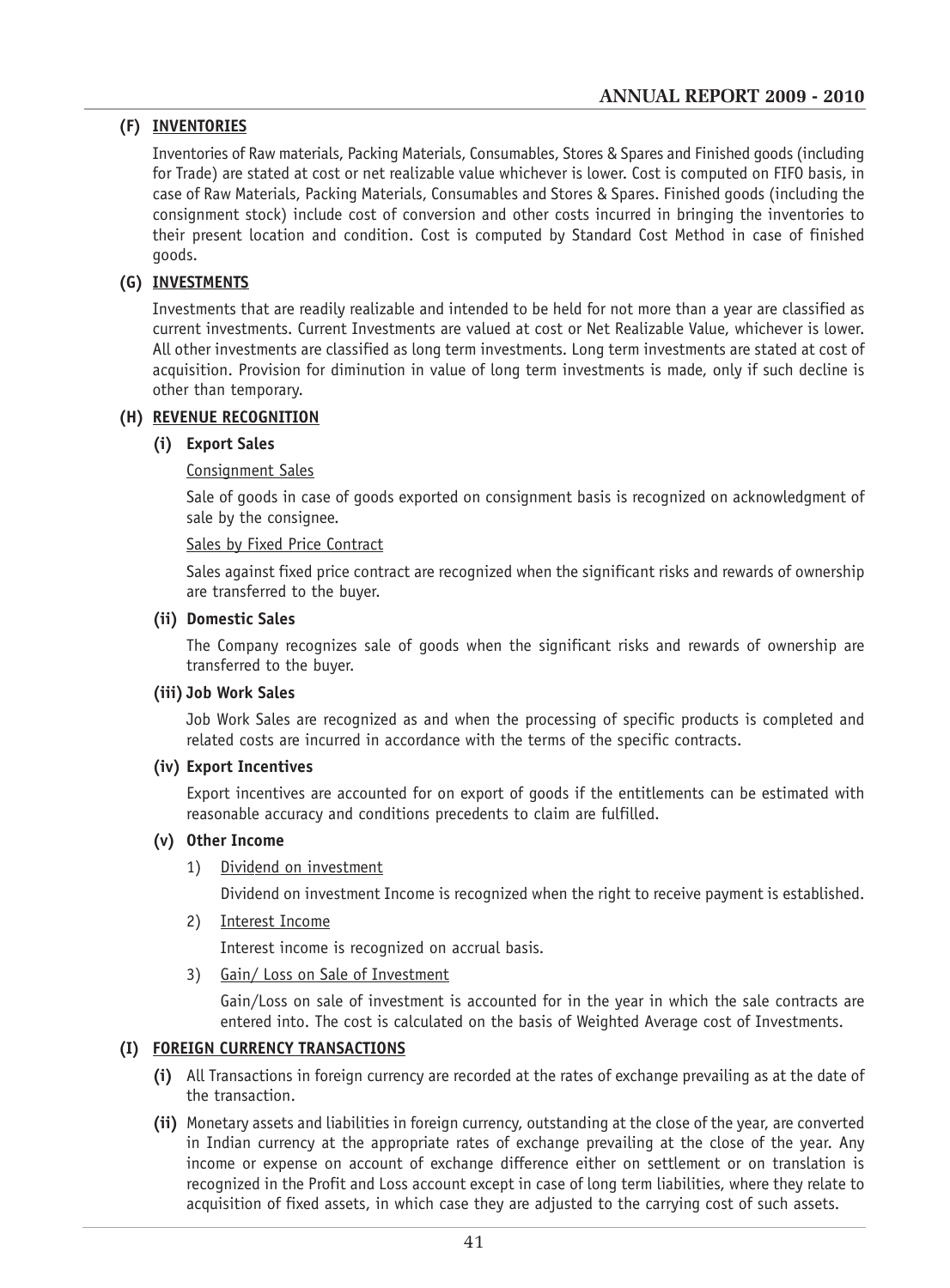**(iii)** In respect of forward exchange contracts entered into towards hedge of foreign currency risks, the difference between the forward rate and the exchange rate at the inception of the contract is recognized as income or expenditure over the life of the contract. Further, the exchange difference arising on such contracts are recognized as income or expenditure along with the exchange differences on the underlying assets/liabilities except in case where they relate to the acquisition or construction of fixed assets, in which case, they are adjusted to the carrying cost of fixed assets. Profit or Loss on cancellations/renewals of forward contracts is accounted for during the year.

#### **(J) DERIVATIVE INSTRUMENTS AND HEDGE ACCOUNTING**

The Company uses foreign exchange forward contracts and options to hedge its exposure to movements in foreign exchange rates. The use of these foreign exchange forward contracts and options reduces the risk or cost to the Company and the Company does not use the foreign exchange forward contracts or options for trading or speculation purposes.

Outstanding derivative contracts at the balance sheet date are marked to market. While anticipated losses on outstanding derivative contracts at the balance sheet date are provided for fully, anticipated gains on such contracts are ignored on grounds of prudence.

#### **(K) PROVISIONS, CONTINGENT LIABILITIES AND CONTINGENT ASSETS**

Provisions involving substantial degree of estimation in measurement are recognized when there is a present obligation as a result of past events and it is probable that there will be an outflow of resources. Contingent Liabilities are not recognized but are disclosed in the notes. Contingent Assets are neither recognized nor disclosed in the financial statements.

#### **(L) GOVERNMENT GRANTS / SUBSIDY**

Government Grants is recognized when there is a reasonable assurance that the Company will comply with the conditions attached to them and grants will be received.

Grants related to depreciable assets are treated as deferred income which is recognized in Profit & Loss Account over the period and in the proportions in which depreciation on related assets is charged.

Government Grants which is in the nature of promoters contribution are credited to Capital Reserve.

When the grant or subsidy relates to an expense item, it is recognized as income over the periods necessary to match them on a systematic basis to the costs, which it is intended to compensate.

#### **(M) RESEARCH AND DEVELOPMENT EXPENDITURE**

Revenue expenditure on research and development is charged under respective heads of account in the year in which it is incurred. Capital expenditure on research and development is included as part of fixed assets and depreciated on the same basis as other fixed assets.

#### **(N) EMPLOYEE BENEFITS**

#### **a. SHORT TERM EMPLOYEES BENEFIT**

Short Term Benefits are recognized as expenditure at the undiscounted value in the Profit & Loss Account of the year in which the related services are rendered.

#### **b. POST EMPLOYMENT BENEFIT**

#### **(i) Defined Contribution Plans:–**

Monthly contributions to the Provident Fund which are defined contribution schemes are charged to Profit & Loss Account and deposited with the Provident Fund Authorities on monthly basis.

#### **(ii) Defined Benefit Plans:–**

Gratuity to Employees are covered under the Employees Group Gratuity Scheme and the premium is paid on the basis of their actuarial valuation using the Projected Unit Credit Method. Actuarial gain and losses arising on such valuation are recognized immediately in the Profit & Loss Account. Any shortfall in case of premature termination / resignation to the extent not reimbursed by LIC is being absorbed in the year of payment. The amount funded by the trust administered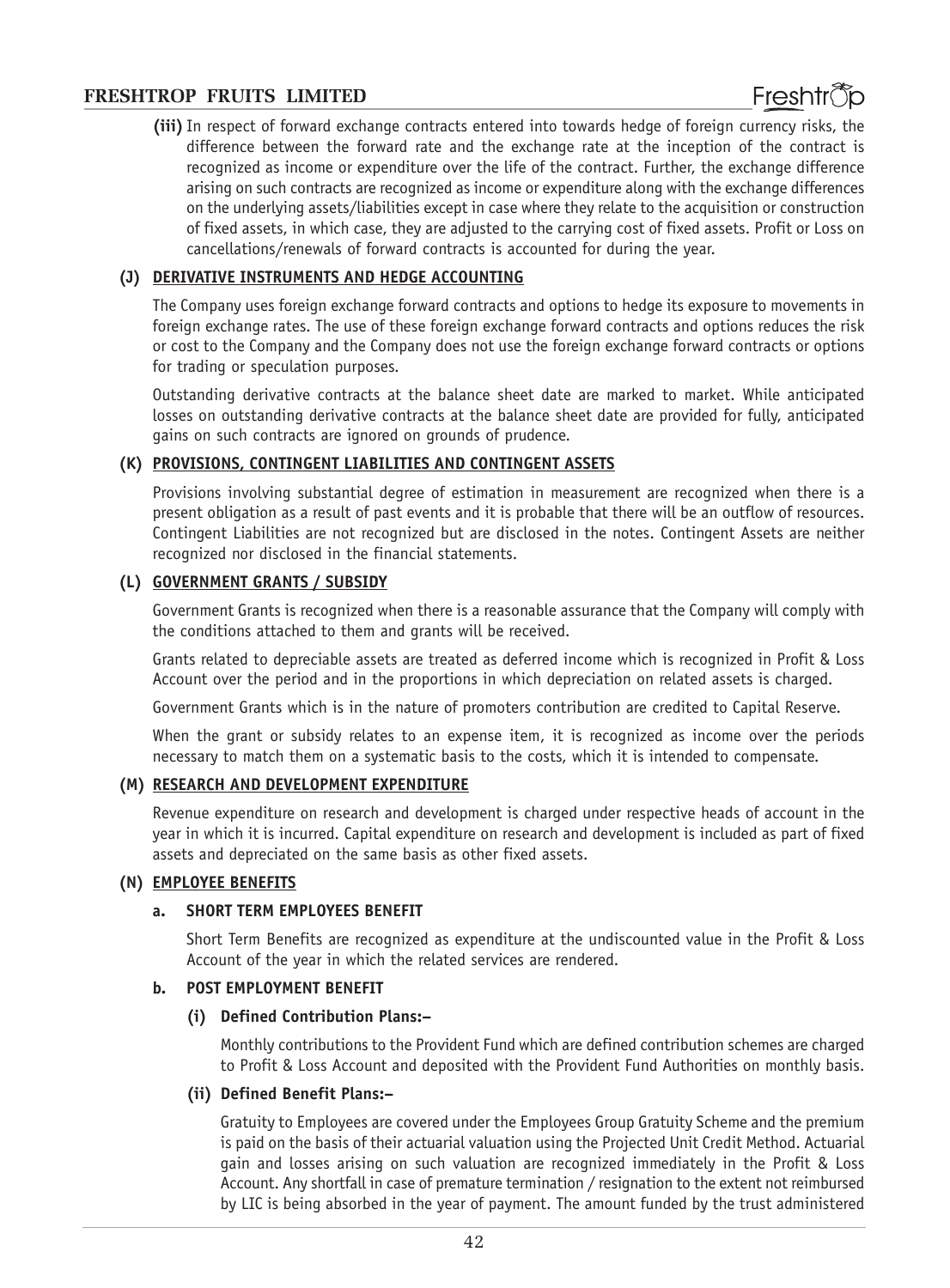by the Company under the aforesaid policy is reduced from the gross obligation under the defined benefit plan, to recognize the obligation on net basis.

#### **c. TERMINATION BENEFITS**

Termination Benefits are charged to Profit & Loss Account in the year of accrual.

### **(O) SEGMENT ACCOUNTING**

Segment accounting policies are in line with the accounting policies of the Company. In addition, the following specific accounting policies have been followed for segment reporting:

- (i) Segment revenue includes sales and other income directly identifiable with/ allocable to the segment.
- (ii) Expenses that are directly identifiable with/ allocable to segments are considered for determining the segment result. Expenses which relate to the Company as a whole and not allocable to segments are included under "Un-allocable Corporate Expenditure".
- (iii) Income which relates to the Company as a whole and not allocable to segments is included in "Unallocable Corporate Income".
- (iv) Segment assets and liabilities include those directly identifiable with the respective segments. Unallocable Corporate Assets and Liabilities represent the assets and liabilities that relate to the Company as whole and not allocable to any segment.

### **(P) TAXES ON INCOME**

Tax expense for a year comprises of current tax and deferred tax.

Current tax are measured at the amount expected to be paid to the tax authorities, after taking into consideration, the applicable deductions and exemptions admissible under the provisions of the Income tax Act, 1961.

Deferred tax reflects the impact of current year timing differences between taxable income and accounting income for the year and reversal of timing difference of earlier years. Deferred tax is measured based on the tax rates and the tax laws enacted or substantively enacted at the balance sheet date. Deferred tax assets are recognized only to the extent that there is reasonable certainty that sufficient future taxable income will be available against which such deferred tax assets can be realized. If there is unabsorbed depreciation or carry forward of losses under tax laws, deferred tax assets are recognized only to the extent that there is virtual certainty supported by convincing evidence that sufficient future taxable income will be available against which such deferred tax assets can be realized.

Minimum Alternative Tax (MAT) credit is recognized as an asset only when and to the extent there is convincing evidence that the Company will pay income tax higher than that computed under MAT, during the period that MAT is permitted to be set off under the Income Tax Act, 1961 (specified period). In the year, in which the MAT credit becomes eligible to be recognized as an asset in accordance with the recommendations contained in the guidance note issued by the Institute of Chartered Accountants of India (ICAI), the said asset is created by way of a credit to the profit and loss account and shown as MAT credit entitlement. The Company reviews the same at each balance sheet date and writes down the carrying amount of MAT credit entitlement to the extent there is no longer convincing evidence to the effect that the Company will pay income tax higher than MAT during the specified period.

### **(Q) IMPAIRMENT OF ASSETS**

The carrying amounts of assets are reviewed at each Balance Sheet date if there is any indication of impairment based on internal/external factors. An asset is impaired when the carrying amount of the asset exceeds the recoverable amount. An impairment loss is charged to the Profit and Loss Account in the year in which an asset is identified as impaired. An impairment loss recognized in prior accounting periods is reversed if there has been change in the estimate of the recoverable amount.

### **(R) MISCELLANEOUS EXPENDITURE**

Share Issue Expense and Deferred Revenue Expenditure are being written off over a period of five years.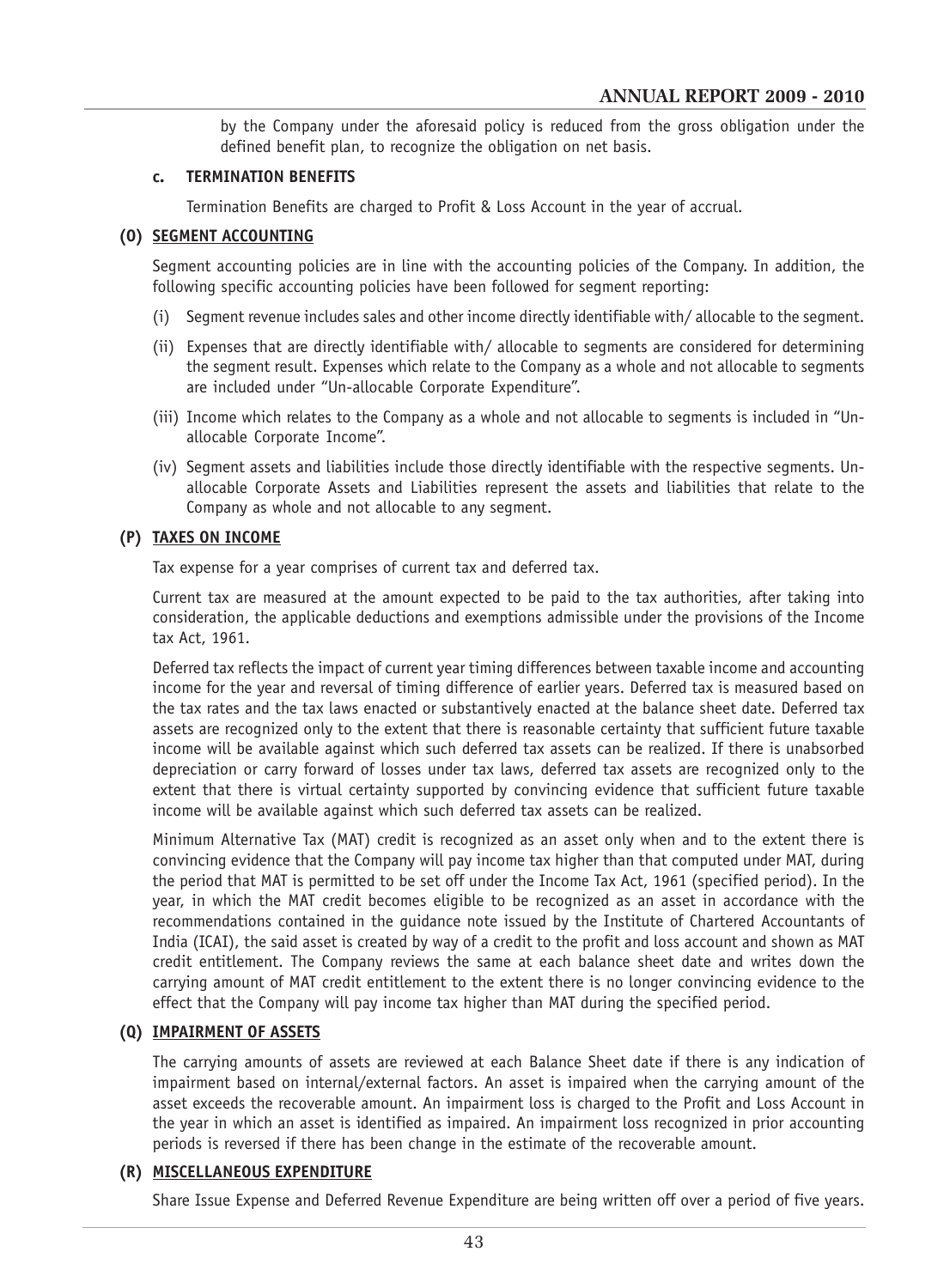#### **3. Contingent liability:**

| Sr.<br>No. | Nature of Liabilities                                                                                                               | 2009-10<br>$(5 \in \mathsf{In}$ Lacs) | 2008-09<br>$(5$ in Lacs) |
|------------|-------------------------------------------------------------------------------------------------------------------------------------|---------------------------------------|--------------------------|
|            | (a) Estimated amounts of contracts remaining to be executed on<br>capital account and not provided (net of advances)                | 6.17                                  | NIL                      |
| (b)        | Estimated amount of Custom/Excise duty liability in respect of<br>Capital Goods purchased without payment of duty under EPCG Scheme | 397.74                                | 336.21                   |
| (C)        | Estimated amount of duty liability on stock of duty free materials                                                                  | 20.28                                 | 19.29                    |
| (d)        | Estimated amount of duty liability on Capital Goods procured /<br>imported under Bonds given by the Company                         | 24.55                                 | 33.54                    |
| (e)        | <b>Bank Guarantees</b>                                                                                                              | 12.50                                 | 12.50                    |
| (f)        | Letter of Credit                                                                                                                    | 35.56                                 | NIL                      |

#### **4. (A) Issued, Subscribed & Paid-up Equity Share Capital Includes :**

- (i) 2,08,400 equity shares of  $\bar{z}$  10/- each were allotted as fully paid Bonus Shares by way of capitalization of General Reserve during the F.Y.1994-95.
- (ii) 2,50,000 equity shares of  $\bar{\tau}$  10/- each were allotted as fully paid upon conversion of Share Warrants during the F.Y.2005-06.
- (iii) 2,50,000 equity shares of  $\bar{\tau}$  10/- each were allotted as fully paid upon conversion of Share Warrants during the F.Y.2006-07.
- (iv) 50,22,500 equity shares of  $\bar{\tau}$  10/- each were allotted as fully paid Bonus Shares by way of capitalization of General Reserve during the F.Y.2007.08.
- **(B)** During the year, the Company has issued 10,00,000 Warrants on preferential basis convertible into Equity Shares of  $\bar{\tau}$  10/- each to the promoters at an issue price calculated under SEBI (ICDR) Regulations, 2009 i.e.  $\bar{\tau}$  19.40 ( Face Value  $\bar{\tau}$  10/- and Premium  $\bar{\tau}$  9.40) convertible at the option of the warrant holders at any time after 10th July, 2009 upto 9th January, 2011 and in accordance with the terms of issue, an amount of  $\bar{\tau}$  48,50,000/- constituting 25% i.e.  $\bar{\tau}$  4.85 per Warrant, of the total amount payable was received from them.

The warrant holders of 5,00,000 warrants have exercised their right to convert those warrants into equity shares and accordingly 5,00,000 equity shares of  $\overline{210}$  each have been issued and allotted during the year.

**(C)** Options outstanding as at the end of the year on un-issued share capital:

| Particulars                     | Number of equity shares<br>to be issued as fully paid |
|---------------------------------|-------------------------------------------------------|
|                                 | As at<br>As at<br>31-03-2009<br>31-03-2010            |
| Optionally Convertible Warrants | Nil<br>5,00,000                                       |

- **5.** (a) Working Capital Loans from Banks comprise of Cash Credit and Post Shipment Credit and are secured by way of hypothecation of Current Assets including Stocks and Book Debts and collaterally secured by specified Fixed Assets of the Company and Personal Guarantee of Chairman & Managing Director.
	- (b) Term Loans from Banks are secured by Equitable Mortgage of Specified Factory Land and Building as well as Specified Fixed Assets and Collaterally secured by hypothecation of Specified Current Assets of the Company and Personal Guarantee of Chairman & Managing Director.
	- (c) Vehicle Loans are secured by way of hypothecation of Specific Vehicles of the Company.
	- (d) Term Loans from Banks includes Foreign Currency loan of  $\bar{\tau}$  3,00,36,601/- (P.Y.  $\bar{\tau}$  7,71,73,005/-) secured by way of Specified Fixed Assets of the Company.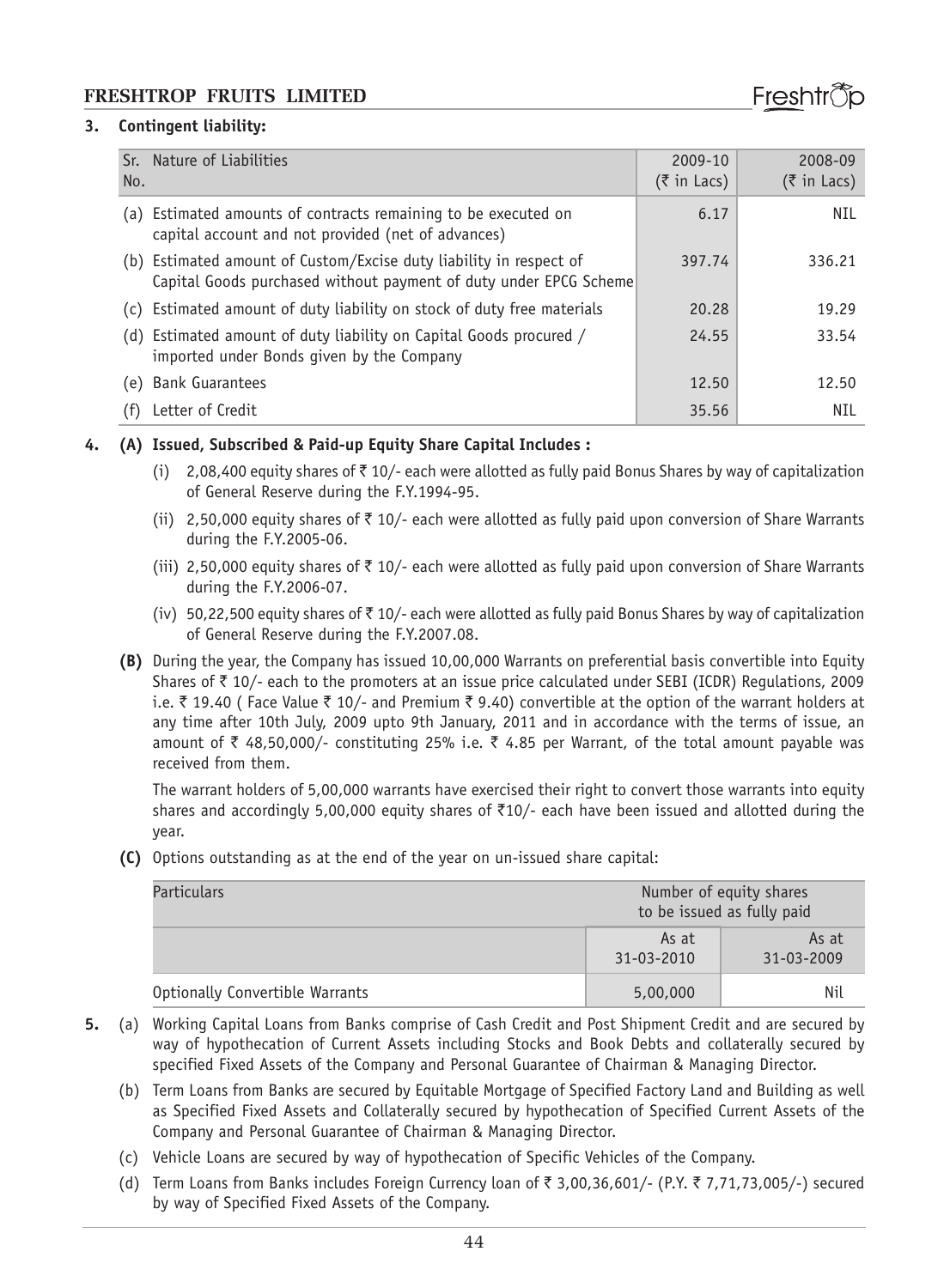### **ANNUAL REPORT 2009 - 2010**

**6.** The Company has exercised the option of implementing the Provisions of Paragraph 46 of Accounting Standard 11 " Accounting for the Effects of changes in Foreign Exchange Rates" prescribed by Companies (Accounting Standards) Amendment Rules, 2009 in the F.Y. 2008-09 and accordingly Company has deducted the foreign exchange gain of  $\bar{\tau}$  39,12,626/- in respect of foreign currency loans from the Fixed Assets during the current Financial Year, consequently profit for the year is lower by the equivalent amount. Company had capitalised Exchange Difference Gain of  $\bar{\tau}$  14,92,591/- in the previous year in respect of foreign currency loans.

#### **7. Micro, Small and Medium Enterprises Development Act, 2006:**

There are no Micro, Small and Medium Enterprises to whom the Company owes dues, which are outstanding for more than 45 days as at 31st March, 2010. This information as required to be disclosed under the Micro, Small and Medium Enterprises Development Act, 2006 has been determined to the extent such parties have been identified on the basis of information available with the Company.

- **8.** In the opinion of the Board of Directors, Current Assets and Loans and Advances have a value on realization in the ordinary course of business equal to the amount at which they are stated in the balance sheet.
- **9.** The Company has provided ₹ 53,09,000/- (P.Y. ₹ 5,54,054/-) as Provision for Current taxation u/s 115JB (Minimum Alternate Tax) of Income Tax Act-1961.

#### **10. Deferred Tax Liability (Net) Amount in** `

# Deferred Tax For the Deferred Tax (Liability)/Assets period (Liability)/Assets as at 01-04-2009 2009-10 as at 31-03-2010 Deferred Tax Liability on account of Depreciation (1,29,78,329) (2,43,60,825) (3,73,39,154) Unabsorbed Depreciation  $NIL \t1,48,24,276 \t1,48,24,276$ Net Deferred Tax Liability (1,29,78,329) (95,36,549) (2,25,14,878)

#### **11. Earning per Equity Share (EPS)**

Basic and Diluted EPS are recorded in accordance with Accounting Standard 20 'Earning per Share'. Earning per Share is calculated by dividing the profit attributable to the Equity Shareholders ( after adjustment for deferred taxes ) by the weighted average number of Equity Shares outstanding during the period. The numbers used in calculating Basic and Diluted EPS are as stated below.

|                                                                                                      | 31-03-2010<br>(Amount ₹) | 31-03-2009<br>(Amount ₹) |
|------------------------------------------------------------------------------------------------------|--------------------------|--------------------------|
| Profit / (loss) after Tax                                                                            | 2,17,12,046              | 40,90,574                |
| Weighted average numbers of Equity Shares for calculation of<br>Basic and Dilutive Earning per Share | 1,01,28,562              | 1,00,45,000              |
| Basic and Diluted EPS                                                                                | 2.14                     | 0.41                     |
| Nominal Value per Share                                                                              | 10.00                    | 10.00                    |

#### **12. Related Party Disclosure**

#### **a) Names of related parties and nature of relationship.**

- i) Enterprise under significant influence of Key Management personnel
	- 1) Freshcap Investments Pvt. Ltd. (Formerly known as Capital Packaging Pvt. Ltd.)
	- 2) Freshtrop Plantations Pvt. Ltd.
	- 3) Agrofoyer Solutions Pvt. Ltd.
	- 4) Agrofoyer Investments Pvt. Ltd.
	- 5) Freshfal Pvt. Ltd.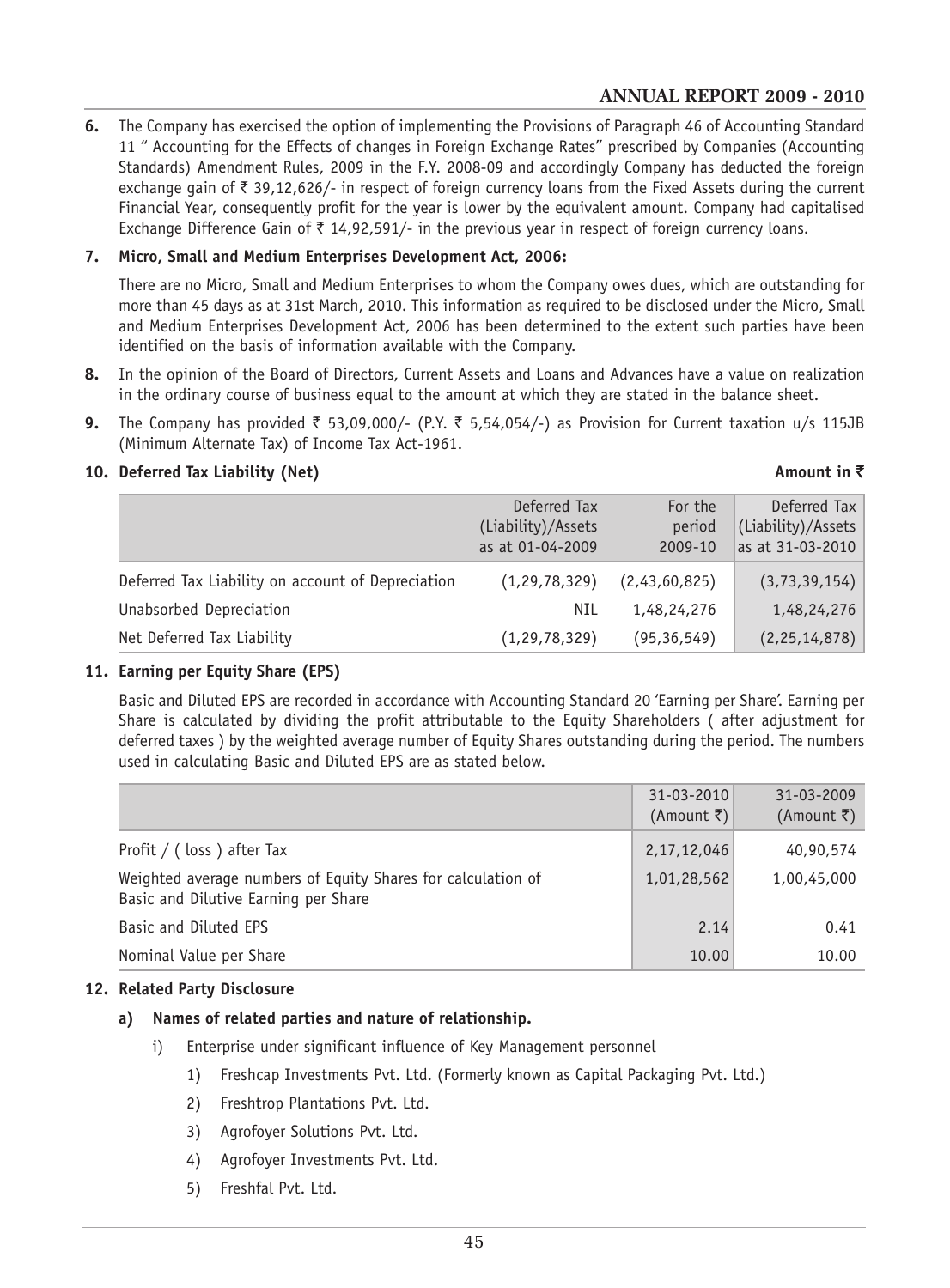# ii) Key Management Personnel

Mr.Ashok V. Motiani - Chairman and Managing Director. Mrs.Nanita A. Motiani – Executive Director

iii) Relatives of Key Management Personnel Mrs. Priyanka Tandon Mr. Mayank Tandon Ms. Dipti Motiani

#### **b)** Transactions with related parties. **All and the set of the contract of the contract of the contract of the contract of**  $\bar{\tau}$

# Nature of Transactions The Community Contractions and Enterprise under The Key Relative significant Management of Key<br>luence of Key Personnel Management influence of Key Management personnel **Personnel** I) Volume of Transactions i) Remuneration  $-$  51,90,000 42,61,560 ii) Perquisites  $-$  84,830 iii) Interest Paid  $\qquad \qquad$  6.72.247 iv) Loan Taken 37,00,029 2,50,000 v) Loan Repaid  $\begin{array}{|c|c|c|c|c|c|c|c|} \hline 1,36,47,229 & & 2,50,000 \hline \end{array}$ II) Outstanding Balance at the close of the year  $i)$  Unsecured Loan  $2,25,000$ ii) As Creditors  $57,000$   $6.66,491$

**Note :** No amounts pertaining to related parties have been provided for as doubtful debts. Also no amounts have been written off or written back during the year.

# **13. Employees Benefits**

# **a) Defined Benefit Plan**

# Gratuity:

The Company has a defined benefit gratuity plan. Every employee who has completed five years or more of service gets a gratuity on departure at 15 days salary (last drawn salary) for each completed year of service. The scheme is funded with an insurance Company in the form of qualifying insurance policy.

The following table summarizes the components of net benefit expenses recognized in the profit and loss account and the funded status and amounts recognized in the balance sheet for the gratuity benefit.

|                |                                                       |                     | Amount in $\bar{z}$ |
|----------------|-------------------------------------------------------|---------------------|---------------------|
|                |                                                       | As on<br>31-03-2010 | As on<br>31-03-2009 |
| 1              | <b>Assumptions</b>                                    |                     |                     |
|                | Discount Rate                                         | 8%                  | 8%                  |
|                | Salary Escalation                                     | 7%                  | 7%                  |
| $\overline{2}$ | Table showing changes in present value of obligations |                     |                     |
|                | Present value of obligations as at beginning of year  | 3,94,273            | 3,51,094            |
|                | Interest cost                                         | 31,542              | 28,088              |
|                | Current Service Cost                                  | 92,219              | 35,595              |
|                | Benefits Paid                                         | <b>NIL</b>          | (17, 280)           |
|                | Actuarial (gain)/Loss on obligations                  | 1,35,376            | (3,224)             |
|                | Present value of obligations as at end of year        | 6,53,410            | 3,94,273            |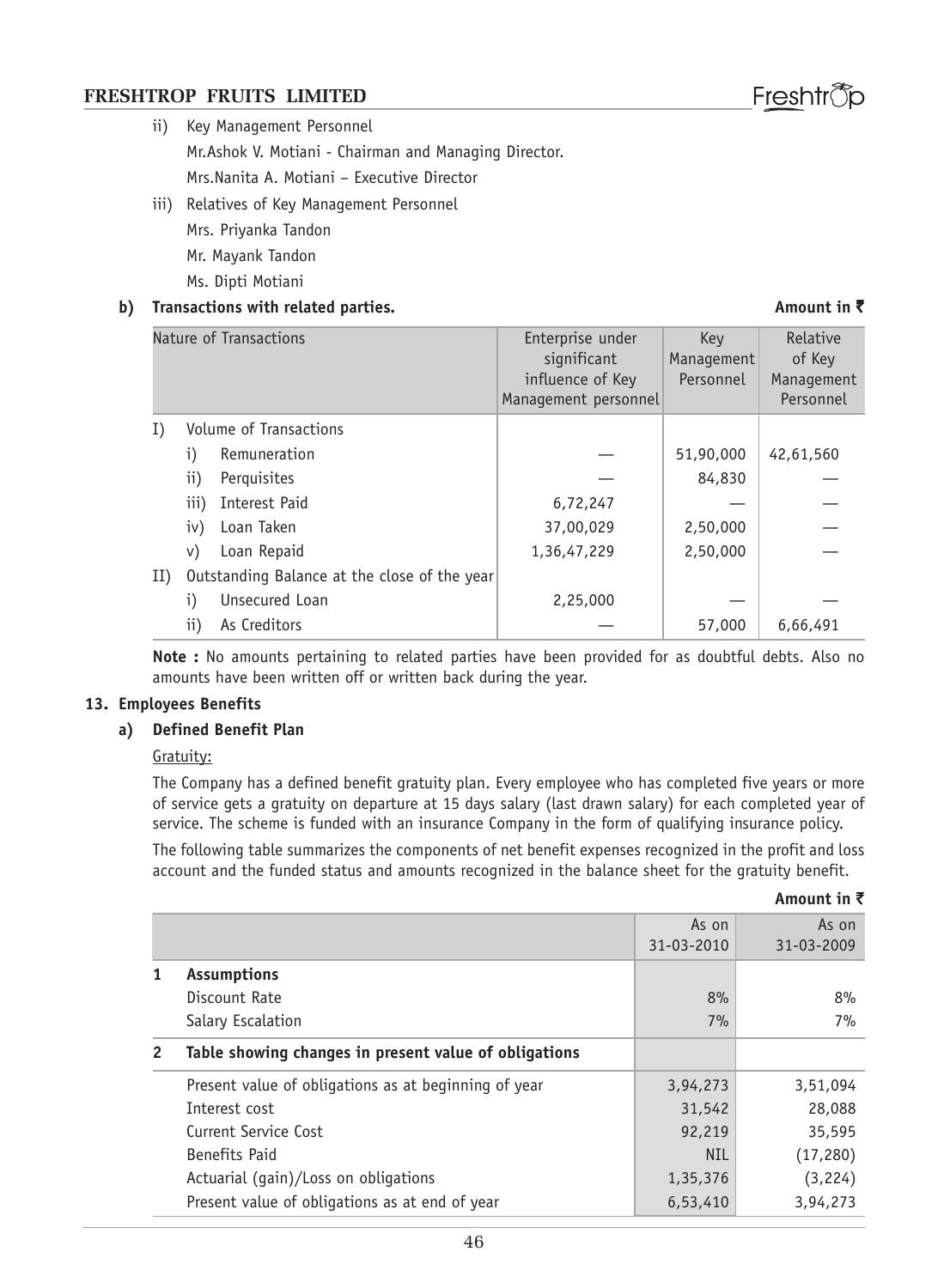# **Amount in** ` As on As on 31-03-2010 31-03-2009 **3 Table showing changes in the fair value of plan assets** Fair value of plan assets at beginning of year Theory S.77,312 5,45,634 Expected return on plan assets 62,069 48,958 Contributions 2,71,556 NIL Benefits paid and the set of the set of the set of the NIL (17,280) Actuarial Gain / (Loss) on Plan assets NIL NIL NIL NIL Fair value of plan assets at the end of year  $\vert$  9,10,937  $\vert$  5,77,312 **4 Table showing fair value of plan assets** Fair value of plan assets at beginning of year  $\begin{array}{c|c} 5,77,312 & 5,45,634 \end{array}$ Actual return on plan assets 62,069 48,958 Contributions 2,71,556 NIL Benefits Paid (17,280) (18,280) (17,280) Fair value of plan assets at the end of year 19,10,937 5,77,312 Funded status 2,57,527 1,83,039 Excess of Actual over estimated return on plan assets NIL NIL NIL NIL NIL (Actual rate of return = Estimated rate of return as ARD falls on 31st March) **5 Actuarial Gain/Loss recognized** Actuarial gain/(Loss) for the year –Obligation  $(1,35,376)$  3,224 Actuarial (gain)/Loss for the year - plan assets NIL NIL NIL Total (gain)/Loss for the year  $1,35,376$   $(3,224)$ Actuarial  $(qain)/Loss$  recognized in the year  $1,35,376$  (3,224) **6 The amounts to be recognized in the balance sheet and statements of profit and loss** Present value of obligations as at the end of year  $6,53,410$  3,94,273 Fair value of plan assets as at the end of the year  $\vert$  9,10,937  $\vert$  5,77,312 Funded status 2,57,527 1,83,039 Net Asset/(liability) recognized in balance sheet  $(2,57,527)$  (1,83,039) **7 Expenses Recognised in statement of Profit & loss** Current Service cost 92,219 35,595 Interest Cost 31,542 28,088 Expected return on plan assets (62,069) (48,958) Net Actuarial (gain)/Loss recognised in the year  $\vert$  1,35,376 (3,224) Expenses recognised in statement of Profit & loss 1,97,068 11,501

#### **ANNUAL REPORT 2009 - 2010**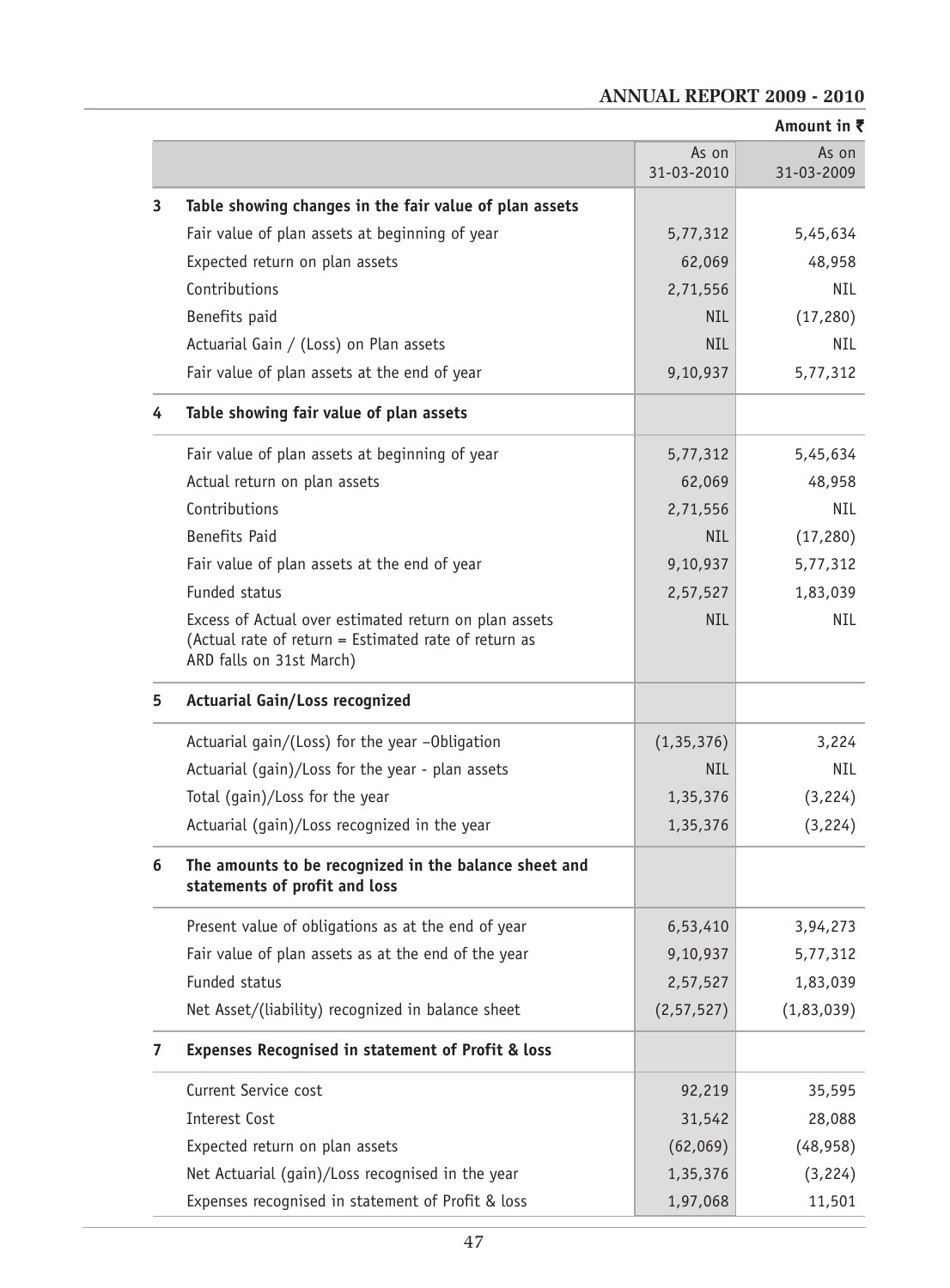#### **b) Defined Contribution Plan**

The Company has recognized the following amount in profit and loss account which is included under contribution to funds.

| <b>Particulars</b>                        | Amount in $\bar{z}$ |
|-------------------------------------------|---------------------|
| Employer's contribution to Provident Fund | 5,67,091            |

**14.** The Company has entered in following forward exchange contracts that are outstanding as at 31st March 2010 to hedge the foreign currency risks of firm commitments

| Category         |          |                 |         | 31-03-2010      |                        | 31-03-2009      |                        |
|------------------|----------|-----------------|---------|-----------------|------------------------|-----------------|------------------------|
|                  | Currency | Buy $/$<br>Sell | Purpose | Amount<br>in FC | Amount<br>in $\bar{z}$ | Amount<br>in FC | Amount<br>in $\bar{z}$ |
| Forward Contract | Euro/INR | Sell            | Hedging | 6,00,000        | 3,73,00,000            | 3,50,000        | 2,39,34,000            |
| against Exports  | GBP/INR  | Sell            | Hedging | 9,00,000        | 6,43,58,000            | 5,50,000        | 4,01,74,470            |
|                  | USD/INR  | Sell            | Hedging | 4,00,000        | 1,84,82,000            |                 |                        |
|                  | GBP/USD  | Sell            | Hedging | 67,304          | 45,41,046              |                 |                        |

#### **Details of unhedged Foreign currency Exposure as at 31 March 2010**

| Category              | Currency    | 31-03-2010 |                  | 31-03-2009 |                  |
|-----------------------|-------------|------------|------------------|------------|------------------|
|                       |             | Amt in FC  | Amt in $\bar{z}$ | Amt in FC  | Amt in $\bar{z}$ |
| Foreign Currency Loan | <b>EURO</b> | 4,95,981   | 3,00,36,601      | 8,92,765   | 6,02,43,816      |
| Creditors             | <b>EURO</b> | 1,90,425   | 1, 15, 32, 178   | 2,14,285   | 1,44,59,965      |
|                       | <b>USD</b>  | 82,796     | 37,61,685        | 12,600     | 6,41,970         |
| Debtors/Consignee     | <b>EURO</b> | 19,49,249  | 11,80,46,519     | 13,30,360  | 8,97,72,693      |
|                       | GBP         | 2,47,273   | 1,68,22,675      | 1,98,124   | 1,44,35,513      |

#### **15. Segment information as per Accounting Standard 17 on Segment Reporting for the year ended 31st March 2010**

### **a. Information about Primary Business Segment Amount in ₹**

| <b>PARTICULARS</b>             |                        | <b>BUSINESS SEGMENTS</b>                |               |                       |
|--------------------------------|------------------------|-----------------------------------------|---------------|-----------------------|
|                                | Fresh<br><b>Fruits</b> | <b>Processed Fruits</b><br>& Vegetables | Unallocated   | GRAND<br><b>TOTAL</b> |
| <b>Segment Revenue</b>         |                        |                                         |               |                       |
| External Revenue               | 45,42,55,128           | 4,90,76,898                             |               | 50,33,32,026          |
| Inter-segment Revenue          |                        |                                         |               |                       |
| <b>Total Revenue</b>           | 45,42,55,128           | 4,90,76,898                             |               | 50,33,32,026          |
| <b>Results</b>                 |                        |                                         |               |                       |
| <b>Segment Result</b>          | 8,26,24,695            | (2,36,52,224)                           |               | 5,89,72,471           |
| <b>Unallocated Expenses</b>    |                        |                                         | 1,08,08,189   | 1,08,08,189           |
| <b>Operating Profit/(Loss)</b> | 8,26,24,695            | (2,36,52,224)                           | (1,08,08,189) | 4,81,64,282           |
| Less: Interest Expenses        |                        |                                         | 1,79,79,626   | 1,79,79,626           |
| Add: Other Income              |                        |                                         | 10,63,939     | 10,63,939             |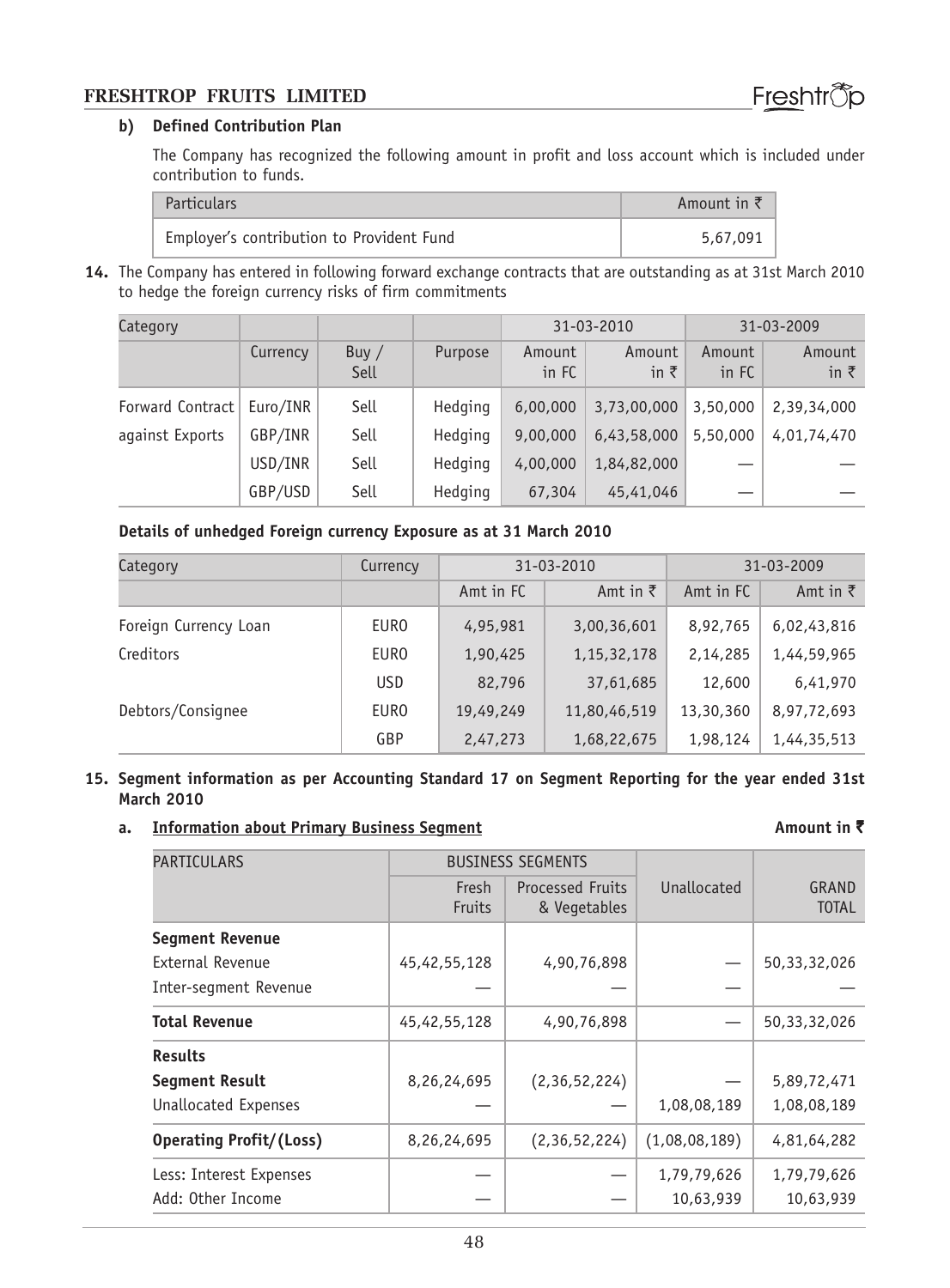#### **ANNUAL REPORT 2009 - 2010**

**Amount in** `

| <b>PARTICULARS</b>                                                      | <b>BUSINESS SEGMENTS</b> |                                         |                  |                             |
|-------------------------------------------------------------------------|--------------------------|-----------------------------------------|------------------|-----------------------------|
|                                                                         | Fresh<br>Fruits          | <b>Processed Fruits</b><br>& Vegetables | Unallocated      | GRAND<br><b>TOTAL</b>       |
| Less: Income Tax<br>(including Deferred Tax)<br>Less: Exceptional Items |                          |                                         | 95,36,549        | 95,36,549                   |
| Net Profit/(Loss)                                                       | 8,26,24,695              | (2,36,52,224)                           | (3, 72, 60, 425) | 2, 17, 12, 046              |
| <b>Segment Assets</b><br>Unallocated Corporate Assets                   | 36,44,29,780             | 35, 38, 31, 768                         | 3,47,65,029      | 71,82,61,548<br>3,47,65,029 |
| <b>Total Assets</b>                                                     | 36,44,29,780             | 35, 38, 31, 768                         | 3,47,65,029      | 75,30,26,577                |
| <b>Seqment Liabilities</b><br>Unallocated Corporate liabilities         | 23,08,64,219             | 16,67,76,934                            | 3,07,08,777      | 39,76,41,153<br>3,07,08,777 |
| <b>Total Liabilities</b>                                                | 23,08,64,219             | 16,67,76,934                            | 3,07,08,777      | 42,83,49,930                |

| Capital Expenditure                                             | 16,31,510 | 5,66,22,942 | 92,490   | 5,83,46,942    |
|-----------------------------------------------------------------|-----------|-------------|----------|----------------|
| Depreciation, Impairment and<br>amortization                    | 85,50,631 | 1,21,06,232 | 8,20,356 | 2, 14, 77, 219 |
| Non-Cash Expenditure (excluding<br>depreciation and impairment) | 99,822    |             |          | 99,822         |

The Company has disclosed business segment as primary segment. Segments have been identified and reported taking into account the nature of the products, the different risks and returns, the organization structure and the internal reporting systems. The main business segments are (i) Fresh Fruits which consist of Fresh Grapes, Pomegranates and Mangoes (ii) Processed Fruits and Vegetables consist of Mango Pulp, Guava Pulp, Pomegranates Concentrate and Tomato Paste & Puree.

#### **b. Information about Secondary Segment**

In respect of secondary segment information, the Company has identified its geographical segments as (i) India and (ii) Outside India. The secondary segment information has been disclosed accordingly:

|                                            |                 | Amount in ₹  |
|--------------------------------------------|-----------------|--------------|
| Geographical Segment                       | 31-03-2010      | 31-03-2009   |
| Revenue by Geographical segment - Turnover |                 |              |
| India                                      | 3, 34, 07, 531  |              |
| Outside India                              | 46,99,24,495    | 38,87,96,306 |
| Total                                      | 50, 33, 32, 026 | 38,87,96,306 |
| <b>Carrying Amount of Segment Assets</b>   |                 |              |
| India                                      | 67,21,88,716    | 58,23,95,013 |
| Outside India                              | 4,60,72,832     | 1,87,13,561  |
| <b>Total</b>                               | 71,82,61,548    | 60,11,08,574 |
| Segment Capital Expenditure                |                 |              |
| India                                      | 5,82,54,452     | 25,04,85,977 |
| Outside India                              |                 |              |
| <b>Total</b>                               | 5,82,54,452     | 25,04,85,977 |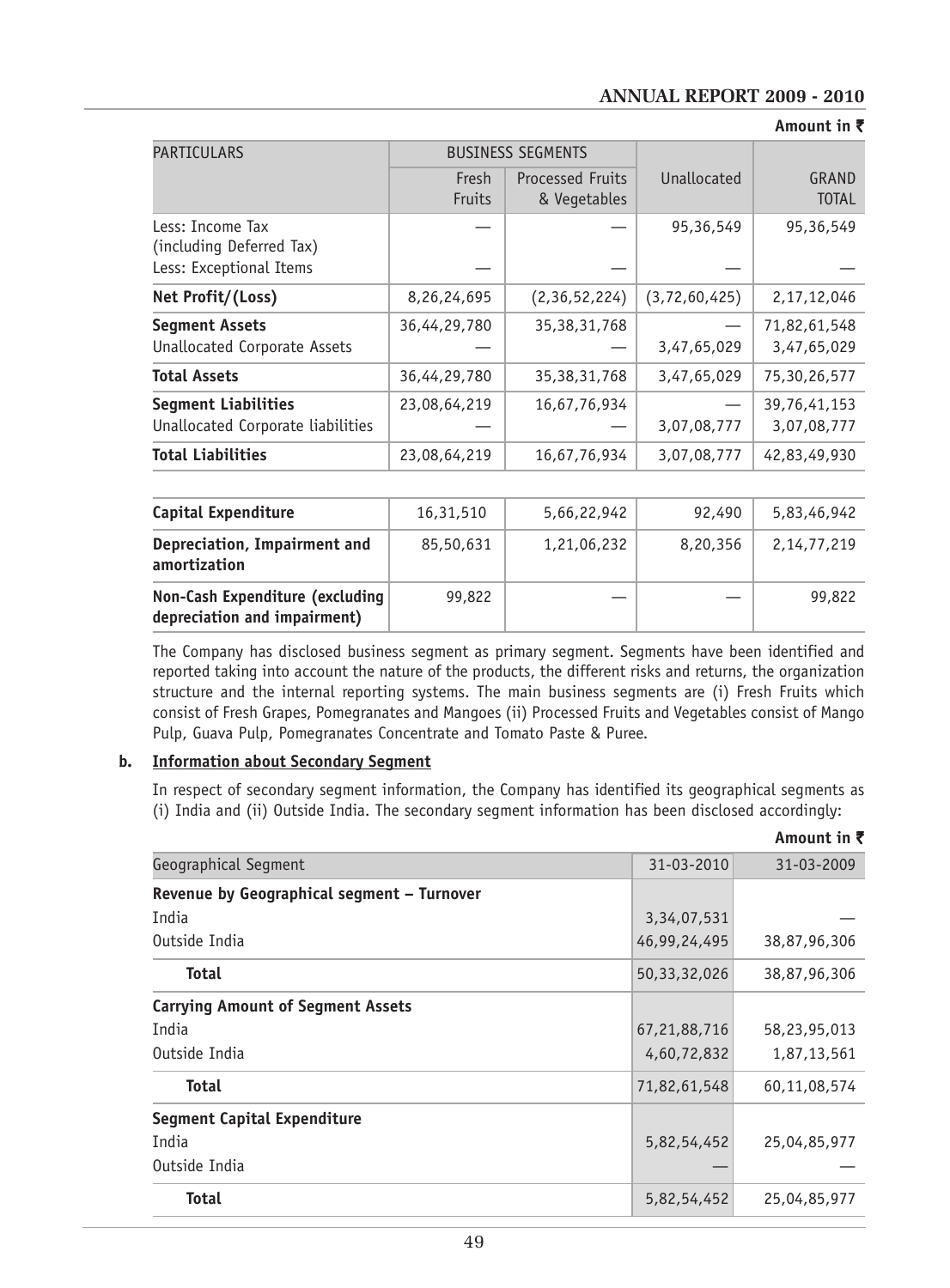**16.** Expenditure incurred on employees in receipt of remuneration of not less than ₹ 24,00,000/- P.A. or  $\bar{\tau}$  2,00,000/- P.M. if employed for a part of the year.

|                  |                        | Employed throughout The year | Employed for part of The year |           |
|------------------|------------------------|------------------------------|-------------------------------|-----------|
|                  | 2009-2010<br>2008-2009 |                              | 2009-2010                     | 2008-2009 |
| Salary & Wages   | 45,24,830              | 44,99,944                    | <b>NIL</b>                    | NIL       |
| No. of Employees |                        |                              | <b>NIL</b>                    | NIL       |

#### 17. Payment to Statutory Auditor's

|      |                  | 2009-2010 | 2008-2009 |
|------|------------------|-----------|-----------|
|      | Audit Fees       | 1,93,025  | 1,93,025  |
| ii)  | Tax Audit Fees   | 27,575    | 27,575    |
| iii) | Taxation Matters | 27,575    | 27,575    |

#### **18.** Managerial Remuneration

|              | 2009-2010 | 2008-2009 |
|--------------|-----------|-----------|
| Remuneration | 51,90,000 | 50,40,000 |
| Perguisites  | 84,830    | 59,944    |

Note: Remuneration includes  $\bar{\tau}$  1,66,500/- (P.Y.  $\bar{\tau}$  22,20,000/-) capitalised during the year

#### **19.** Value of Imports calculated on CIF basis.

|                  | 2009-2010   | 2008-2009    |
|------------------|-------------|--------------|
| Packing Material | 1,54,00,323 | 1,41,93,316  |
| Consumables      | 4,44,787    |              |
| Capital Goods    | 6,05,785    | 10,74,14,080 |

#### **20.** Expenditure in Foreign Currency:

|                                   | 2009-2010    | 2008-2009   |
|-----------------------------------|--------------|-------------|
| Foreign Selling Expenses          | 10,70,47,217 | 8,89,32,434 |
| Foreign Travelling Expenses       | 5,36,193     | 4,53,879    |
| Interest on Foreign Currency Loan | 12,72,746    | 29,20,321   |
| Foreign Sea Freight               | 93,02,980    |             |
| Other Expense                     | 4,67,660     | 28,785      |

#### **21.** Earning in Foreign Currency

|                       | 2009-2010    | 2008-2009    |
|-----------------------|--------------|--------------|
| Sales of Fresh Fruits | 45,33,43,615 | 37,53,95,387 |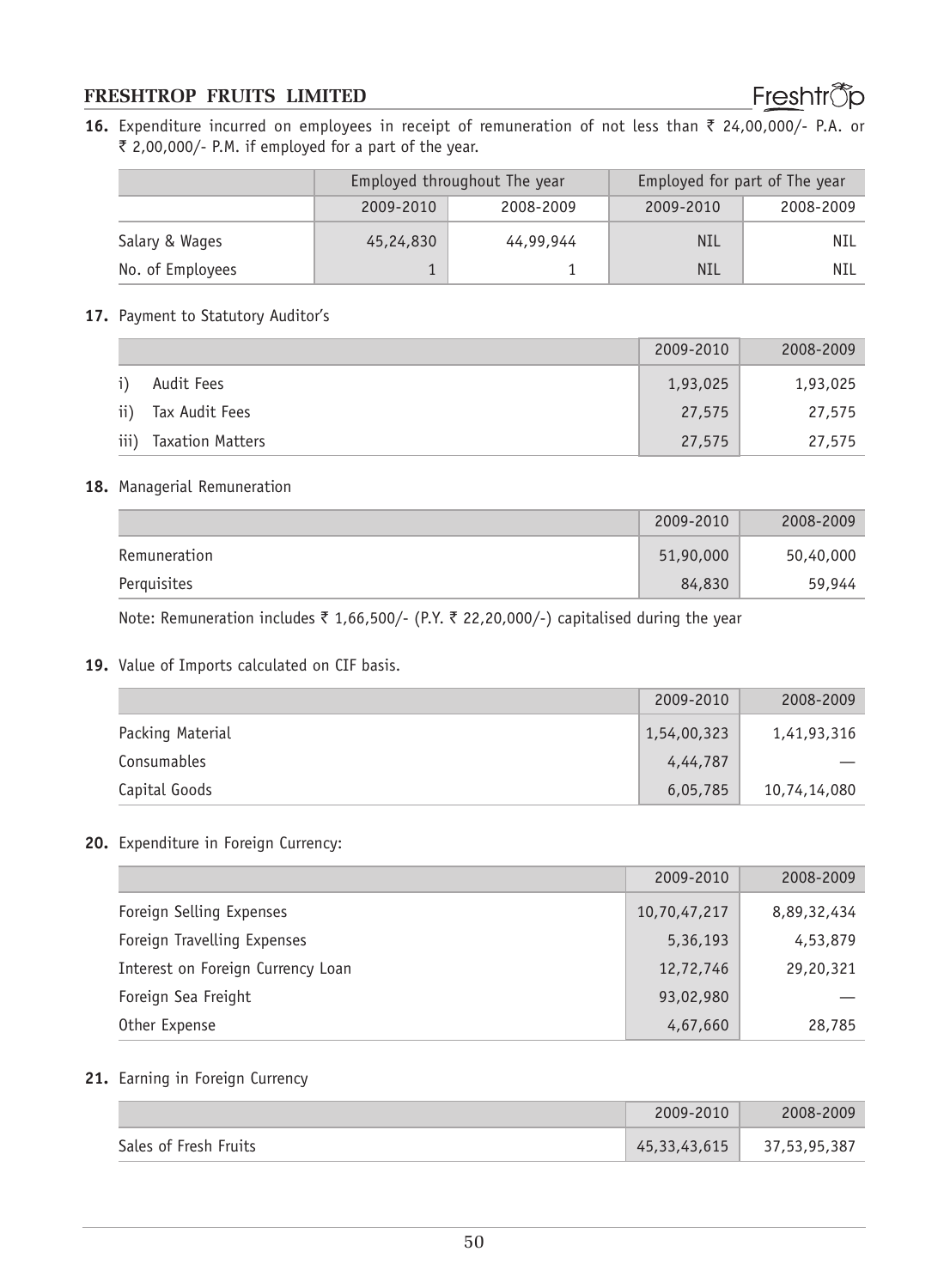#### **22.** Licensed and Installed Capacity **Per Annum** Per Annum

|                               | 2009-2010 |             | 2008-09  |             |
|-------------------------------|-----------|-------------|----------|-------------|
|                               | Licensed  | Installed   | Licensed | Installed   |
| Fresh Fruits                  | N.A.      | 35,400 M.T. | N.A.     | 31,200 M.T. |
| Fruit Juice Concentrate Plant | N.A.      | 31,600 M.T. | N.A.     |             |

Installed capacity is as certified by the management and relied upon by the Auditors. Capacity utilization is restricted by the availability of raw materials due to seasonal nature of business.

**23.** Additional information pursuant to the Provisions of para 3, 4C and 4D of Part II of Schedule VI to the Companies Act, 1956:

#### **[A] (I) RAW MATERIAL CONSUMPTION**

| Sr.            | <b>Raw Materials</b>    |          | 31-03-2010           |          | 31-03-2009 |
|----------------|-------------------------|----------|----------------------|----------|------------|
| No.            |                         | Qty. MT. | $\bar{\tau}$ in Lacs | Qty. MT. | ₹ in Lacs  |
|                | <b>FRESH FRUITS</b>     |          |                      |          |            |
| 1              | Grapes                  | 4069.03  | 1886.62              | 3513.13  | 1355.34    |
| $\overline{c}$ | Pomegranates            | 233.22   | 184.46               | 297.22   | 208.20     |
|                | <b>PROCESSED FRUITS</b> |          |                      |          |            |
| 3              | <b>Mangoes</b>          | 1302.73  | 285.41               |          |            |
| 4              | Guava                   | 1015.67  | 51.18                |          |            |
| 5              | Pomegranates            | 197.36   | 42.24                |          |            |
|                | <b>Total</b>            |          | 2449.91              |          | 1563.54    |

|                                | $31 - 03 - 2010$<br>$\bar{\tau}$ in Lacs | $31 - 03 - 2009$<br>$\bar{\tau}$ in Lacs |
|--------------------------------|------------------------------------------|------------------------------------------|
| (II) PACKING MATERIAL CONSUMED | 530.55                                   | 478.73                                   |
| (III)CONSUMABLES CONSUMED      | 29.15                                    | 10.24                                    |

#### **[B] COMPOSITION OF CONSUMPTION**

| Raw Materials | 31-03-2010           |         | 31-03-2009           |        |
|---------------|----------------------|---------|----------------------|--------|
|               | $\bar{\tau}$ in Lacs | In $\%$ | $\bar{\tau}$ in Lacs | In $%$ |
| Imported      | 0.00                 | 0%      | 0.00                 | $0\%$  |
| Indigenous    | 2449.91              | 100%    | 1563.55              | 100%   |
| <b>TOTAL</b>  | 2449.91              | 100%    | 1563.55              | 100%   |

| Packing Materials | 31-03-2010           |         | 31-03-2009           |         |
|-------------------|----------------------|---------|----------------------|---------|
|                   | $\bar{\tau}$ in Lacs | In $\%$ | $\bar{\tau}$ in Lacs | In $%$  |
| Imported          | 146.37               | 27.38%  | 148.07               | 30.93%  |
| Indigenous        | 384.18               | 72.62%  | 330.66               | 69.07%  |
| <b>TOTAL</b>      | 530.55               | 100.00% | 478.73               | 100.00% |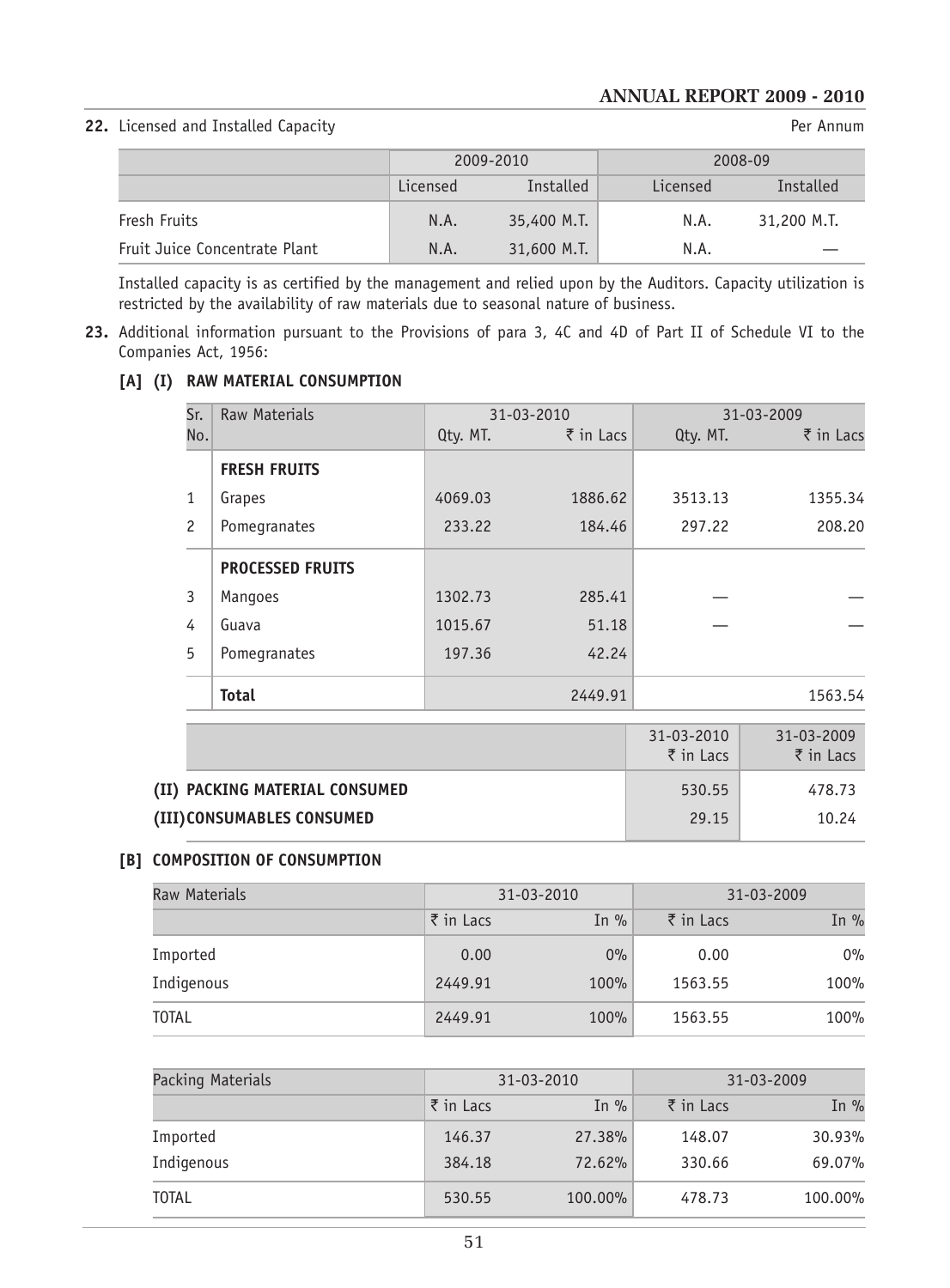# Freshtrop

| Consumables  |                      | 31-03-2010 | 31-03-2009           |          |  |
|--------------|----------------------|------------|----------------------|----------|--|
|              | $\bar{\tau}$ in Lacs | In $\%$    | $\bar{\tau}$ in Lacs | In $%$   |  |
| Imported     | 5.59                 | 19.18%     | 0.00                 | $0.00\%$ |  |
| Indigenous   | 23.56                | 80.82%     | 10.24                | 100.00%  |  |
| <b>TOTAL</b> | 29.15                | 100.00%    | 10.24                | 100.00%  |  |

#### **[C] TURNOVER (Figures for Previous year are given in brackets)**

# **(I) DETAILS OF MANUFACTURING TURNOVER**

| Mfg. GOODS          |              |                  | <b>OPENING STOCK</b> |                      | <b>PRODU</b> |                                     | <b>SALES</b>         | Q.C/     |         |                   | <b>CLOSING STOCK</b> |                               |  |                  |            |  |            |  |
|---------------------|--------------|------------------|----------------------|----------------------|--------------|-------------------------------------|----------------------|----------|---------|-------------------|----------------------|-------------------------------|--|------------------|------------|--|------------|--|
| <b>SALES</b>        | In Factory   |                  | In Transit           |                      | -CTION       |                                     |                      |          |         |                   |                      |                               |  | Repro<br>$-cess$ | In Factory |  | In Transit |  |
|                     | Qty.         | ₹                | Qty.                 | ₹                    | Qty.         | Qty.                                | ₹                    | Qty      | Qty.    | ₹                 | Qty.                 |                               |  |                  |            |  |            |  |
|                     | MT.          | in Lacs          | MT.                  | in Lacs              | MT.          | MT.                                 | in Lacs              | MT.      | MT.     | in Lacs           | MT.                  | in Lacs                       |  |                  |            |  |            |  |
| <b>Fresh Fruits</b> |              |                  |                      |                      |              |                                     |                      |          |         |                   |                      |                               |  |                  |            |  |            |  |
| Grapes              | 71.72        | 44.05            | 2189.49              | 1394.25              | 3623.52      | 3406.48                             | 3951.63              | 1.98     | 96.66   | 66.48             | 2379.61              | 1753.93                       |  |                  |            |  |            |  |
|                     | (81.17)      | (57.03)          | (1932.00)            |                      |              | $(1365.71)$ $(3172.38)$ $(2922.97)$ | (3195.06)            | (1.37)   | (71.72) |                   |                      | $(44.05)$ (2189.49) (1394.25) |  |                  |            |  |            |  |
| Pomegranates        | 9.03         | 8.55             | 81.51                | 85.30                | 233.22       | 319.34                              | 425.11               | 0.02     | 0       | 0                 | 4.40                 | 4.78                          |  |                  |            |  |            |  |
|                     | (39.05)      | (32.27)          | (205.13)             | (201.44)             | (287.73)     | (441.27)                            | $(558.90)$ $(0.10)$  |          | (9.03)  | (8.55)            | (81.51)              | (85.30)                       |  |                  |            |  |            |  |
| Mango Pulp          | $\Omega$     | $\theta$         | 0                    | 0                    | 619.42       | 557.93                              | 325.46               | $\theta$ | 61.49   | 34.64             | 0                    | $\theta$                      |  |                  |            |  |            |  |
|                     | (0)          | (0)              | (0)                  | (0)                  | (0)          | (0)                                 | (0)                  | (0)      | (0)     | (0)               | (0)                  | (0)                           |  |                  |            |  |            |  |
| Pomegranates        | $\mathbf{0}$ | $\mathbf{0}$     | $\theta$             | 0                    | 19.16        | 1.35                                | 3.92                 | $\theta$ | 17.81   | 46.76             | 0                    | $\mathbf{0}$                  |  |                  |            |  |            |  |
| Concentrate         | (0)          | (0)              | (0)                  | (0)                  | (0)          | (0)                                 | (0)                  | (0)      | (0)     | (0)               | (0)                  | (0)                           |  |                  |            |  |            |  |
| Guava Pulp          | 0            | $\mathbf{0}$     | $\theta$             | 0                    | 649.95       | 613.62                              | 103.75               | 2.52     | 33.81   | 8.28              | 0                    | $\mathbf{0}$                  |  |                  |            |  |            |  |
|                     | (0)          | (0)              | (0)                  | (0)                  | (0)          | (0)                                 | (0)                  | (0)      | (0)     | (0)               | (0)                  | (0)                           |  |                  |            |  |            |  |
| <b>TOTAL</b>        |              | 52.60<br>(89.30) |                      | 1479.55<br>(1567.15) |              |                                     | 4809.87<br>(3753.96) |          |         | 156.16<br>(52.60) |                      | 1758.66<br>(1479.55)          |  |                  |            |  |            |  |
|                     |              |                  |                      |                      |              |                                     |                      |          |         |                   |                      |                               |  |                  |            |  |            |  |

# **(II) DETAILS OF FINISHED GOODS TRADED**

| <b>ITEM</b>  | OPENING STOCK |              | <b>PURCHASE</b> |              | <b>SALES</b> |              | <b>CLOSING STOCK</b> |              |
|--------------|---------------|--------------|-----------------|--------------|--------------|--------------|----------------------|--------------|
|              | Qty.<br>MT.   | ₹<br>in Lacs | Qty.<br>MT.     | ₹<br>in Lacs | Qty.<br>MT.  | ₹<br>in Lacs | Qtv.<br>MT.          | in Lacs      |
| Mango Pulp   | 0             | 0            | 68.80           | 35.90        | 68.80        | 41.91        | 0                    | $\mathbf{0}$ |
|              | (0)           | (0)          | (0)             | (0)          | (0)          | (0)          | (0)                  | (0)          |
| <b>TOTAL</b> | 0             | $\mathbf{0}$ | 68.80           | 35.90        | 68.80        | 41.91        | 0                    | $\mathbf{0}$ |
|              | (0)           | (0)          | (0)             | (0)          | (0)          | (0)          | (0)                  | (0)          |

#### **(III)DETAILS OF RAW MATERIAL & PACKING MATERIAL TRADED**

| ITEM             | $\bar{\tau}$ in Lacs |            |  |
|------------------|----------------------|------------|--|
|                  | 31-03-2010           | 31-03-2009 |  |
| Packing Material | 12.46                |            |  |
| <b>TOTAL</b>     | 12.46                |            |  |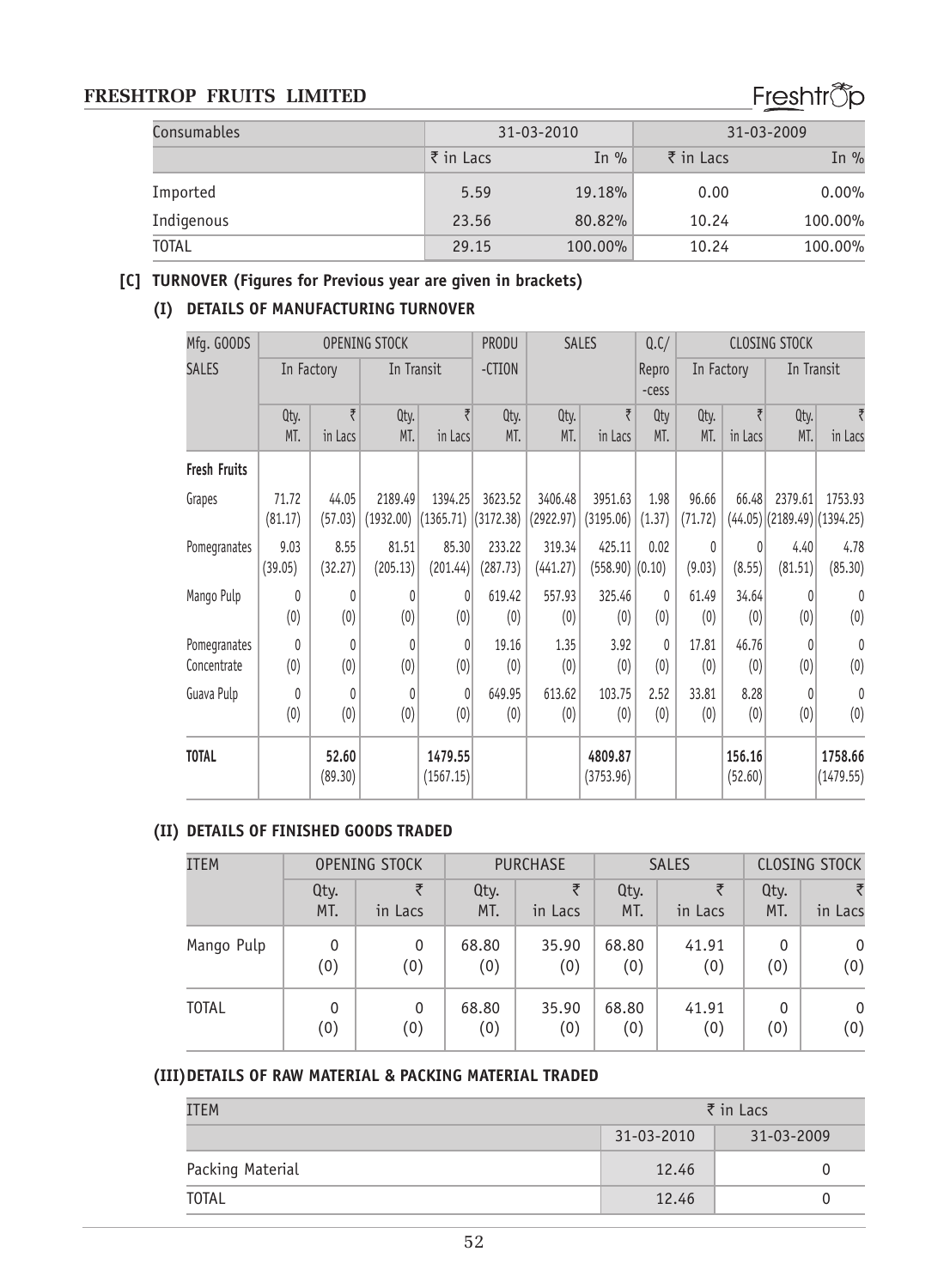**Amt in** `

# **[D] DETAILS OF JOB WORK CHARGES RECEIVED**

| ITEM         |            | <b>JOBWORK</b>                   |            |            |  |  |
|--------------|------------|----------------------------------|------------|------------|--|--|
|              |            | $\bar{\tau}$ in Lacs<br>Qty. MT. |            |            |  |  |
|              | 31-03-2010 | 31-03-2009                       | 31-03-2010 | 31-03-2009 |  |  |
| Guava Pulp   | 34.65      |                                  | 3.27       | 0          |  |  |
| <b>TOTAL</b> | 34.65      | 0                                | 3.27       | 0          |  |  |

# **24. Capital Work-in-progress includes –**

| Capital Work-in-progress                      | 31-03-2010  | 31-03-2009      |
|-----------------------------------------------|-------------|-----------------|
| Computers                                     |             | 3,89,616        |
| Factory Building                              | 15,68,147   | 6,13,29,533     |
| Factory Electrification                       | 4,04,815    | 6,94,971        |
| <b>Factory Equipments</b>                     |             | 19,55,890       |
| Furniture & Fixtures                          |             | 1,60,000        |
| Laboratory Equipments                         |             | 12,44,265       |
| Office Electrification                        |             | 61,510          |
| Office Equipments                             |             | 2,79,795        |
| Office Furniture                              |             | 1,42,684        |
| Plant & Machinery                             | 2,97,44,907 | 16,89,08,914    |
| Pollution Control Equipments                  |             | 19,58,000       |
| Erection & Commissioning                      | 11,58,150   |                 |
| Total ₹ $(A)$                                 | 3,28,76,019 | 23,71,25,178    |
| <b>Expenditure during Construction Period</b> |             |                 |
| Interest Expenses                             | 6,80,601    | 1,08,92,741     |
| Other Expenses                                | 12,16,871   | 1,37,79,676     |
| Total ₹ (B)                                   | 18,97,472   | 2,46,72,417     |
| TOTAL ₹ $(A+B)$                               | 3,47,73,491 | 26, 17, 97, 595 |

**25.** Previous year's figures have been rearranged and reclassified wherever necessary**.**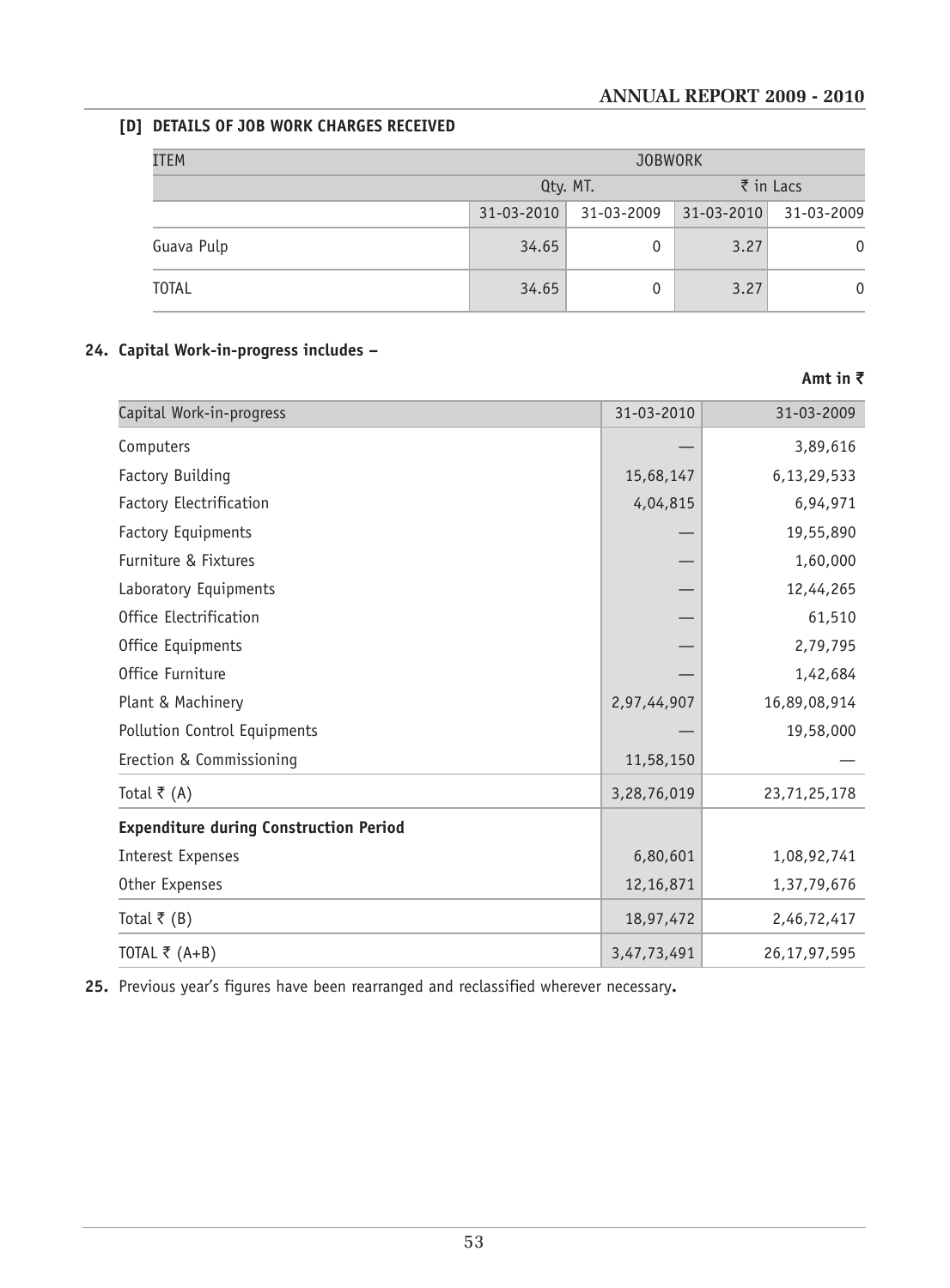Place : Ahmedabad

Freshtrop

**26.** Balance Sheet abstract and the Company's General Business Profile:

| I.                                                           | <b>Registration Details</b>                                                              |  |                       |                                             |                   |                           |
|--------------------------------------------------------------|------------------------------------------------------------------------------------------|--|-----------------------|---------------------------------------------|-------------------|---------------------------|
|                                                              | Registration No.                                                                         |  | L15400GJ1992PLC018365 |                                             |                   |                           |
|                                                              | State Code                                                                               |  | 04                    | <b>Balance Sheet Date</b>                   |                   | 31-03-2010                |
| п.                                                           | Capital Raised During the Year (Amt. In ₹ Thousand)                                      |  |                       |                                             |                   |                           |
|                                                              | Public Issue                                                                             |  | <b>NIL</b>            | <b>Bonus Issue</b>                          |                   | NIL.                      |
|                                                              | Right Issue                                                                              |  | NIL.                  | Private Placement                           |                   | 5000                      |
|                                                              | III. Position of Mobilization and Deployment of Fund (Amt. In ₹ Thousand)                |  |                       |                                             |                   |                           |
|                                                              | <b>Total Liabilities</b>                                                                 |  | 592165                | <b>Total Assets</b>                         |                   | 592165                    |
|                                                              | <b>Sources of Funds</b>                                                                  |  |                       |                                             |                   |                           |
|                                                              | Paid up Capital                                                                          |  | 105450                | Reserves & Surplus                          |                   | 141509                    |
|                                                              | Optionally Convertible warrants                                                          |  | 2425                  | Deferred Tax Liability                      |                   | 22515                     |
|                                                              | Secured Loans                                                                            |  | 244073                | Deferred Govt. Grant                        |                   | 75968                     |
|                                                              | <b>Unsecured Loans</b>                                                                   |  | 225                   |                                             |                   |                           |
|                                                              | <b>Application of Funds</b>                                                              |  |                       |                                             |                   |                           |
|                                                              | <b>Fixed Assets</b>                                                                      |  | 436430                | Investments                                 |                   | 397                       |
|                                                              | Net Current Assets                                                                       |  | 154662                | Miscellaneous Expenditure                   |                   | 676                       |
|                                                              | IV. Performance of the Company (Amount in ₹ Thousands)                                   |  |                       |                                             |                   |                           |
|                                                              | Total Turnover (Incl. other Income)                                                      |  | 518101                | Total Expenditure                           |                   | 486852                    |
|                                                              | Profit/Loss Before Tax                                                                   |  | 31249                 | Profit/Loss After Tax                       |                   | 21712                     |
|                                                              | Earning Per Share                                                                        |  | 2.14                  | Dividend Rate                               |                   | NIL                       |
| V.                                                           | Generic Name of Three Principal Products/Services of the Company (As per monetary terms) |  |                       |                                             |                   |                           |
|                                                              | Item Code (ITC Code)                                                                     |  | Product Description:  |                                             |                   |                           |
|                                                              | 801610.00                                                                                |  | Fresh Grapes          |                                             |                   |                           |
|                                                              | 081090.00                                                                                |  | Fresh Pomegranates    |                                             |                   |                           |
|                                                              | 080450.40                                                                                |  | Mango Pulp            |                                             |                   |                           |
|                                                              | Signature to Schedule A to T                                                             |  |                       |                                             |                   |                           |
|                                                              | As per our Report of even date attached                                                  |  |                       | For and on behalf of the Board of Directors |                   |                           |
| For Mayank Shah & Associates<br><b>Chartered Accountants</b> |                                                                                          |  | Ashok V. Motiani      |                                             | Managing Director |                           |
|                                                              | (Firm Reg. No. 106109W)                                                                  |  |                       | Nanita A. Motiani                           |                   | <b>Executive Director</b> |
| (M. S. Shah)<br>Partner                                      |                                                                                          |  |                       | Mayur J. Shah                               |                   |                           |
|                                                              | Mem. No.: 44093                                                                          |  |                       | <b>Bharti M. Hingorani</b>                  | Company Secretary |                           |
| Date: 18-08-2010                                             |                                                                                          |  |                       | Date: 18-08-2010                            |                   |                           |

Place : Ahmedabad